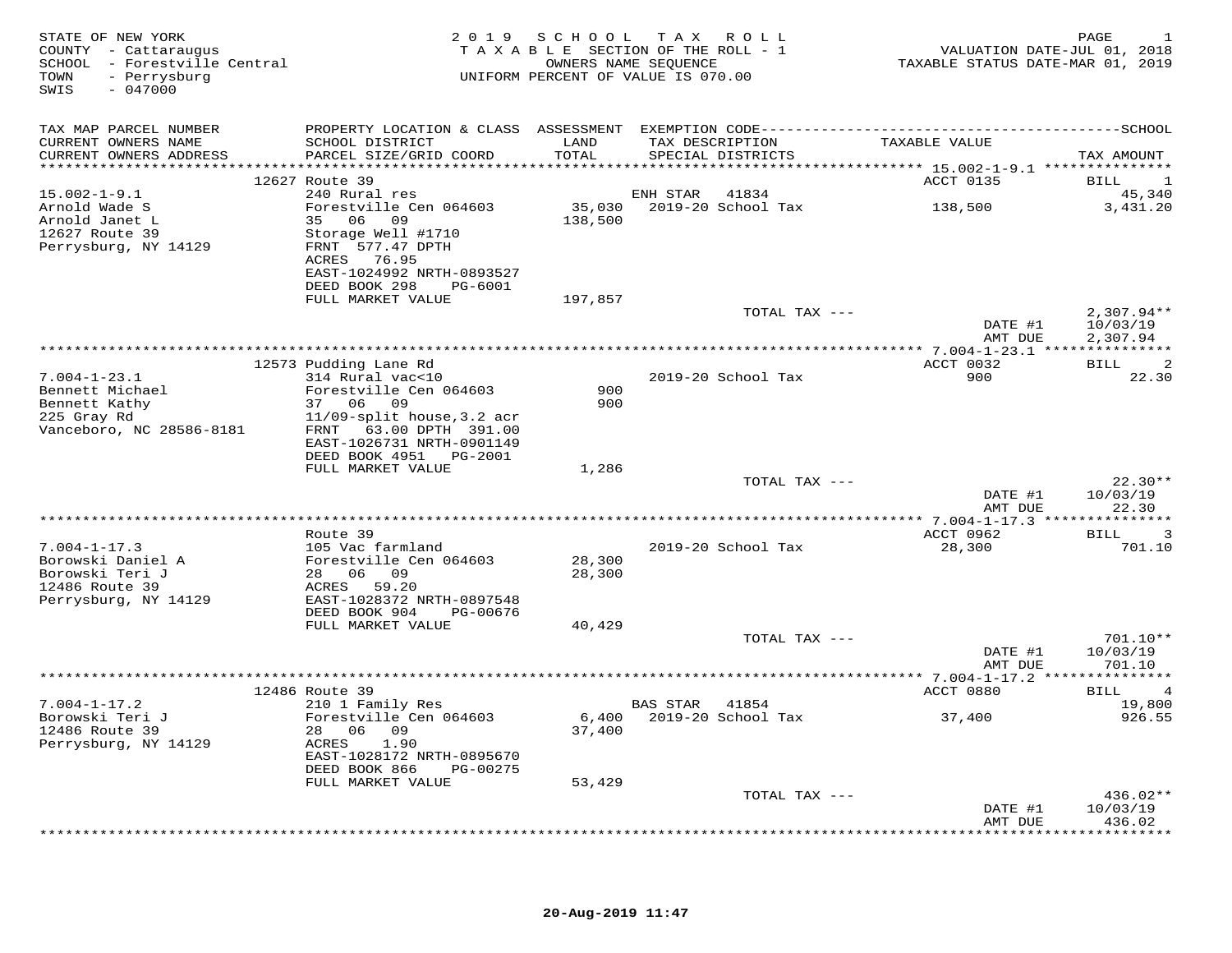| STATE OF NEW YORK<br>COUNTY - Cattaraugus<br>SCHOOL - Forestville Central<br>TOWN<br>- Perrysburg<br>SWIS<br>$-047000$ | 2 0 1 9                                                                                                                                                                             | SCHOOL<br>TAXABLE SECTION OF THE ROLL - 1<br>UNIFORM PERCENT OF VALUE IS 070.00 | OWNERS NAME SEQUENCE | TAX ROLL                             | TAXABLE STATUS DATE-MAR 01, 2019  | PAGE<br>VALUATION DATE-JUL 01, 2018  |
|------------------------------------------------------------------------------------------------------------------------|-------------------------------------------------------------------------------------------------------------------------------------------------------------------------------------|---------------------------------------------------------------------------------|----------------------|--------------------------------------|-----------------------------------|--------------------------------------|
| TAX MAP PARCEL NUMBER                                                                                                  |                                                                                                                                                                                     |                                                                                 |                      |                                      |                                   |                                      |
| CURRENT OWNERS NAME<br>CURRENT OWNERS ADDRESS                                                                          | SCHOOL DISTRICT<br>PARCEL SIZE/GRID COORD                                                                                                                                           | LAND<br>TOTAL                                                                   |                      | TAX DESCRIPTION<br>SPECIAL DISTRICTS | TAXABLE VALUE                     | TAX AMOUNT                           |
|                                                                                                                        | 10400 Edwards Corners Rd                                                                                                                                                            |                                                                                 |                      |                                      | ACCT 0128                         | 5<br>BILL                            |
| $15.002 - 1 - 11.1$                                                                                                    | 270 Mfg housing                                                                                                                                                                     |                                                                                 | BAS STAR             | 41854                                |                                   | 19,800                               |
| Bova Timothy<br>Bova Stacey<br>10400 Edwards Corners Rd<br>Perrysburg, NY 14129                                        | Forestville Cen 064603<br>27 06 09<br>3.25<br>ACRES<br>EAST-1027577 NRTH-0894450<br>DEED BOOK 1515 PG-8001                                                                          | 8,400<br>37,800                                                                 |                      | 2019-20 School Tax                   | 37,800                            | 936.46                               |
|                                                                                                                        | FULL MARKET VALUE                                                                                                                                                                   | 54,000                                                                          |                      |                                      |                                   |                                      |
|                                                                                                                        |                                                                                                                                                                                     |                                                                                 |                      | TOTAL TAX ---                        |                                   | $445.93**$                           |
|                                                                                                                        |                                                                                                                                                                                     |                                                                                 |                      |                                      | DATE #1<br>AMT DUE                | 10/03/19<br>445.93                   |
|                                                                                                                        | 12457 Route 39                                                                                                                                                                      |                                                                                 |                      |                                      | ACCT 1012                         | <b>BILL</b><br>6                     |
| $15.002 - 1 - 14.2$                                                                                                    | 210 1 Family Res                                                                                                                                                                    |                                                                                 | <b>BAS STAR</b>      | 41854                                |                                   | 19,800                               |
| Butcher Ricky D<br>Butcher Martha M<br>12457 Route 39<br>Perrysburg, NY 14129                                          | Forestville Cen 064603<br>27 06 09<br>ACRES<br>1.85<br>EAST-1028477 NRTH-0895257                                                                                                    | 6,300<br>72,100                                                                 |                      | 2019-20 School Tax                   | 72,100                            | 1,786.20                             |
|                                                                                                                        | DEED BOOK 00934 PG-00578<br>FULL MARKET VALUE                                                                                                                                       | 103,000                                                                         |                      |                                      |                                   |                                      |
|                                                                                                                        |                                                                                                                                                                                     |                                                                                 |                      | TOTAL TAX ---                        | DATE #1<br>AMT DUE                | 1,295.68**<br>10/03/19<br>1,295.68   |
|                                                                                                                        |                                                                                                                                                                                     |                                                                                 |                      |                                      | *************** 15.002-1-13 ***** | ***********                          |
|                                                                                                                        | 10338 Edwards Corners Rd                                                                                                                                                            |                                                                                 |                      |                                      | ACCT 0758                         | 7<br>BILL                            |
| $15.002 - 1 - 13$<br>Czarnota Barbara<br>10338 Edwards Cr Rd                                                           | 240 Rural res<br>Forestville Cen 064603<br>27 06 09                                                                                                                                 | 49,620<br>139,320                                                               | <b>BAS STAR</b>      | 41854<br>2019-20 School Tax          | 139,320                           | 19,800<br>3,451.51                   |
| Perrysburg, NY 14129                                                                                                   | ACRES 65.12<br>EAST-1027804 NRTH-0892969<br>FULL MARKET VALUE                                                                                                                       | 199,029                                                                         |                      |                                      |                                   |                                      |
|                                                                                                                        |                                                                                                                                                                                     |                                                                                 |                      | TOTAL TAX ---                        | DATE #1<br>AMT DUE                | $2,960.99**$<br>10/03/19<br>2,960.99 |
|                                                                                                                        |                                                                                                                                                                                     |                                                                                 |                      |                                      |                                   |                                      |
|                                                                                                                        | 10784 County Line Rd                                                                                                                                                                |                                                                                 |                      |                                      | ACCT 1240                         | BILL<br>8                            |
| $7.004 - 1 - 48.5$<br>Dailey Sandra K<br>10784 County Line Rd<br>Forestville, NY 14062                                 | 210 1 Family Res<br>Forestville Cen 064603<br>$3/10$ -split from $1-48.3$<br>2.00 BANK<br>ACRES<br>055<br>EAST-1019670 NRTH-0900575<br>DEED BOOK 25929 PG-4002<br>FULL MARKET VALUE | 6,500<br>90,700<br>129,571                                                      |                      | 2019-20 School Tax                   | 90,700                            | 2,247.00                             |
|                                                                                                                        |                                                                                                                                                                                     |                                                                                 |                      | TOTAL TAX ---                        | DATE #1                           | $2,247.00**$<br>10/03/19             |
|                                                                                                                        |                                                                                                                                                                                     |                                                                                 |                      |                                      | AMT DUE                           | 2,247.00                             |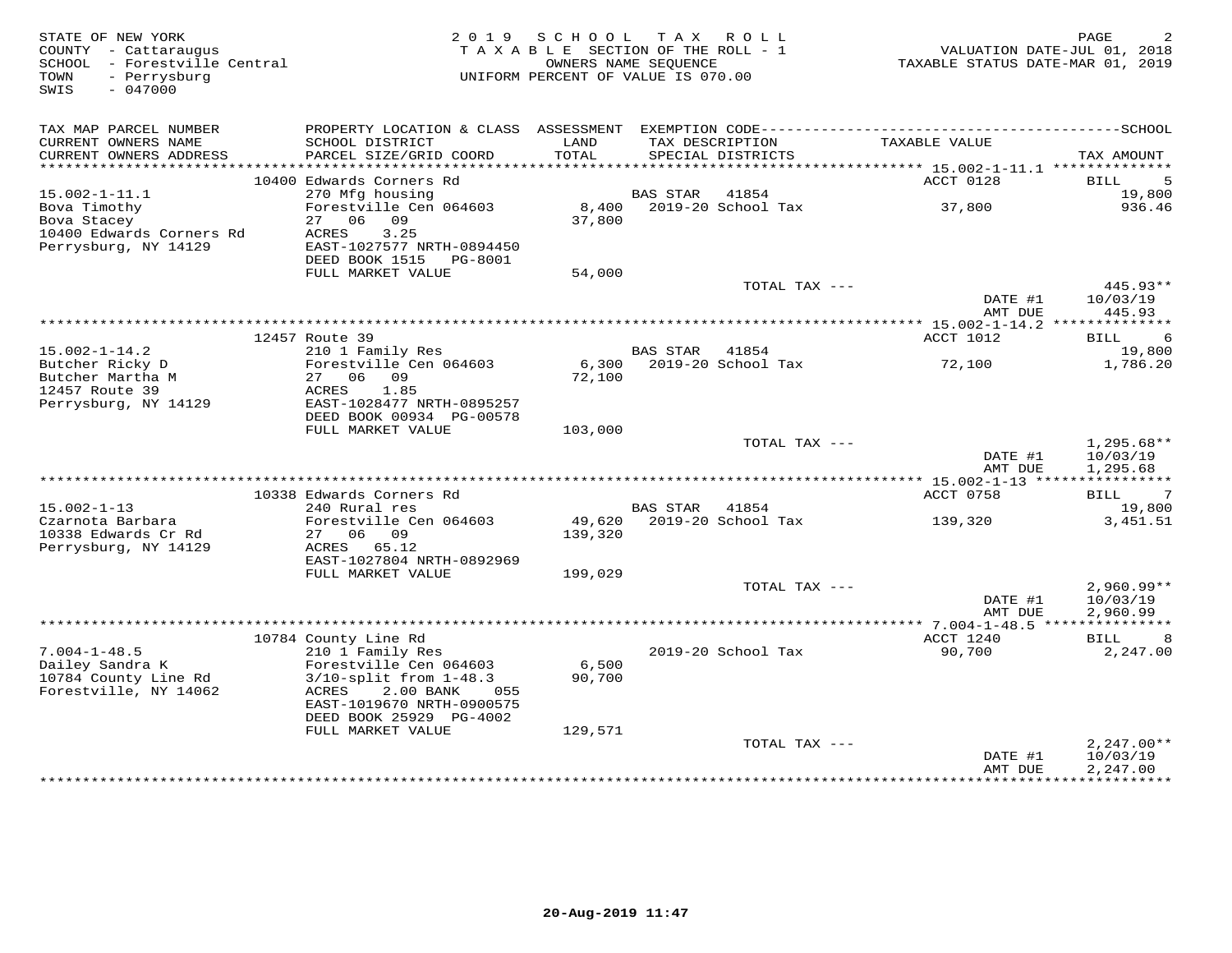| STATE OF NEW YORK<br>COUNTY - Cattaraugus<br>SCHOOL - Forestville Central<br>- Perrysburg<br>TOWN<br>$-047000$<br>SWIS | 2 0 1 9                                              | SCHOOL | TAX ROLL<br>TAXABLE SECTION OF THE ROLL - 1<br>OWNERS NAME SEQUENCE<br>UNIFORM PERCENT OF VALUE IS 070.00 | VALUATION DATE-JUL 01, 2018<br>TAXABLE STATUS DATE-MAR 01, 2019 | PAGE                     |
|------------------------------------------------------------------------------------------------------------------------|------------------------------------------------------|--------|-----------------------------------------------------------------------------------------------------------|-----------------------------------------------------------------|--------------------------|
| TAX MAP PARCEL NUMBER                                                                                                  |                                                      |        |                                                                                                           |                                                                 |                          |
| CURRENT OWNERS NAME                                                                                                    | SCHOOL DISTRICT                                      | LAND   | TAX DESCRIPTION                                                                                           | TAXABLE VALUE                                                   |                          |
| CURRENT OWNERS ADDRESS<br>************************                                                                     | PARCEL SIZE/GRID COORD                               | TOTAL  | SPECIAL DISTRICTS                                                                                         |                                                                 | TAX AMOUNT               |
|                                                                                                                        | 12694 Route 39                                       |        |                                                                                                           | ACCT 0297                                                       | 9<br>BILL                |
| $7.004 - 1 - 31.3$                                                                                                     | 270 Mfg housing                                      |        | ENH STAR<br>41834                                                                                         |                                                                 | 31,000                   |
| Davis Bonita L                                                                                                         | Forestville Cen 064603                               |        | 7,200 2019-20 School Tax                                                                                  | 31,000                                                          | 767.99                   |
| Whitcomb James L                                                                                                       | 36 06<br>09                                          | 31,000 |                                                                                                           |                                                                 |                          |
| 12694 Route 39                                                                                                         | Ff 200.00                                            |        |                                                                                                           |                                                                 |                          |
| Perrysburg, NY 14129                                                                                                   | ACRES<br>2.85                                        |        |                                                                                                           |                                                                 |                          |
|                                                                                                                        | EAST-1024629 NRTH-0895964                            |        |                                                                                                           |                                                                 |                          |
|                                                                                                                        | DEED BOOK 28999 PG-9001<br>FULL MARKET VALUE         | 44,286 |                                                                                                           |                                                                 |                          |
|                                                                                                                        |                                                      |        | TOTAL TAX ---                                                                                             |                                                                 | $0.00**$                 |
|                                                                                                                        |                                                      |        |                                                                                                           |                                                                 |                          |
|                                                                                                                        | 12816 Route 39                                       |        |                                                                                                           | ACCT 0837                                                       | 10<br>BILL               |
| $7.004 - 1 - 40.2$                                                                                                     | 210 1 Family Res                                     |        | 41854<br>BAS STAR                                                                                         |                                                                 | 19,800                   |
| Davis Eber J                                                                                                           | Forestville Cen 064603                               |        | 7,100 2019-20 School Tax                                                                                  | 47,200                                                          | 1,169.33                 |
| Davis Bonita L<br>12806 Route 39                                                                                       | 44 06 09<br>ACRES 11.60                              | 47,200 |                                                                                                           |                                                                 |                          |
| South Dayton, NY 14138                                                                                                 | EAST-1022037 NRTH-0896416                            |        |                                                                                                           |                                                                 |                          |
|                                                                                                                        | DEED BOOK 869<br>PG-00714                            |        |                                                                                                           |                                                                 |                          |
|                                                                                                                        | FULL MARKET VALUE                                    | 67,429 |                                                                                                           |                                                                 |                          |
|                                                                                                                        |                                                      |        | TOTAL TAX ---                                                                                             |                                                                 | 678.81**                 |
|                                                                                                                        |                                                      |        |                                                                                                           | DATE #1<br>AMT DUE                                              | 10/03/19<br>678.81       |
|                                                                                                                        |                                                      |        |                                                                                                           |                                                                 |                          |
|                                                                                                                        | 12596 Route 39                                       |        |                                                                                                           | ACCT 0513                                                       | BILL<br>11               |
| $7.004 - 1 - 29.1$<br>Dubaj George                                                                                     | 312 Vac w/imprv<br>Forestville Cen 064603            | 7,600  | 2019-20 School Tax                                                                                        | 8,600                                                           | 213.06                   |
| Dubaj Deborah                                                                                                          | 36 06 09                                             | 8,600  |                                                                                                           |                                                                 |                          |
| 48 Seneca St                                                                                                           | 1 Gas Well                                           |        |                                                                                                           |                                                                 |                          |
| Gowanda, NY 14070                                                                                                      | $8/12$ -splt house, 1.90 ac o                        |        |                                                                                                           |                                                                 |                          |
|                                                                                                                        | 2.75<br>ACRES                                        |        |                                                                                                           |                                                                 |                          |
|                                                                                                                        | EAST-1025896 NRTH-0895831<br>DEED BOOK 26394 PG-6001 |        |                                                                                                           |                                                                 |                          |
|                                                                                                                        | FULL MARKET VALUE                                    | 12,286 |                                                                                                           |                                                                 |                          |
|                                                                                                                        |                                                      |        | TOTAL TAX ---                                                                                             |                                                                 | $213.06**$               |
|                                                                                                                        |                                                      |        |                                                                                                           | DATE #1                                                         | 10/03/19                 |
|                                                                                                                        |                                                      |        |                                                                                                           | AMT DUE                                                         | 213.06                   |
|                                                                                                                        |                                                      |        |                                                                                                           |                                                                 |                          |
|                                                                                                                        | 12905 Route 39                                       |        | <b>BAS STAR</b>                                                                                           | ACCT 1231                                                       | 12<br>BILL               |
| $15.002 - 1 - 4.2$<br>Duliba Ronald                                                                                    | 210 1 Family Res<br>Forestville Cen 064603           | 5,500  | 41854<br>2019-20 School Tax                                                                               | 66,500                                                          | 19,800<br>1,647.47       |
| 12905 Route 39                                                                                                         | $8/09$ -split from $1-4$                             | 66,500 |                                                                                                           |                                                                 |                          |
| South Dayton, NY 14138                                                                                                 | ACRES<br>1.75                                        |        |                                                                                                           |                                                                 |                          |
|                                                                                                                        | EAST-1020525 NRTH-0895496                            |        |                                                                                                           |                                                                 |                          |
|                                                                                                                        | DEED BOOK 12656 PG-4001                              |        |                                                                                                           |                                                                 |                          |
|                                                                                                                        | FULL MARKET VALUE                                    | 95,000 |                                                                                                           |                                                                 |                          |
|                                                                                                                        |                                                      |        | TOTAL TAX ---                                                                                             | DATE #1                                                         | $1,156.95**$<br>10/03/19 |
|                                                                                                                        |                                                      |        |                                                                                                           | AMT DUE                                                         | 1,156.95                 |
|                                                                                                                        |                                                      |        |                                                                                                           |                                                                 | **********               |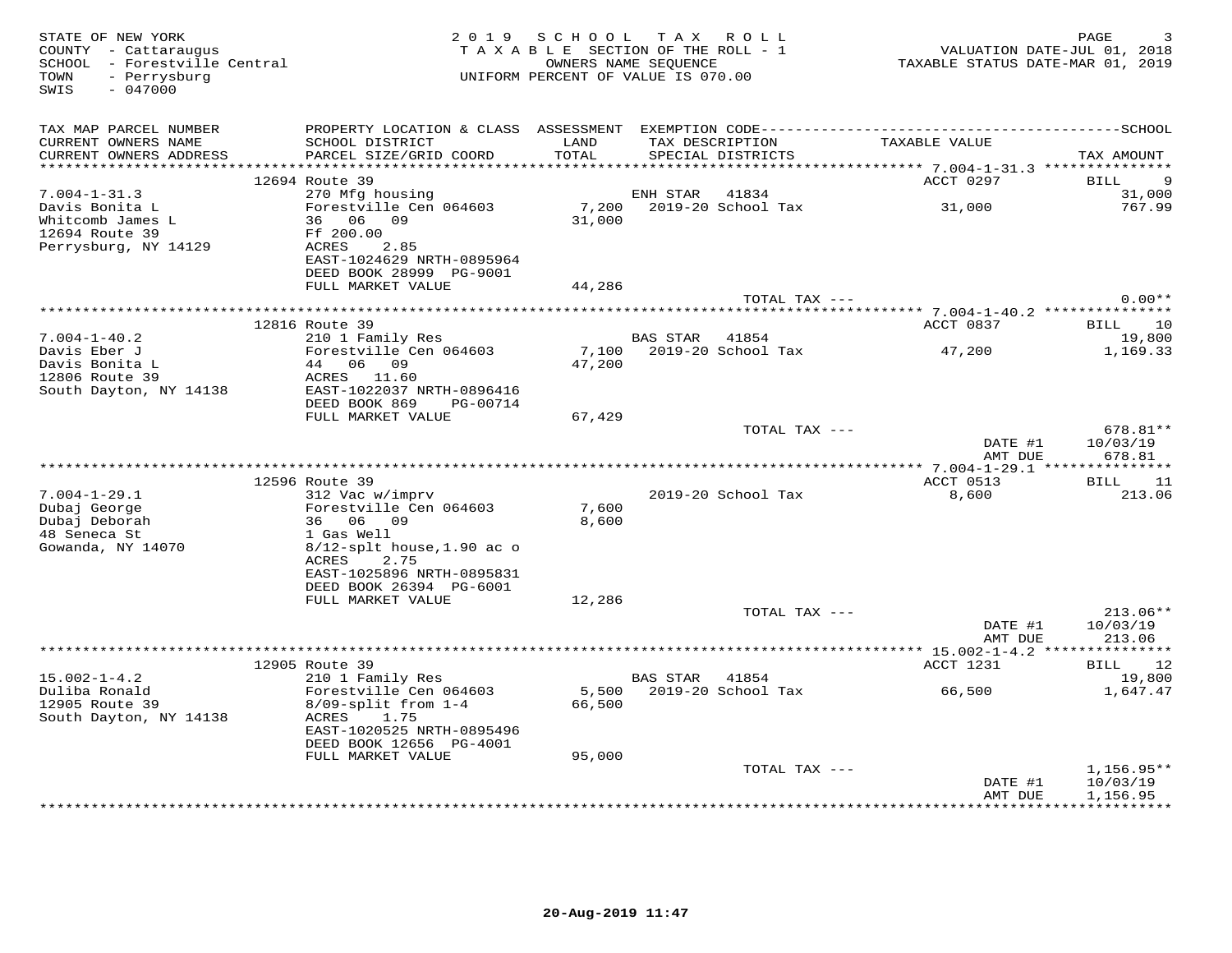| STATE OF NEW YORK<br>COUNTY - Cattaraugus<br>SCHOOL - Forestville Central<br>- Perrysburg<br>TOWN<br>$-047000$<br>SWIS | 2 0 1 9                                                                         | SCHOOL TAX ROLL<br>TAXABLE SECTION OF THE ROLL - 1<br>OWNERS NAME SEOUENCE<br>UNIFORM PERCENT OF VALUE IS 070.00 |                       |                                      |               | PAGE<br>VALUATION DATE-JUL 01, 2018<br>TAXABLE STATUS DATE-MAR 01, 2019 |
|------------------------------------------------------------------------------------------------------------------------|---------------------------------------------------------------------------------|------------------------------------------------------------------------------------------------------------------|-----------------------|--------------------------------------|---------------|-------------------------------------------------------------------------|
| TAX MAP PARCEL NUMBER                                                                                                  |                                                                                 |                                                                                                                  |                       |                                      |               |                                                                         |
| CURRENT OWNERS NAME<br>CURRENT OWNERS ADDRESS                                                                          | SCHOOL DISTRICT<br>PARCEL SIZE/GRID COORD                                       | LAND<br>TOTAL                                                                                                    |                       | TAX DESCRIPTION<br>SPECIAL DISTRICTS | TAXABLE VALUE | TAX AMOUNT                                                              |
|                                                                                                                        | 10749 W Perrysburg Rd                                                           |                                                                                                                  |                       |                                      | ACCT 0199     | 13<br>BILL                                                              |
| $7.004 - 1 - 45$                                                                                                       | 240 Rural res                                                                   |                                                                                                                  | AG DIST               | 41720                                |               | 24,315                                                                  |
| Ebersole Ray L                                                                                                         | Forestville Cen 064603                                                          |                                                                                                                  | 49,600 ENH STAR       | 41834                                |               | 45,340                                                                  |
| Ebersole Phyllis K                                                                                                     | 45 06 09                                                                        |                                                                                                                  |                       | 85,600 2019-20 School Tax            | 61,285        | 1,518.27                                                                |
| 10749 W Perrysburg Rd<br>Perrysburg, NY 14129                                                                          | ACRES 63.97 BANK<br>017<br>EAST-1021504 NRTH-0900049<br>DEED BOOK 10449 PG-5001 |                                                                                                                  |                       |                                      |               |                                                                         |
| MAY BE SUBJECT TO PAYMENT<br>UNDER AGDIST LAW TIL 2023                                                                 | FULL MARKET VALUE                                                               | 122,286                                                                                                          |                       |                                      |               |                                                                         |
|                                                                                                                        |                                                                                 |                                                                                                                  |                       | TOTAL TAX ---                        | DATE #1       | $395.02**$<br>10/03/19                                                  |
|                                                                                                                        |                                                                                 |                                                                                                                  |                       |                                      |               | AMT DUE<br>395.02                                                       |
|                                                                                                                        |                                                                                 |                                                                                                                  |                       |                                      |               |                                                                         |
|                                                                                                                        | 12609 Pudding Lane Rd                                                           |                                                                                                                  |                       |                                      | ACCT 0784     | BILL 14                                                                 |
| $7.004 - 1 - 23.2$<br>Edwards Thomas M                                                                                 | 210 1 Family Res<br>Forestville Cen 064603                                      | 5,500                                                                                                            |                       | 2019-20 School Tax                   | 8,700         | 215.53                                                                  |
| 12609 Pudding Lane Road                                                                                                | 06<br>28<br>09                                                                  | 8,700                                                                                                            |                       |                                      |               |                                                                         |
| Perrysburg, NY 14129                                                                                                   | FRNT 235.00 DPTH 160.60                                                         |                                                                                                                  |                       |                                      |               |                                                                         |
|                                                                                                                        | EAST-1025913 NRTH-0901310                                                       |                                                                                                                  |                       |                                      |               |                                                                         |
|                                                                                                                        | DEED BOOK 20190 PG-5307                                                         |                                                                                                                  |                       |                                      |               |                                                                         |
|                                                                                                                        | FULL MARKET VALUE                                                               | 12,429                                                                                                           |                       |                                      |               |                                                                         |
|                                                                                                                        |                                                                                 |                                                                                                                  |                       | TOTAL TAX ---                        | DATE #1       | $215.53**$<br>10/03/19                                                  |
|                                                                                                                        |                                                                                 |                                                                                                                  |                       |                                      |               | AMT DUE<br>215.53                                                       |
|                                                                                                                        |                                                                                 |                                                                                                                  |                       |                                      |               |                                                                         |
|                                                                                                                        | 12831 Route 39                                                                  |                                                                                                                  |                       |                                      | ACCT 0370     | 15<br>BILL                                                              |
| $15.002 - 1 - 5$                                                                                                       | 240 Rural res                                                                   |                                                                                                                  | <b>BAS STAR</b>       | 41854                                |               | 19,800                                                                  |
| Eggleston Richard C                                                                                                    | Forestville Cen 064603                                                          |                                                                                                                  |                       | 24,300 2019-20 School Tax            | 82,900        | 2,053.76                                                                |
| Hoff Michelle<br>12833 Route 39                                                                                        | 43 06 09<br>Storage Well #943                                                   | 82,900                                                                                                           |                       |                                      |               |                                                                         |
| S Dayton, NY 14138                                                                                                     | ACRES 41.31                                                                     |                                                                                                                  |                       |                                      |               |                                                                         |
|                                                                                                                        | EAST-1021842 NRTH-0893756                                                       |                                                                                                                  |                       |                                      |               |                                                                         |
|                                                                                                                        | DEED BOOK 999<br>PG-381                                                         |                                                                                                                  |                       |                                      |               |                                                                         |
|                                                                                                                        | FULL MARKET VALUE                                                               | 118,429                                                                                                          |                       |                                      |               |                                                                         |
|                                                                                                                        |                                                                                 |                                                                                                                  |                       | TOTAL TAX ---                        |               | $1,563.24**$<br>10/03/19<br>DATE #1                                     |
|                                                                                                                        |                                                                                 |                                                                                                                  |                       |                                      |               | AMT DUE<br>1,563.24                                                     |
|                                                                                                                        |                                                                                 |                                                                                                                  |                       |                                      |               |                                                                         |
|                                                                                                                        | 12951 Route 39                                                                  |                                                                                                                  |                       |                                      | ACCT 0187     | <b>BILL</b><br>16                                                       |
| $15.002 - 1 - 2$                                                                                                       | 117 Horse farm                                                                  |                                                                                                                  | AG DISTOUT 41730      |                                      |               | 7,779                                                                   |
| Flagler Jean A<br>PO Box 241                                                                                           | Forestville Cen 064603<br>43 06<br>09                                           |                                                                                                                  | 40,300 BAS STAR 41854 | 189,900    2019-20    School Tax     | 182,121       | 19,800                                                                  |
| Perrysburg, NY 14129                                                                                                   | Storage Well #1020<br>ACRES 96.89                                               |                                                                                                                  |                       |                                      |               | 4,511.86                                                                |
| MAY BE SUBJECT TO PAYMENT<br>UNDER AGDIST LAW TIL 2026                                                                 | EAST-1019895 NRTH-0893804<br>DEED BOOK 23122 PG-6001                            |                                                                                                                  |                       |                                      |               |                                                                         |
|                                                                                                                        | FULL MARKET VALUE                                                               | 271,286                                                                                                          |                       |                                      |               |                                                                         |
|                                                                                                                        |                                                                                 |                                                                                                                  |                       | TOTAL TAX ---                        |               | $4,021.34**$                                                            |
|                                                                                                                        |                                                                                 |                                                                                                                  |                       |                                      |               | DATE #1<br>10/03/19                                                     |
|                                                                                                                        |                                                                                 |                                                                                                                  |                       |                                      |               | 4,021.34<br>AMT DUE                                                     |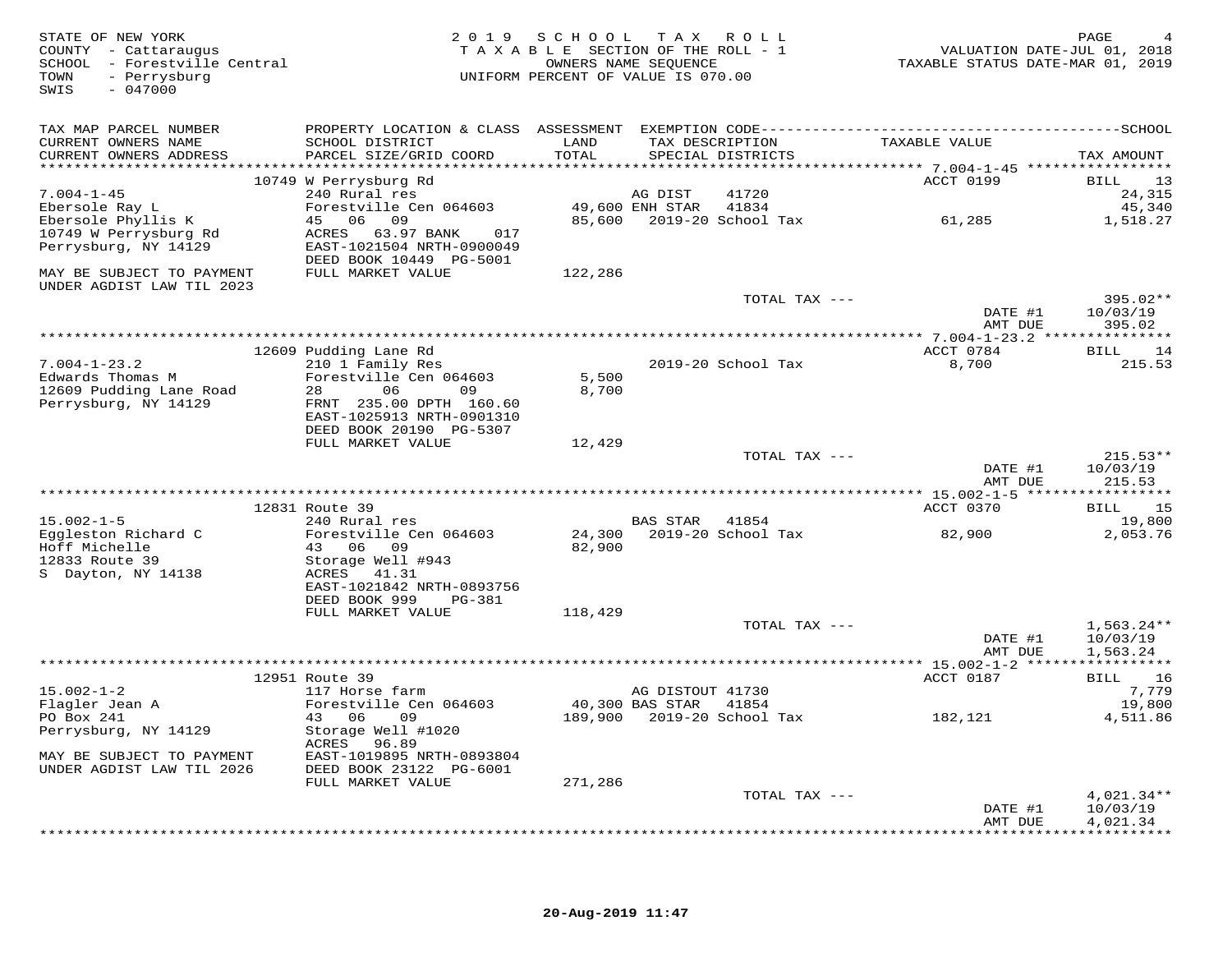| STATE OF NEW YORK<br>COUNTY - Cattaraugus<br>- Forestville Central<br>SCHOOL<br>- Perrysburg<br>TOWN<br>$-047000$<br>SWIS | 2 0 1 9                                                                                                         | SCHOOL<br>TAXABLE SECTION OF THE ROLL - 1<br>OWNERS NAME SEOUENCE<br>UNIFORM PERCENT OF VALUE IS 070.00 | T A X           | R O L L                              | TAXABLE STATUS DATE-MAR 01, 2019          | PAGE<br>VALUATION DATE-JUL 01, 2018   |
|---------------------------------------------------------------------------------------------------------------------------|-----------------------------------------------------------------------------------------------------------------|---------------------------------------------------------------------------------------------------------|-----------------|--------------------------------------|-------------------------------------------|---------------------------------------|
| TAX MAP PARCEL NUMBER                                                                                                     |                                                                                                                 |                                                                                                         |                 |                                      |                                           |                                       |
| CURRENT OWNERS NAME<br>CURRENT OWNERS ADDRESS<br>************************                                                 | SCHOOL DISTRICT<br>PARCEL SIZE/GRID COORD                                                                       | LAND<br>TOTAL                                                                                           |                 | TAX DESCRIPTION<br>SPECIAL DISTRICTS | TAXABLE VALUE                             | TAX AMOUNT                            |
|                                                                                                                           | 10579 W Perrysburg Rd                                                                                           |                                                                                                         |                 |                                      | ACCT 0394                                 | <b>BILL</b><br>17                     |
| $7.004 - 1 - 34$                                                                                                          | 210 1 Family Res                                                                                                |                                                                                                         | <b>BAS STAR</b> | 41854                                |                                           | 19,800                                |
| Flisakowski John F<br>10579 W Perrysburg Rd<br>Perrysburg, NY 14129                                                       | Forestville Cen 064603<br>44<br>06 09<br>1.50<br>ACRES<br>EAST-1023235 NRTH-0897118<br>DEED BOOK 00977 PG-00186 | 5,800<br>95,000                                                                                         |                 | 2019-20 School Tax                   | 95,000                                    | 2,353.53                              |
|                                                                                                                           | FULL MARKET VALUE                                                                                               | 135,714                                                                                                 |                 |                                      |                                           |                                       |
|                                                                                                                           |                                                                                                                 |                                                                                                         |                 | TOTAL TAX ---                        | DATE #1<br>AMT DUE                        | $1,863.00**$<br>10/03/19<br>1,863.00  |
|                                                                                                                           |                                                                                                                 |                                                                                                         |                 |                                      |                                           |                                       |
| $15.002 - 1 - 1$                                                                                                          | 12975 Route 39<br>210 1 Family Res                                                                              |                                                                                                         | ENH STAR        | 41834                                | ACCT 0160                                 | 18<br>BILL<br>37,600                  |
| Frost Theresa                                                                                                             | Forestville Cen 064603                                                                                          | 5,000                                                                                                   |                 | 2019-20 School Tax                   | 37,600                                    | 931.50                                |
| Frost Jack E Jr<br>12975 Route 39<br>Perrysburg, NY 14129                                                                 | 06<br>09<br>43<br>1.00<br>ACRES<br>EAST-1019421 NRTH-0895706                                                    | 37,600                                                                                                  |                 |                                      |                                           |                                       |
|                                                                                                                           | DEED BOOK 9821<br>PG-6001                                                                                       |                                                                                                         |                 |                                      |                                           |                                       |
|                                                                                                                           | FULL MARKET VALUE                                                                                               | 53,714                                                                                                  |                 | TOTAL TAX ---                        |                                           | $0.00**$                              |
|                                                                                                                           |                                                                                                                 |                                                                                                         |                 |                                      | *********** 7.004-1-21 ****************** |                                       |
|                                                                                                                           | 12539 Pudding Lane Rd                                                                                           |                                                                                                         |                 |                                      | ACCT 0356                                 | <b>BILL</b><br>19                     |
| $7.004 - 1 - 21$                                                                                                          | 210 1 Family Res                                                                                                |                                                                                                         |                 | 2019-20 School Tax                   | 23,800                                    | 589.62                                |
| Gibbons Nancey<br>399 Christy Rd<br>Irving, NY 14081                                                                      | Forestville Cen 064603<br>06 09<br>37<br>ACRES<br>5.28<br>EAST-1027329 NRTH-0900771                             | 6,300<br>23,800                                                                                         |                 |                                      |                                           |                                       |
|                                                                                                                           | DEED BOOK 00979 PG-01171                                                                                        |                                                                                                         |                 |                                      |                                           |                                       |
|                                                                                                                           | FULL MARKET VALUE                                                                                               | 34,000                                                                                                  |                 | TOTAL TAX ---                        |                                           | $589.62**$                            |
|                                                                                                                           |                                                                                                                 |                                                                                                         |                 |                                      | DATE #1<br>AMT DUE                        | 10/03/19<br>589.62                    |
|                                                                                                                           |                                                                                                                 |                                                                                                         |                 |                                      | *********** 7.004-1-24.1 ***************  |                                       |
| $7.004 - 1 - 24.1$                                                                                                        | 10818 W Perrysburg Rd<br>322 Rural vac>10                                                                       |                                                                                                         | AG DIST         | 41720                                | ACCT 0353                                 | 20<br>BILL<br>4,578                   |
| Glovack John J                                                                                                            | Forestville Cen 064603                                                                                          | 22,700                                                                                                  |                 | 2019-20 School Tax                   | 18,122                                    | 448.95                                |
| Glovack Kathryn L                                                                                                         | 37<br>06<br>09                                                                                                  | 22,700                                                                                                  |                 |                                      |                                           |                                       |
| 12281 MacKinaw Rd                                                                                                         | ACRES 41.47                                                                                                     |                                                                                                         |                 |                                      |                                           |                                       |
| Perrysburg, NY 14129                                                                                                      | EAST-1024745 NRTH-0900883<br>DEED BOOK 11137 PG-2003                                                            |                                                                                                         |                 |                                      |                                           |                                       |
| MAY BE SUBJECT TO PAYMENT<br>UNDER AGDIST LAW TIL 2023                                                                    | FULL MARKET VALUE                                                                                               | 32,429                                                                                                  |                 |                                      |                                           |                                       |
|                                                                                                                           |                                                                                                                 |                                                                                                         |                 | TOTAL TAX ---                        |                                           | 448.95**                              |
|                                                                                                                           |                                                                                                                 |                                                                                                         |                 |                                      | DATE #1<br>AMT DUE                        | 10/03/19<br>448.95<br>* * * * * * * * |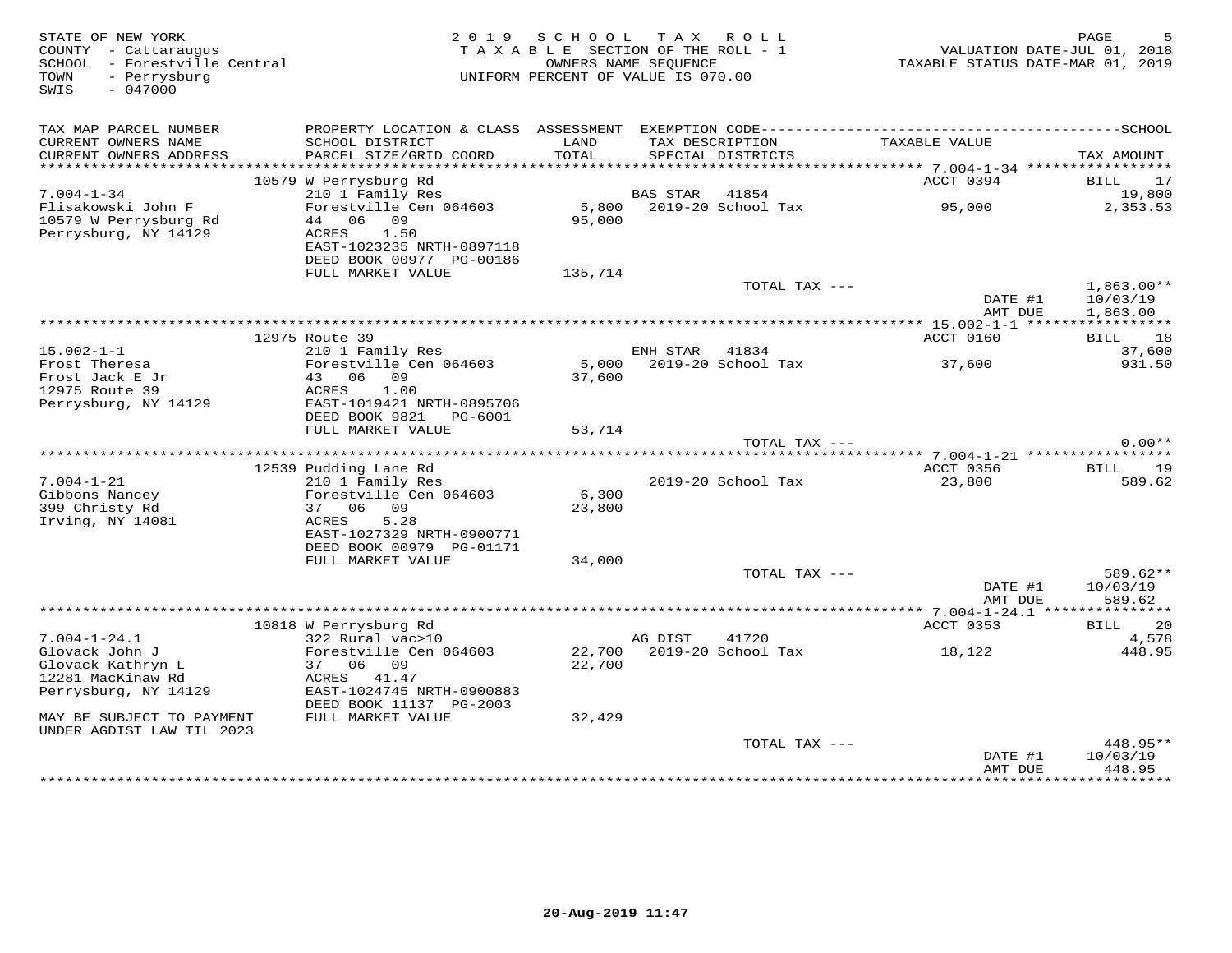| TAX MAP PARCEL NUMBER<br>TAX DESCRIPTION<br>TAXABLE VALUE<br>CURRENT OWNERS NAME<br>SCHOOL DISTRICT<br>PARCEL SIZE/GRID COORD<br>TOTAL<br>SPECIAL DISTRICTS<br>CURRENT OWNERS ADDRESS<br>TAX AMOUNT<br>BILL 21<br>12754 Route 39<br>ACCT 0191<br>x AGED C/T/S 41800<br>2.0 1 Family Res<br>Forestville Cen 064603<br>44 06 09 53,600 2019-20 School Tax<br>ACRES 0.72 53,600 2019-20 School Tax<br>ACRES 0.72<br>$7.004 - 1 - 37.1$<br>26,800<br>Griffin Bonnie<br>PO Box 155<br>26,800<br>PO Box 155<br>663.94<br>Perryburg, NY 14129<br>0.72<br>ACRES<br>EAST-1023207 NRTH-0895789<br>DEED BOOK 00956 PG-00208<br>FULL MARKET VALUE<br>76,571<br>$0.00**$<br>TOTAL TAX ---<br>Route 39<br>ACCT 0838<br>BILL 22<br>2019-20 School Tax<br>$7.004 - 1 - 40.1$<br>311 Res vac land<br>500<br>12.39<br>500<br>Griffin James<br>Griffin Bonnie<br>PO Box 155<br>500<br>PO Box 155<br>Perrysburg, NY 14129<br>EAST-1023261 NRTH-0895901<br>DEED BOOK 838 PG-01149<br>FULL MARKET VALUE<br>714<br>$12.39**$<br>TOTAL TAX ---<br>DATE #1<br>10/03/19<br>12.39<br>AMT DUE<br>BILL 23<br>12878 Route 39<br>ACCT 0375<br>240 Rural res<br>BAS STAR 41854<br>$7.004 - 1 - 41$<br>19,800<br>35,500    2019-20 School Tax<br>76,500<br>76,500<br>Gruber Mark N<br>Forestville Cen 064603<br>1,895.21<br>12878 Route 39<br>44 06 09<br>S. Dayton, NY 14138<br>2 Gas Wells<br>ACRES 33.27<br>EAST-1021218 NRTH-0896736 |
|---------------------------------------------------------------------------------------------------------------------------------------------------------------------------------------------------------------------------------------------------------------------------------------------------------------------------------------------------------------------------------------------------------------------------------------------------------------------------------------------------------------------------------------------------------------------------------------------------------------------------------------------------------------------------------------------------------------------------------------------------------------------------------------------------------------------------------------------------------------------------------------------------------------------------------------------------------------------------------------------------------------------------------------------------------------------------------------------------------------------------------------------------------------------------------------------------------------------------------------------------------------------------------------------------------------------------------------------------------------------------------------------------------|
|                                                                                                                                                                                                                                                                                                                                                                                                                                                                                                                                                                                                                                                                                                                                                                                                                                                                                                                                                                                                                                                                                                                                                                                                                                                                                                                                                                                                         |
|                                                                                                                                                                                                                                                                                                                                                                                                                                                                                                                                                                                                                                                                                                                                                                                                                                                                                                                                                                                                                                                                                                                                                                                                                                                                                                                                                                                                         |
|                                                                                                                                                                                                                                                                                                                                                                                                                                                                                                                                                                                                                                                                                                                                                                                                                                                                                                                                                                                                                                                                                                                                                                                                                                                                                                                                                                                                         |
|                                                                                                                                                                                                                                                                                                                                                                                                                                                                                                                                                                                                                                                                                                                                                                                                                                                                                                                                                                                                                                                                                                                                                                                                                                                                                                                                                                                                         |
|                                                                                                                                                                                                                                                                                                                                                                                                                                                                                                                                                                                                                                                                                                                                                                                                                                                                                                                                                                                                                                                                                                                                                                                                                                                                                                                                                                                                         |
|                                                                                                                                                                                                                                                                                                                                                                                                                                                                                                                                                                                                                                                                                                                                                                                                                                                                                                                                                                                                                                                                                                                                                                                                                                                                                                                                                                                                         |
|                                                                                                                                                                                                                                                                                                                                                                                                                                                                                                                                                                                                                                                                                                                                                                                                                                                                                                                                                                                                                                                                                                                                                                                                                                                                                                                                                                                                         |
|                                                                                                                                                                                                                                                                                                                                                                                                                                                                                                                                                                                                                                                                                                                                                                                                                                                                                                                                                                                                                                                                                                                                                                                                                                                                                                                                                                                                         |
|                                                                                                                                                                                                                                                                                                                                                                                                                                                                                                                                                                                                                                                                                                                                                                                                                                                                                                                                                                                                                                                                                                                                                                                                                                                                                                                                                                                                         |
|                                                                                                                                                                                                                                                                                                                                                                                                                                                                                                                                                                                                                                                                                                                                                                                                                                                                                                                                                                                                                                                                                                                                                                                                                                                                                                                                                                                                         |
|                                                                                                                                                                                                                                                                                                                                                                                                                                                                                                                                                                                                                                                                                                                                                                                                                                                                                                                                                                                                                                                                                                                                                                                                                                                                                                                                                                                                         |
|                                                                                                                                                                                                                                                                                                                                                                                                                                                                                                                                                                                                                                                                                                                                                                                                                                                                                                                                                                                                                                                                                                                                                                                                                                                                                                                                                                                                         |
|                                                                                                                                                                                                                                                                                                                                                                                                                                                                                                                                                                                                                                                                                                                                                                                                                                                                                                                                                                                                                                                                                                                                                                                                                                                                                                                                                                                                         |
|                                                                                                                                                                                                                                                                                                                                                                                                                                                                                                                                                                                                                                                                                                                                                                                                                                                                                                                                                                                                                                                                                                                                                                                                                                                                                                                                                                                                         |
|                                                                                                                                                                                                                                                                                                                                                                                                                                                                                                                                                                                                                                                                                                                                                                                                                                                                                                                                                                                                                                                                                                                                                                                                                                                                                                                                                                                                         |
|                                                                                                                                                                                                                                                                                                                                                                                                                                                                                                                                                                                                                                                                                                                                                                                                                                                                                                                                                                                                                                                                                                                                                                                                                                                                                                                                                                                                         |
|                                                                                                                                                                                                                                                                                                                                                                                                                                                                                                                                                                                                                                                                                                                                                                                                                                                                                                                                                                                                                                                                                                                                                                                                                                                                                                                                                                                                         |
|                                                                                                                                                                                                                                                                                                                                                                                                                                                                                                                                                                                                                                                                                                                                                                                                                                                                                                                                                                                                                                                                                                                                                                                                                                                                                                                                                                                                         |
|                                                                                                                                                                                                                                                                                                                                                                                                                                                                                                                                                                                                                                                                                                                                                                                                                                                                                                                                                                                                                                                                                                                                                                                                                                                                                                                                                                                                         |
|                                                                                                                                                                                                                                                                                                                                                                                                                                                                                                                                                                                                                                                                                                                                                                                                                                                                                                                                                                                                                                                                                                                                                                                                                                                                                                                                                                                                         |
|                                                                                                                                                                                                                                                                                                                                                                                                                                                                                                                                                                                                                                                                                                                                                                                                                                                                                                                                                                                                                                                                                                                                                                                                                                                                                                                                                                                                         |
|                                                                                                                                                                                                                                                                                                                                                                                                                                                                                                                                                                                                                                                                                                                                                                                                                                                                                                                                                                                                                                                                                                                                                                                                                                                                                                                                                                                                         |
|                                                                                                                                                                                                                                                                                                                                                                                                                                                                                                                                                                                                                                                                                                                                                                                                                                                                                                                                                                                                                                                                                                                                                                                                                                                                                                                                                                                                         |
|                                                                                                                                                                                                                                                                                                                                                                                                                                                                                                                                                                                                                                                                                                                                                                                                                                                                                                                                                                                                                                                                                                                                                                                                                                                                                                                                                                                                         |
|                                                                                                                                                                                                                                                                                                                                                                                                                                                                                                                                                                                                                                                                                                                                                                                                                                                                                                                                                                                                                                                                                                                                                                                                                                                                                                                                                                                                         |
| DEED BOOK 7633 PG-2003                                                                                                                                                                                                                                                                                                                                                                                                                                                                                                                                                                                                                                                                                                                                                                                                                                                                                                                                                                                                                                                                                                                                                                                                                                                                                                                                                                                  |
| FULL MARKET VALUE<br>109,286                                                                                                                                                                                                                                                                                                                                                                                                                                                                                                                                                                                                                                                                                                                                                                                                                                                                                                                                                                                                                                                                                                                                                                                                                                                                                                                                                                            |
| TOTAL TAX ---<br>$1,404.69**$<br>DATE #1<br>10/03/19                                                                                                                                                                                                                                                                                                                                                                                                                                                                                                                                                                                                                                                                                                                                                                                                                                                                                                                                                                                                                                                                                                                                                                                                                                                                                                                                                    |
| AMT DUE<br>1,404.69                                                                                                                                                                                                                                                                                                                                                                                                                                                                                                                                                                                                                                                                                                                                                                                                                                                                                                                                                                                                                                                                                                                                                                                                                                                                                                                                                                                     |
| 12586 Route 39<br>ACCT 1263<br>BILL 24                                                                                                                                                                                                                                                                                                                                                                                                                                                                                                                                                                                                                                                                                                                                                                                                                                                                                                                                                                                                                                                                                                                                                                                                                                                                                                                                                                  |
| 210 1 Family Res<br>$7.004 - 1 - 29.3$<br>VETCOM CTS 41130<br>$\cap$                                                                                                                                                                                                                                                                                                                                                                                                                                                                                                                                                                                                                                                                                                                                                                                                                                                                                                                                                                                                                                                                                                                                                                                                                                                                                                                                    |
| Forestville Cen 064603<br>2,900 BAS STAR 41854<br>19,800                                                                                                                                                                                                                                                                                                                                                                                                                                                                                                                                                                                                                                                                                                                                                                                                                                                                                                                                                                                                                                                                                                                                                                                                                                                                                                                                                |
| 40,000 2019-20 School Tax 40,000<br>990.96                                                                                                                                                                                                                                                                                                                                                                                                                                                                                                                                                                                                                                                                                                                                                                                                                                                                                                                                                                                                                                                                                                                                                                                                                                                                                                                                                              |
|                                                                                                                                                                                                                                                                                                                                                                                                                                                                                                                                                                                                                                                                                                                                                                                                                                                                                                                                                                                                                                                                                                                                                                                                                                                                                                                                                                                                         |
| 57,143                                                                                                                                                                                                                                                                                                                                                                                                                                                                                                                                                                                                                                                                                                                                                                                                                                                                                                                                                                                                                                                                                                                                                                                                                                                                                                                                                                                                  |
| TOTAL TAX ---<br>$500.43**$                                                                                                                                                                                                                                                                                                                                                                                                                                                                                                                                                                                                                                                                                                                                                                                                                                                                                                                                                                                                                                                                                                                                                                                                                                                                                                                                                                             |
| 10/03/19<br>DATE #1                                                                                                                                                                                                                                                                                                                                                                                                                                                                                                                                                                                                                                                                                                                                                                                                                                                                                                                                                                                                                                                                                                                                                                                                                                                                                                                                                                                     |
| 500.43<br>AMT DUE<br>***********                                                                                                                                                                                                                                                                                                                                                                                                                                                                                                                                                                                                                                                                                                                                                                                                                                                                                                                                                                                                                                                                                                                                                                                                                                                                                                                                                                        |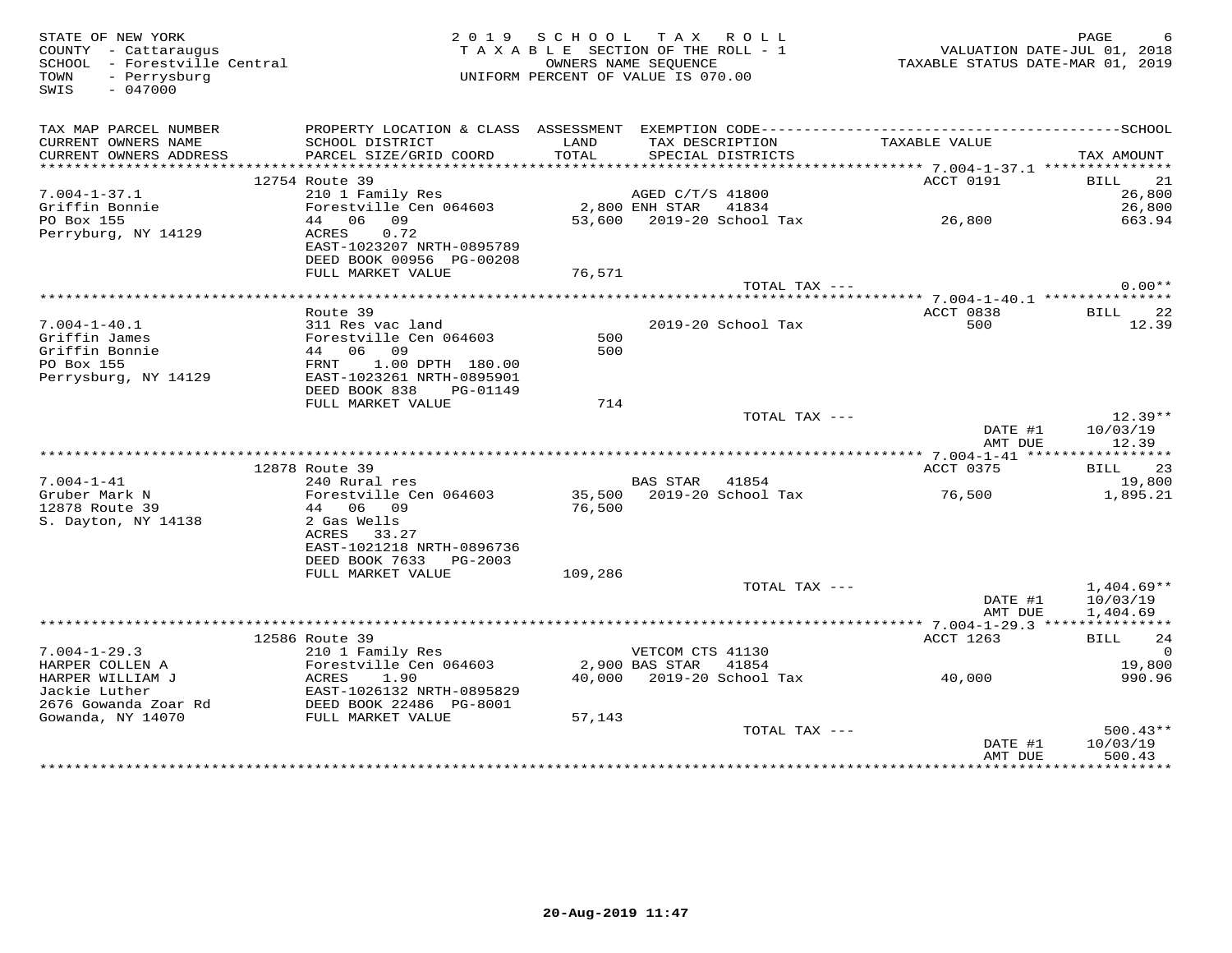| STATE OF NEW YORK<br>COUNTY - Cattaraugus<br>SCHOOL - Forestville Central<br>- Perrysburg<br>TOWN<br>$-047000$<br>SWIS | 2 0 1 9                                        | SCHOOL              | T A X<br>ROLL<br>TAXABLE SECTION OF THE ROLL - 1<br>OWNERS NAME SEQUENCE<br>UNIFORM PERCENT OF VALUE IS 070.00 | TAXABLE STATUS DATE-MAR 01, 2019 | PAGE<br>VALUATION DATE-JUL 01, 2018 |
|------------------------------------------------------------------------------------------------------------------------|------------------------------------------------|---------------------|----------------------------------------------------------------------------------------------------------------|----------------------------------|-------------------------------------|
| TAX MAP PARCEL NUMBER                                                                                                  | PROPERTY LOCATION & CLASS ASSESSMENT           |                     |                                                                                                                |                                  |                                     |
| CURRENT OWNERS NAME<br>CURRENT OWNERS ADDRESS                                                                          | SCHOOL DISTRICT<br>PARCEL SIZE/GRID COORD      | LAND<br>TOTAL       | TAX DESCRIPTION<br>SPECIAL DISTRICTS                                                                           | TAXABLE VALUE                    | TAX AMOUNT                          |
| *******************                                                                                                    | County Line Rd                                 | * * * * * * * * * * |                                                                                                                | ACCT 0212                        | 25<br><b>BILL</b>                   |
| $7.004 - 1 - 44$                                                                                                       | 323 Vacant rural                               |                     | 2019-20 School Tax                                                                                             | 31,500                           | 780.38                              |
| Hartloff Gary P                                                                                                        | Forestville Cen 064603                         | 31,500              |                                                                                                                |                                  |                                     |
| Hartloff Jerry                                                                                                         | 06 09<br>44                                    | 31,500              |                                                                                                                |                                  |                                     |
| 4825 Big Tree Rd                                                                                                       | 3 Gas Wells #944,956,1015                      |                     |                                                                                                                |                                  |                                     |
| Hamburg, NY 14075                                                                                                      | ACRES 104.66<br>EAST-1020490 NRTH-0898735      |                     |                                                                                                                |                                  |                                     |
|                                                                                                                        | DEED BOOK 00918 PG-00091                       |                     |                                                                                                                |                                  |                                     |
|                                                                                                                        | FULL MARKET VALUE                              | 45,000              |                                                                                                                |                                  |                                     |
|                                                                                                                        |                                                |                     |                                                                                                                | TOTAL TAX ---                    | 780.38**                            |
|                                                                                                                        |                                                |                     |                                                                                                                | DATE #1<br>AMT DUE               | 10/03/19<br>780.38                  |
|                                                                                                                        |                                                |                     |                                                                                                                |                                  |                                     |
| $7.004 - 1 - 17.1$                                                                                                     | Route 39<br>323 Vacant rural                   |                     | 2019-20 School Tax                                                                                             | ACCT 0016<br>31,900              | <b>BILL</b><br>26<br>790.29         |
| Hornburg Walter E Jr                                                                                                   | Forestville Cen 064603                         | 31,900              |                                                                                                                |                                  |                                     |
| PDS Comapnies-PNC Bank                                                                                                 | 28<br>06<br>09                                 | 31,900              |                                                                                                                |                                  |                                     |
| PO Box 13519                                                                                                           | 38.00<br>ACRES                                 |                     |                                                                                                                |                                  |                                     |
| Arlington, TX 76094                                                                                                    | EAST-1028864 NRTH-0897487                      |                     |                                                                                                                |                                  |                                     |
|                                                                                                                        | DEED BOOK 9865<br>PG-3001<br>FULL MARKET VALUE | 45,571              |                                                                                                                |                                  |                                     |
|                                                                                                                        |                                                |                     |                                                                                                                | TOTAL TAX ---                    | $790.29**$                          |
|                                                                                                                        |                                                |                     |                                                                                                                | DATE #1                          | 10/03/19                            |
|                                                                                                                        |                                                |                     |                                                                                                                | AMT DUE                          | 790.29                              |
|                                                                                                                        |                                                |                     | ***********************                                                                                        | ******** 7.004-1-23.3 ***        | * * * * * * * * * * * *             |
| $7.004 - 1 - 23.3$                                                                                                     | 12593 Pudding Lane Rd<br>323 Vacant rural      |                     | 2019-20 School Tax                                                                                             | ACCT 0796<br>5,100               | <b>BILL</b><br>27<br>126.35         |
| Howard Arthur D Jr                                                                                                     | Forestville Cen 064603                         | 5,100               |                                                                                                                |                                  |                                     |
| 12597 Pudding Ln                                                                                                       | 37 06<br>09                                    | 5,100               |                                                                                                                |                                  |                                     |
| Perrysburg, NY 14129                                                                                                   | FRNT 208.70 DPTH 183.70                        |                     |                                                                                                                |                                  |                                     |
|                                                                                                                        | EAST-1026348 NRTH-0901280                      |                     |                                                                                                                |                                  |                                     |
|                                                                                                                        | DEED BOOK 1003<br>PG-918<br>FULL MARKET VALUE  | 7,286               |                                                                                                                |                                  |                                     |
|                                                                                                                        |                                                |                     |                                                                                                                | TOTAL TAX ---                    | $126.35**$                          |
|                                                                                                                        |                                                |                     |                                                                                                                | DATE #1                          | 10/03/19                            |
|                                                                                                                        |                                                |                     |                                                                                                                | AMT DUE                          | 126.35                              |
|                                                                                                                        |                                                |                     | ************************                                                                                       | ** 7.004-1-23.7 ***              |                                     |
|                                                                                                                        | 12597 Pudding Lane Rd                          |                     |                                                                                                                | ACCT 0980                        | 28<br>BILL                          |
| $7.004 - 1 - 23.7$<br>Howard Arthur D Jr                                                                               | 270 Mfg housing<br>Forestville Cen 064603      | 6,400               | <b>BAS STAR</b><br>41854<br>2019-20 School Tax                                                                 | 53,400                           | 19,800<br>1,322.93                  |
| Howard Laurie                                                                                                          | 37 06 09                                       | 53,400              |                                                                                                                |                                  |                                     |
| 12597 Pudding Ln                                                                                                       | 1.90<br>ACRES                                  |                     |                                                                                                                |                                  |                                     |
| Perrysburg, NY 14129                                                                                                   | EAST-1026136 NRTH-0901182                      |                     |                                                                                                                |                                  |                                     |
|                                                                                                                        | DEED BOOK 00987 PG-00998                       |                     |                                                                                                                |                                  |                                     |
|                                                                                                                        | FULL MARKET VALUE                              | 76,286              |                                                                                                                | TOTAL TAX ---                    | 832.41**                            |
|                                                                                                                        |                                                |                     |                                                                                                                | DATE #1                          | 10/03/19                            |
|                                                                                                                        |                                                |                     |                                                                                                                | AMT DUE                          | 832.41                              |
|                                                                                                                        |                                                |                     |                                                                                                                |                                  | * * * * * * *                       |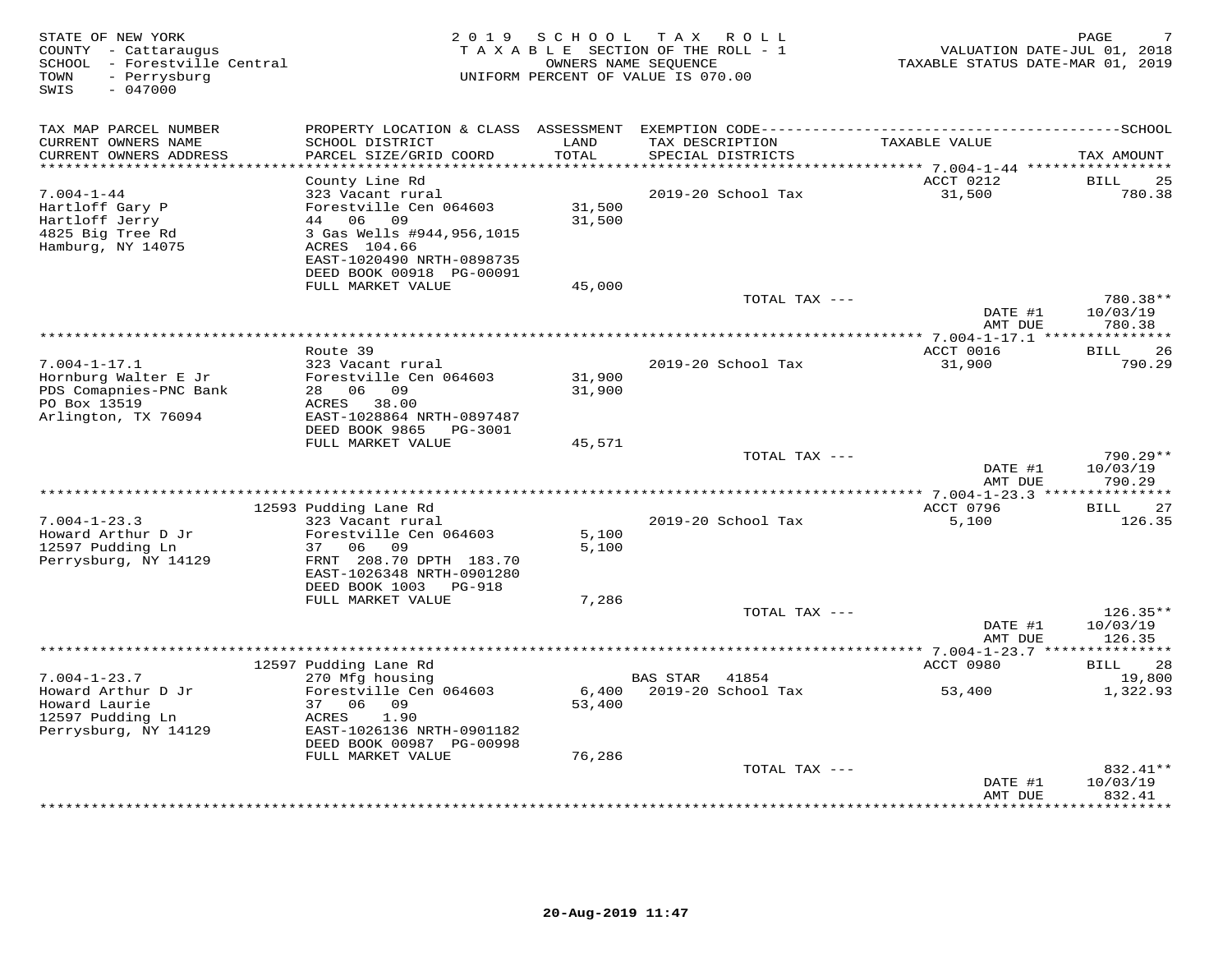| STATE OF NEW YORK<br>COUNTY - Cattaraugus<br>SCHOOL - Forestville Central<br>- Perrysburg<br>TOWN<br>$-047000$<br>SWIS | 2 0 1 9                                                                                                                                                  | S C H O O L<br>TAXABLE SECTION OF THE ROLL - 1<br>OWNERS NAME SEQUENCE<br>UNIFORM PERCENT OF VALUE IS 070.00 | T A X          | ROLL                                 | VALUATION DATE-JUL 01, 2018<br>TAXABLE STATUS DATE-MAR 01, 2019 | PAGE                                 |
|------------------------------------------------------------------------------------------------------------------------|----------------------------------------------------------------------------------------------------------------------------------------------------------|--------------------------------------------------------------------------------------------------------------|----------------|--------------------------------------|-----------------------------------------------------------------|--------------------------------------|
| TAX MAP PARCEL NUMBER<br>CURRENT OWNERS NAME<br>CURRENT OWNERS ADDRESS                                                 | SCHOOL DISTRICT<br>PARCEL SIZE/GRID COORD                                                                                                                | LAND<br>TOTAL                                                                                                |                | TAX DESCRIPTION<br>SPECIAL DISTRICTS | TAXABLE VALUE                                                   | TAX AMOUNT                           |
|                                                                                                                        |                                                                                                                                                          |                                                                                                              |                |                                      |                                                                 |                                      |
| $7.004 - 1 - 24.2$<br>HSBC Bank USA, N.A.<br>1 Mortgage Way<br>Mount Laurel, NJ 08054                                  | 10818 W Perrysburg Rd<br>210 1 Family Res<br>Forestville Cen 064603<br>ACRES<br>4.85 BANK<br>017<br>EAST-1023694 NRTH-0901241<br>DEED BOOK 20190 PG-2981 | 5,300<br>43,300                                                                                              |                | 2019-20 School Tax                   | ACCT 1219<br>43,300                                             | BILL<br>29<br>1,072.71               |
|                                                                                                                        | FULL MARKET VALUE                                                                                                                                        | 61,857                                                                                                       |                |                                      |                                                                 |                                      |
|                                                                                                                        |                                                                                                                                                          |                                                                                                              |                | TOTAL TAX ---                        | DATE #1<br>AMT DUE                                              | $1,072.71**$<br>10/03/19<br>1,072.71 |
|                                                                                                                        |                                                                                                                                                          |                                                                                                              |                |                                      |                                                                 |                                      |
|                                                                                                                        | 12569 Pudding Lane Rd                                                                                                                                    |                                                                                                              |                |                                      | ACCT 0978                                                       | 30<br>BILL                           |
| $7.004 - 1 - 23.6$<br>Irwin Harriet J<br>12569 Pudding Lane Rd                                                         | 270 Mfg housing<br>Forestville Cen 064603<br>37 06 09                                                                                                    | 87,500                                                                                                       | BAS STAR 41854 | 37,500 2019-20 School Tax            | 87,500                                                          | 19,800<br>2,167.72                   |
| Perrysburg, NY 14129                                                                                                   | ACRES 37.20 BANK<br>017<br>EAST-1026149 NRTH-0900525<br>DEED BOOK 6901 PG-4001                                                                           |                                                                                                              |                |                                      |                                                                 |                                      |
|                                                                                                                        | FULL MARKET VALUE                                                                                                                                        | 125,000                                                                                                      |                |                                      |                                                                 |                                      |
|                                                                                                                        |                                                                                                                                                          |                                                                                                              |                | TOTAL TAX ---                        | DATE #1<br>AMT DUE                                              | $1,677.20**$<br>10/03/19<br>1,677.20 |
|                                                                                                                        |                                                                                                                                                          |                                                                                                              |                |                                      |                                                                 |                                      |
|                                                                                                                        | 10530 Mosher Rd                                                                                                                                          |                                                                                                              |                |                                      | ACCT 0829                                                       | BILL 31                              |
| $15.002 - 1 - 35.2$<br>Ivett Roger                                                                                     | 281 Multiple res<br>Forestville Cen 064603                                                                                                               | 6,200                                                                                                        | BAS STAR       | 41854<br>2019-20 School Tax          | 35,600                                                          | 19,800<br>881.95                     |
| 10133 Moser Rd<br>South Dayton, NY 14138                                                                               | 42 06 09<br>ACRES 1.82                                                                                                                                   | 35,600                                                                                                       |                |                                      |                                                                 |                                      |
|                                                                                                                        | EAST-1023189 NRTH-0890880<br>DEED BOOK 19074 PG-2001                                                                                                     |                                                                                                              |                |                                      |                                                                 |                                      |
|                                                                                                                        | FULL MARKET VALUE                                                                                                                                        | 50,857                                                                                                       |                |                                      |                                                                 |                                      |
|                                                                                                                        |                                                                                                                                                          |                                                                                                              |                | TOTAL TAX ---                        | DATE #1<br>AMT DUE                                              | $391.43**$<br>10/03/19<br>391.43     |
|                                                                                                                        |                                                                                                                                                          | ***********************************                                                                          |                |                                      | ********** 15.002-1-11.2 **************                         |                                      |
|                                                                                                                        | 10402 Edwards Corners Rd                                                                                                                                 |                                                                                                              |                |                                      | ACCT 0927                                                       | <b>BILL</b><br>32                    |
| $15.002 - 1 - 11.2$                                                                                                    | 210 1 Family Res                                                                                                                                         |                                                                                                              | ENH STAR       | 41834                                |                                                                 | 45,340                               |
| Ivett Roy<br>Ivett Arlene<br>10402 Edwards Corners Rd                                                                  | Forestville Cen 064603<br>27 06 09<br>ACRES<br>4.80                                                                                                      | 9,200<br>59,700                                                                                              |                | 2019-20 School Tax                   | 59,700                                                          | 1,479.01                             |
| Perrysburg, NY 14129                                                                                                   | EAST-1027579 NRTH-0894749<br>DEED BOOK 20837 PG-2002                                                                                                     |                                                                                                              |                |                                      |                                                                 |                                      |
|                                                                                                                        | FULL MARKET VALUE                                                                                                                                        | 85,286                                                                                                       |                | TOTAL TAX ---                        |                                                                 | $355.75**$                           |
|                                                                                                                        |                                                                                                                                                          |                                                                                                              |                |                                      | DATE #1                                                         | 10/03/19                             |
|                                                                                                                        |                                                                                                                                                          |                                                                                                              |                |                                      | AMT DUE                                                         | 355.75<br>* * * * * * * * * *        |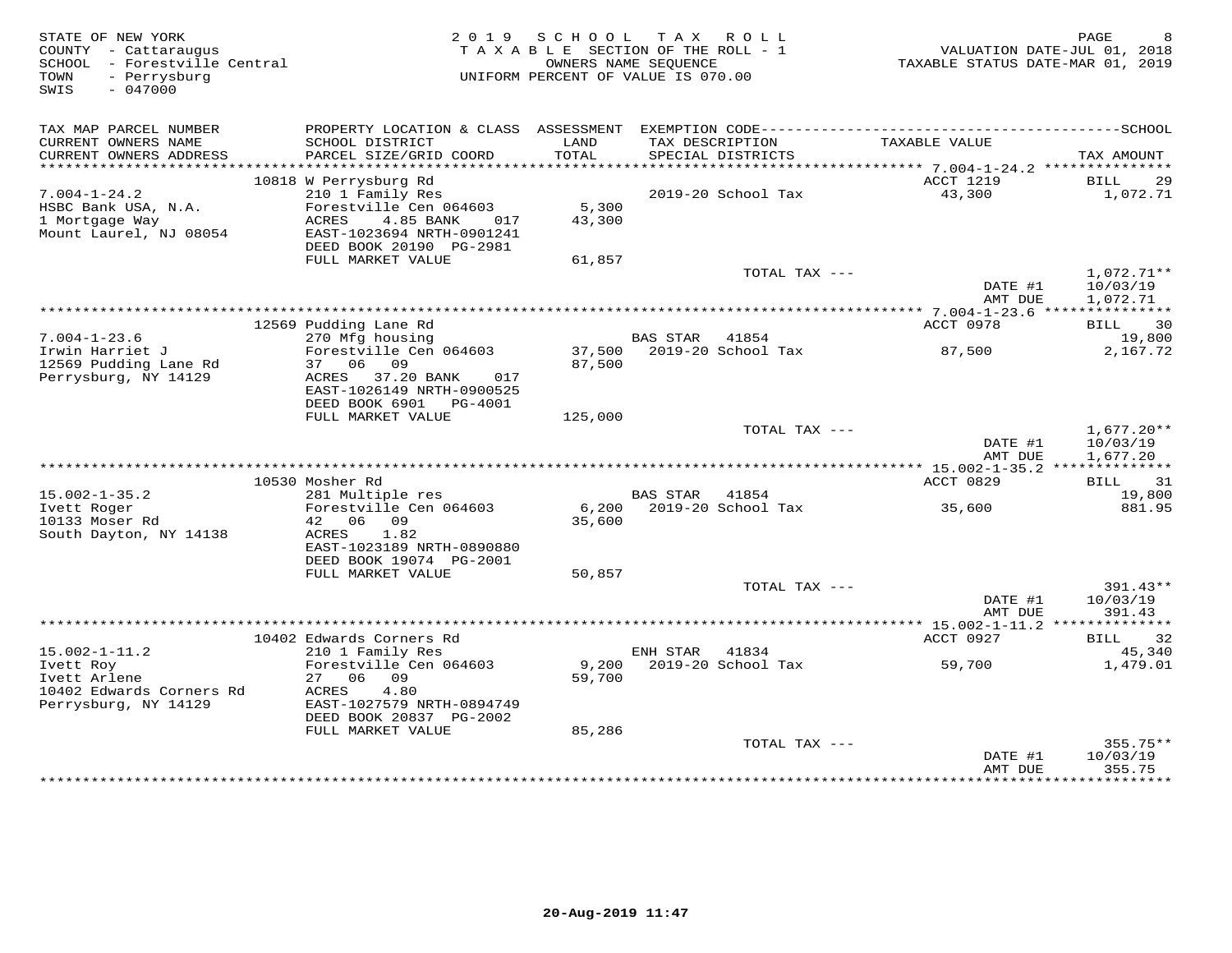| STATE OF NEW YORK<br>COUNTY - Cattaraugus<br>SCHOOL - Forestville Central<br>- Perrysburg<br>TOWN<br>$-047000$<br>SWIS |                                                                                                                                                   |                  | 2019 SCHOOL TAX ROLL<br>TAXABLE SECTION OF THE ROLL - 1<br>OWNERS NAME SEQUENCE<br>UNIFORM PERCENT OF VALUE IS 070.00 | TAXABLE STATUS DATE-MAR 01, 2019 | PAGE<br>9<br>VALUATION DATE-JUL 01, 2018 |
|------------------------------------------------------------------------------------------------------------------------|---------------------------------------------------------------------------------------------------------------------------------------------------|------------------|-----------------------------------------------------------------------------------------------------------------------|----------------------------------|------------------------------------------|
| TAX MAP PARCEL NUMBER<br>CURRENT OWNERS NAME<br>CURRENT OWNERS ADDRESS                                                 | SCHOOL DISTRICT<br>PARCEL SIZE/GRID COORD                                                                                                         | LAND<br>TOTAL    | TAX DESCRIPTION<br>SPECIAL DISTRICTS                                                                                  | TAXABLE VALUE                    | TAX AMOUNT                               |
| **********************                                                                                                 |                                                                                                                                                   | ************     |                                                                                                                       |                                  |                                          |
| $7.004 - 1 - 39$<br>Jacob Carl Stephen<br>PO Box 372<br>Perrysburg, NY 14129                                           | 12826 Route 39<br>614 Spec. school<br>Forestville Cen 064603<br>44 06 09<br>ACRES<br>7.20<br>EAST-1021805 NRTH-0896120<br>DEED BOOK 30661 PG-3001 | 13,000<br>86,600 | 2019-20 School Tax                                                                                                    | ACCT 0289<br>86,600              | BILL<br>33<br>2,145.43                   |
|                                                                                                                        | FULL MARKET VALUE                                                                                                                                 | 123,714          | TOTAL TAX ---                                                                                                         |                                  | $2,145.43**$                             |
|                                                                                                                        |                                                                                                                                                   |                  |                                                                                                                       | DATE #1<br>AMT DUE               | 10/03/19<br>2,145.43                     |
|                                                                                                                        |                                                                                                                                                   |                  |                                                                                                                       |                                  |                                          |
|                                                                                                                        | 12566 Route 39                                                                                                                                    |                  |                                                                                                                       | ACCT 0098                        | BILL 34                                  |
| $7.004 - 1 - 28$<br>Johnson Charles H<br>Johnson Kammie                                                                | 210 1 Family Res<br>Forestville Cen 064603<br>36 06 09                                                                                            |                  | BAS STAR 41854<br>5,100 2019-20 School Tax                                                                            | 65,900                           | 19,800<br>1,632.61                       |
| 12566 Route 39                                                                                                         | 1.04<br>ACRES                                                                                                                                     | 65,900           |                                                                                                                       |                                  |                                          |
| Perrysburg, NY 14129                                                                                                   | EAST-1026644 NRTH-0895718<br>DEED BOOK 907<br>PG-00658                                                                                            |                  |                                                                                                                       |                                  |                                          |
|                                                                                                                        | FULL MARKET VALUE                                                                                                                                 | 94,143           |                                                                                                                       |                                  |                                          |
|                                                                                                                        |                                                                                                                                                   |                  | TOTAL TAX ---                                                                                                         | DATE #1<br>AMT DUE               | $1,142.08**$<br>10/03/19<br>1,142.08     |
|                                                                                                                        |                                                                                                                                                   |                  |                                                                                                                       |                                  |                                          |
|                                                                                                                        | 12806 Route 39                                                                                                                                    |                  |                                                                                                                       | ACCT 0048                        | BILL 35                                  |
| $7.004 - 1 - 38$                                                                                                       | 210 1 Family Res                                                                                                                                  |                  | BAS STAR<br>41854                                                                                                     |                                  | 19,800                                   |
| Lawless James J<br>Lawless Mary K<br>12806 Rte 39                                                                      | Forestville Cen 064603<br>44<br>06 09<br>ACRES<br>2.00                                                                                            | 7,600<br>61,000  | 2019-20 School Tax                                                                                                    | 61,000                           | 1,511.21                                 |
| South Dayton, NY 14138                                                                                                 | EAST-1022387 NRTH-0895857<br>DEED BOOK 18739 PG-2001<br>FULL MARKET VALUE                                                                         | 87,143           |                                                                                                                       |                                  |                                          |
|                                                                                                                        |                                                                                                                                                   |                  | TOTAL TAX ---                                                                                                         |                                  | $1,020.69**$                             |
|                                                                                                                        |                                                                                                                                                   |                  |                                                                                                                       | DATE #1<br>AMT DUE               | 10/03/19<br>1,020.69                     |
|                                                                                                                        |                                                                                                                                                   |                  |                                                                                                                       |                                  |                                          |
| $15.002 - 1 - 8$                                                                                                       | 12687 Route 39<br>240 Rural res                                                                                                                   |                  | BAS STAR<br>41854                                                                                                     | ACCT 0204                        | BILL 36<br>19,800                        |
| Locke Paul E Jr                                                                                                        | Forestville Cen 064603                                                                                                                            | 32,460           | 2019-20 School Tax                                                                                                    | 74,760                           | 1,852.10                                 |
| Locke Rachel E                                                                                                         | 35 06 09                                                                                                                                          | 74,760           |                                                                                                                       |                                  |                                          |
| 12687 Route 39                                                                                                         | Storage Well #1750                                                                                                                                |                  |                                                                                                                       |                                  |                                          |
| Perrysburg, NY 14129                                                                                                   | ACRES 100.00<br>EAST-1023951 NRTH-0893695                                                                                                         |                  |                                                                                                                       |                                  |                                          |
|                                                                                                                        | DEED BOOK 10725 PG-5002<br>FULL MARKET VALUE                                                                                                      | 106,800          |                                                                                                                       |                                  |                                          |
|                                                                                                                        |                                                                                                                                                   |                  | TOTAL TAX ---                                                                                                         |                                  | $1,361.58**$                             |
|                                                                                                                        |                                                                                                                                                   |                  |                                                                                                                       | DATE #1<br>AMT DUE               | 10/03/19<br>1,361.58                     |
|                                                                                                                        |                                                                                                                                                   |                  |                                                                                                                       |                                  | **********                               |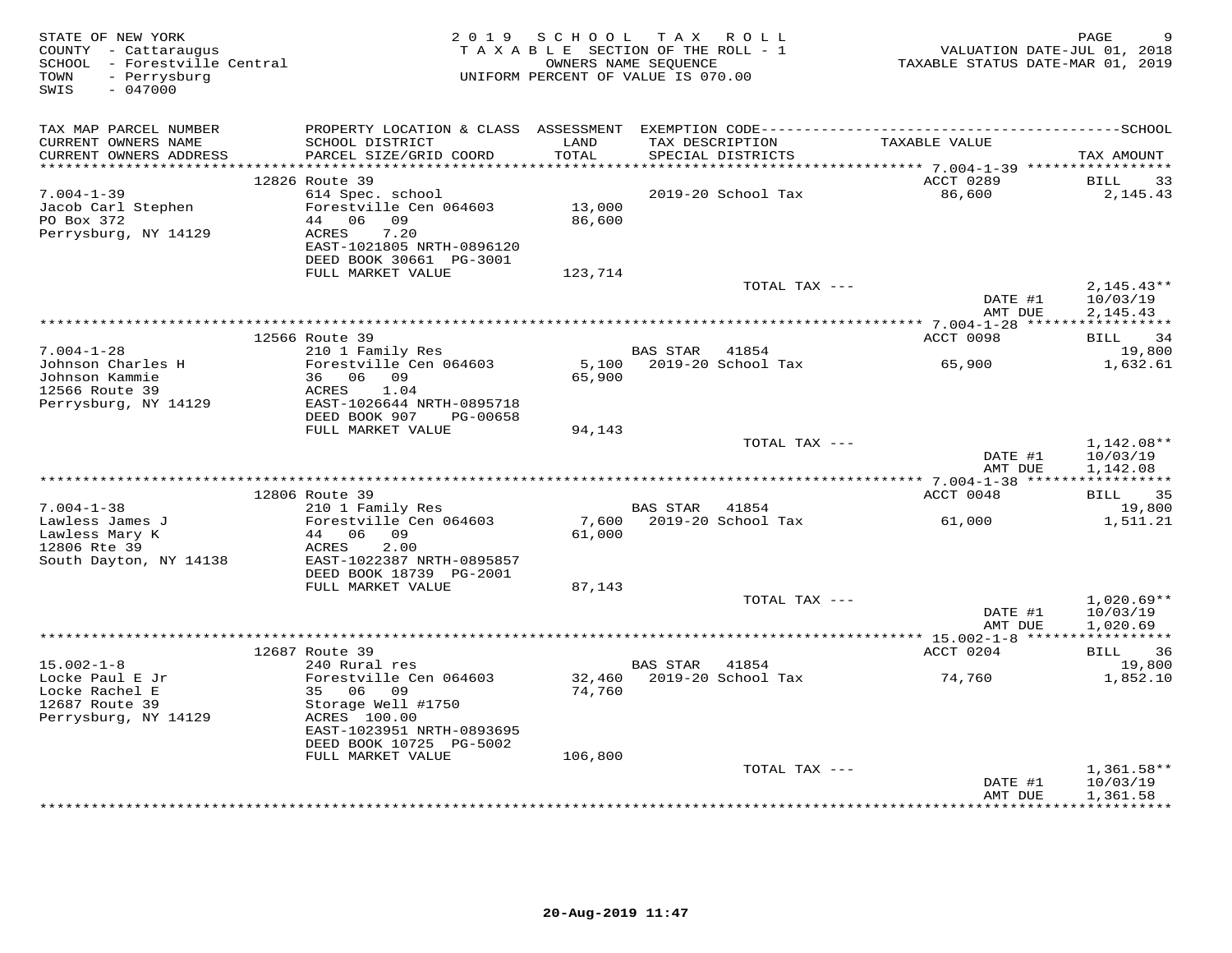| STATE OF NEW YORK<br>COUNTY - Cattaraugus<br>SCHOOL - Forestville Central<br>- Perrysburg<br>TOWN<br>$-047000$<br>SWIS |                                                                                                                                             |                   | 2019 SCHOOL TAX ROLL<br>TAXABLE SECTION OF THE ROLL - 1<br>OWNERS NAME SEQUENCE<br>UNIFORM PERCENT OF VALUE IS 070.00 | VALUATION DATE-JUL 01, 2018<br>TAXABLE STATUS DATE-MAR 01, 2019 | PAGE<br>10                     |
|------------------------------------------------------------------------------------------------------------------------|---------------------------------------------------------------------------------------------------------------------------------------------|-------------------|-----------------------------------------------------------------------------------------------------------------------|-----------------------------------------------------------------|--------------------------------|
| TAX MAP PARCEL NUMBER<br>CURRENT OWNERS NAME                                                                           | SCHOOL DISTRICT                                                                                                                             | LAND              | TAX DESCRIPTION                                                                                                       | TAXABLE VALUE                                                   |                                |
| CURRENT OWNERS ADDRESS                                                                                                 | PARCEL SIZE/GRID COORD                                                                                                                      | TOTAL             | SPECIAL DISTRICTS                                                                                                     |                                                                 | TAX AMOUNT                     |
|                                                                                                                        | 10096 Mosher Rd                                                                                                                             |                   |                                                                                                                       | ACCT 0470                                                       | 37<br><b>BILL</b>              |
| $15.002 - 1 - 34$<br>Locke Sallie A<br>Smyntek Barbara<br>10127 Mosher Rd<br>South Dayton, NY 14138                    | 240 Rural res<br>Forestville Cen 064603<br>34 06 09<br>Storage Well #1745<br>ACRES 156.00<br>EAST-1024194 NRTH-0889767                      | 66,200<br>89,200  | ENH STAR<br>41834<br>2019-20 School Tax                                                                               | 89,200                                                          | 45,340<br>2,209.84             |
|                                                                                                                        | DEED BOOK 17610 PG-5001<br>FULL MARKET VALUE                                                                                                | 127,429           |                                                                                                                       |                                                                 |                                |
|                                                                                                                        |                                                                                                                                             |                   | TOTAL TAX ---                                                                                                         | DATE #1                                                         | $1,086.59**$<br>10/03/19       |
|                                                                                                                        |                                                                                                                                             |                   |                                                                                                                       | AMT DUE                                                         | 1,086.59                       |
| $15.002 - 1 - 6.1$<br>Luce Jeremy R<br>10539 Maltbie Rd<br>Gowanda, NY 14070-9600                                      | 12799 Route 39<br>270 Mfg housing<br>Forestville Cen 064603<br>43 06 09<br>Storage Well #1526<br>ACRES<br>4.80<br>EAST-1022384 NRTH-0895393 | 8,000<br>27,900   | 2019-20 School Tax                                                                                                    | ACCT 0358<br>27,900                                             | <b>BILL</b><br>38<br>691.19    |
|                                                                                                                        | DEED BOOK 00972 PG-00511<br>FULL MARKET VALUE                                                                                               | 39,857            |                                                                                                                       |                                                                 |                                |
|                                                                                                                        |                                                                                                                                             |                   | TOTAL TAX ---                                                                                                         | DATE #1<br>AMT DUE                                              | 691.19**<br>10/03/19<br>691.19 |
|                                                                                                                        | 12799 Route 39                                                                                                                              |                   |                                                                                                                       | ACCT 1038                                                       | BILL<br>39                     |
| $15.002 - 1 - 6.2$<br>Luce Jeremy R<br>10539 Maltbie Rd<br>Gowanda, NY 14070-9600                                      | 322 Rural vac>10<br>Forestville Cen 064603<br>43 06<br>09<br>ACRES 37.90<br>EAST-1022309 NRTH-0893547                                       | 20,600<br>20,600  | 2019-20 School Tax                                                                                                    | 20,600                                                          | 510.34                         |
|                                                                                                                        | DEED BOOK 00972 PG-00511<br>FULL MARKET VALUE                                                                                               | 29,429            | TOTAL TAX ---                                                                                                         | DATE #1                                                         | $510.34**$<br>10/03/19         |
|                                                                                                                        |                                                                                                                                             |                   |                                                                                                                       | AMT DUE                                                         | 510.34<br>* * * * * * * * *    |
| $7.004 - 1 - 5$<br>Lukasik Joseph E<br>Lukasik Antoinette A<br>10922 W. Perrysburg Rd.<br>Perrysburg, NY 14129         | 10922 W Perrysburg Rd<br>240 Rural res<br>Forestville Cen 064603<br>37 06 09<br>ACRES 52.60<br>EAST-1024475 NRTH-0902020                    | 43,900<br>120,300 | 2019-20 School Tax                                                                                                    | ACCT 0213<br>120,300                                            | 40<br>BILL<br>2,980.31         |
|                                                                                                                        | DEED BOOK 20190 PG-5515<br>FULL MARKET VALUE                                                                                                | 171,857           | TOTAL TAX ---                                                                                                         | DATE #1                                                         | $2,980.31**$<br>10/03/19       |
|                                                                                                                        |                                                                                                                                             |                   |                                                                                                                       | AMT DUE                                                         | 2,980.31<br>+ + + + + + + + +  |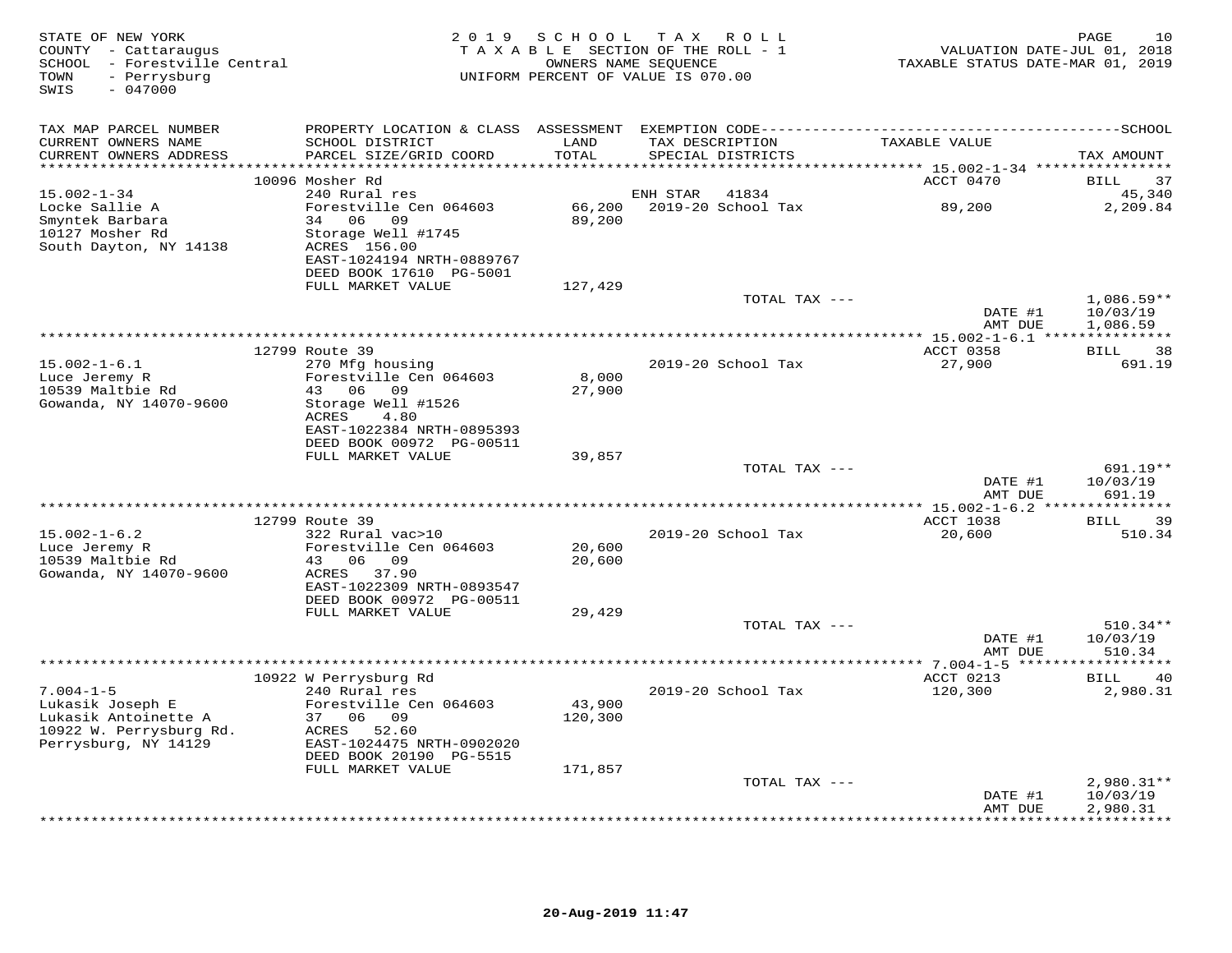| STATE OF NEW YORK<br>COUNTY - Cattaraugus<br>SCHOOL - Forestville Central<br>TOWN<br>- Perrysburg<br>$-047000$<br>SWIS | 2 0 1 9                                    | S C H O O L | T A X<br>R O L L<br>TAXABLE SECTION OF THE ROLL - 1<br>OWNERS NAME SEQUENCE<br>UNIFORM PERCENT OF VALUE IS 070.00 | VALUATION DATE-JUL 01, 2018<br>TAXABLE STATUS DATE-MAR 01, 2019 | PAGE<br>11               |
|------------------------------------------------------------------------------------------------------------------------|--------------------------------------------|-------------|-------------------------------------------------------------------------------------------------------------------|-----------------------------------------------------------------|--------------------------|
| TAX MAP PARCEL NUMBER                                                                                                  |                                            |             |                                                                                                                   |                                                                 |                          |
| CURRENT OWNERS NAME                                                                                                    | SCHOOL DISTRICT                            | LAND        | TAX DESCRIPTION                                                                                                   | TAXABLE VALUE                                                   |                          |
| CURRENT OWNERS ADDRESS                                                                                                 | PARCEL SIZE/GRID COORD                     | TOTAL       | SPECIAL DISTRICTS                                                                                                 |                                                                 | TAX AMOUNT               |
|                                                                                                                        | 10803 W Perrysburg Rd                      |             |                                                                                                                   | ACCT 0888                                                       | <b>BILL</b><br>41        |
| $7.004 - 1 - 48.4$                                                                                                     | 210 1 Family Res                           |             | 41834<br>ENH STAR                                                                                                 |                                                                 | 45,340                   |
| MacKinnon Allan R                                                                                                      | Forestville Cen 064603                     | 5,700       | 2019-20 School Tax                                                                                                | 61,500                                                          | 1,523.60                 |
| MacKinnon Ann                                                                                                          | 45<br>06 09                                | 61,500      |                                                                                                                   |                                                                 |                          |
| 10803 W Perrysburg Rd                                                                                                  | ACRES<br>1.45<br>EAST-1023247 NRTH-0900911 |             |                                                                                                                   |                                                                 |                          |
| Perrysburg, NY 14129                                                                                                   | DEED BOOK 6173<br>PG-3001                  |             |                                                                                                                   |                                                                 |                          |
|                                                                                                                        | FULL MARKET VALUE                          | 87,857      |                                                                                                                   |                                                                 |                          |
|                                                                                                                        |                                            |             | TOTAL TAX ---                                                                                                     |                                                                 | $400.35**$               |
|                                                                                                                        |                                            |             |                                                                                                                   | DATE #1                                                         | 10/03/19                 |
|                                                                                                                        |                                            |             |                                                                                                                   | AMT DUE                                                         | 400.35                   |
|                                                                                                                        | 10929 W Perrysburg Rd                      |             |                                                                                                                   | ACCT 0207                                                       | 42<br><b>BILL</b>        |
| $7.004 - 1 - 49.1$                                                                                                     | 210 1 Family Res                           |             | 2019-20 School Tax                                                                                                | 122,000                                                         | 3,022.43                 |
| Maltby James A                                                                                                         | Forestville Cen 064603                     | 15,000      |                                                                                                                   |                                                                 |                          |
| Maltby Sharon A                                                                                                        | 45 06 09                                   | 122,000     |                                                                                                                   |                                                                 |                          |
| 10920 W Perrysburg Rd<br>Perrysburg, NY 14129                                                                          | ACRES<br>4.15<br>EAST-1023287 NRTH-0902202 |             |                                                                                                                   |                                                                 |                          |
|                                                                                                                        | DEED BOOK 30393 PG-2001                    |             |                                                                                                                   |                                                                 |                          |
| MAY BE SUBJECT TO PAYMENT                                                                                              | FULL MARKET VALUE                          | 174,286     |                                                                                                                   |                                                                 |                          |
| UNDER AGDIST LAW TIL 2022                                                                                              |                                            |             |                                                                                                                   |                                                                 |                          |
|                                                                                                                        |                                            |             | TOTAL TAX ---                                                                                                     | DATE #1                                                         | $3,022.43**$<br>10/03/19 |
|                                                                                                                        |                                            |             |                                                                                                                   | AMT DUE                                                         | 3,022.43                 |
|                                                                                                                        | 10802 W Perrysburg Rd                      |             |                                                                                                                   | ACCT 0328                                                       | BILL<br>43               |
| $7.004 - 1 - 25$                                                                                                       | 240 Rural res                              |             | BAS STAR<br>41854                                                                                                 |                                                                 | 19,800                   |
| Martin Margaret                                                                                                        | Forestville Cen 064603                     | 21,700      | 2019-20 School Tax                                                                                                | 52,700                                                          | 1,305.59                 |
| 10802 W Perrysburg Rd                                                                                                  | 37 06<br>09                                | 52,700      |                                                                                                                   |                                                                 |                          |
| Perrysburg, NY 14129                                                                                                   | Storage Well #1725<br>ACRES<br>47.88       |             |                                                                                                                   |                                                                 |                          |
|                                                                                                                        | EAST-1024507 NRTH-0900047                  |             |                                                                                                                   |                                                                 |                          |
|                                                                                                                        | DEED BOOK 748<br>PG-01019                  |             |                                                                                                                   |                                                                 |                          |
|                                                                                                                        | FULL MARKET VALUE                          | 75,286      |                                                                                                                   |                                                                 |                          |
|                                                                                                                        |                                            |             | TOTAL TAX ---                                                                                                     |                                                                 | 815.06**                 |
|                                                                                                                        |                                            |             |                                                                                                                   | DATE #1<br>AMT DUE                                              | 10/03/19<br>815.06       |
|                                                                                                                        |                                            |             |                                                                                                                   |                                                                 |                          |
|                                                                                                                        | 12657 Route 39                             |             |                                                                                                                   | ACCT 0839                                                       | 44<br>BILL               |
| $15.002 - 1 - 9.2$                                                                                                     | 210 1 Family Res                           |             | 2019-20 School Tax                                                                                                | 86,200                                                          | 2,135.52                 |
| MAYS TERRENCE J                                                                                                        | Forestville Cen 064603<br>09               | 8,500       |                                                                                                                   |                                                                 |                          |
| 12657 Route 39<br>Perrysburg, NY 14129                                                                                 | 35 06<br>3.31<br>ACRES                     | 86,200      |                                                                                                                   |                                                                 |                          |
|                                                                                                                        | EAST-1024607 NRTH-0895230                  |             |                                                                                                                   |                                                                 |                          |
|                                                                                                                        | DEED BOOK 26151 PG-4001                    |             |                                                                                                                   |                                                                 |                          |
|                                                                                                                        | FULL MARKET VALUE                          | 123,143     |                                                                                                                   |                                                                 |                          |
|                                                                                                                        |                                            |             | TOTAL TAX ---                                                                                                     |                                                                 | $2,135.52**$<br>10/03/19 |
|                                                                                                                        |                                            |             |                                                                                                                   | DATE #1<br>AMT DUE                                              | 2,135.52                 |
|                                                                                                                        |                                            |             |                                                                                                                   |                                                                 | * * * * * * * * * *      |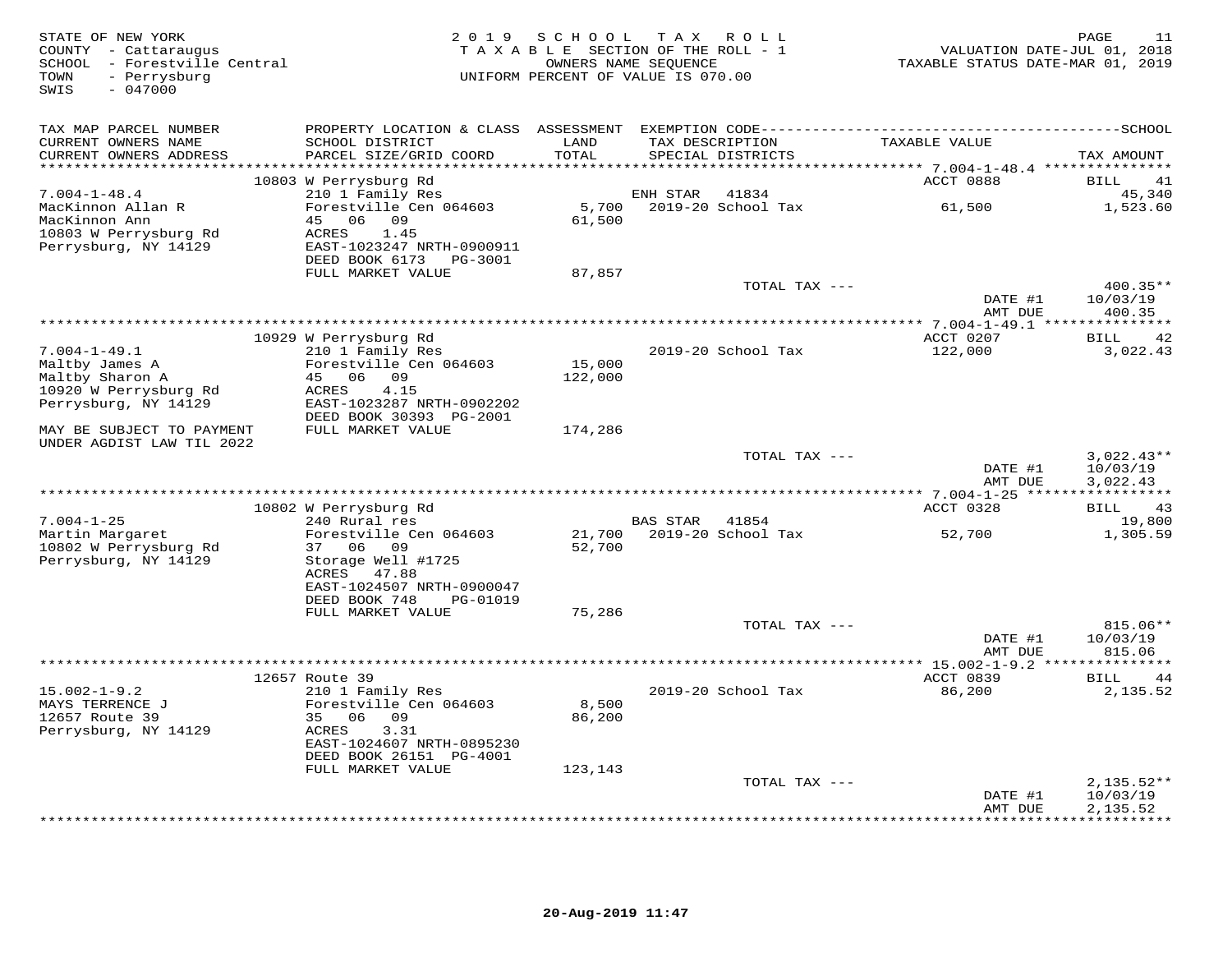| STATE OF NEW YORK<br>COUNTY - Cattaraugus<br>SCHOOL - Forestville Central<br>- Perrysburg<br>TOWN<br>SWIS<br>$-047000$ |                                                                                    | 2019 SCHOOL   | TAX ROLL<br>TAXABLE SECTION OF THE ROLL - 1<br>OWNERS NAME SEQUENCE<br>UNIFORM PERCENT OF VALUE IS 070.00 | VALUATION DATE-JUL 01, 2018<br>TAXABLE STATUS DATE-MAR 01, 2019 | PAGE<br>12             |
|------------------------------------------------------------------------------------------------------------------------|------------------------------------------------------------------------------------|---------------|-----------------------------------------------------------------------------------------------------------|-----------------------------------------------------------------|------------------------|
| TAX MAP PARCEL NUMBER                                                                                                  |                                                                                    |               |                                                                                                           |                                                                 |                        |
| CURRENT OWNERS NAME<br>CURRENT OWNERS ADDRESS<br>*****************************                                         | SCHOOL DISTRICT<br>PARCEL SIZE/GRID COORD                                          | LAND<br>TOTAL | TAX DESCRIPTION<br>SPECIAL DISTRICTS                                                                      | TAXABLE VALUE                                                   | TAX AMOUNT             |
|                                                                                                                        | Edwards Corners Rd                                                                 |               |                                                                                                           | ACCT 0346                                                       | BILL<br>45             |
| $15.002 - 1 - 33$<br>Mikula Joseph                                                                                     | 323 Vacant rural<br>Forestville Cen 064603                                         | 30,000        | 2019-20 School Tax                                                                                        | 30,000                                                          | 743.22                 |
| PO Box 390                                                                                                             | 34 06 09                                                                           | 30,000        |                                                                                                           |                                                                 |                        |
| Cassadaga, NY 14718                                                                                                    | No Frontage<br>ACRES 75.00<br>EAST-1025858 NRTH-0890723<br>DEED BOOK 23996 PG-7001 |               |                                                                                                           |                                                                 |                        |
|                                                                                                                        | FULL MARKET VALUE                                                                  | 42,857        |                                                                                                           |                                                                 |                        |
|                                                                                                                        |                                                                                    |               | TOTAL TAX ---                                                                                             | DATE #1                                                         | 743.22**<br>10/03/19   |
|                                                                                                                        |                                                                                    |               |                                                                                                           | AMT DUE                                                         | 743.22                 |
|                                                                                                                        | 10581 W Perrysburg Rd                                                              |               |                                                                                                           | ACCT 0861                                                       | BILL<br>46             |
| $7.004 - 1 - 40.5$<br>Nash Gary W                                                                                      | 270 Mfg housing<br>Forestville Cen 064603                                          | 6,300         | ENH STAR 41834<br>2019-20 School Tax                                                                      | 68,800                                                          | 45,340<br>1,704.45     |
| Nash Linda L                                                                                                           | 44 06 09                                                                           | 68,800        |                                                                                                           |                                                                 |                        |
| PO Box 227<br>Perrysburg, NY 14129                                                                                     | ACRES<br>1.67<br>EAST-1023241 NRTH-0897357                                         |               |                                                                                                           |                                                                 |                        |
|                                                                                                                        | DEED BOOK 00949 PG-00607                                                           |               |                                                                                                           |                                                                 |                        |
|                                                                                                                        | FULL MARKET VALUE                                                                  | 98,286        | TOTAL TAX ---                                                                                             |                                                                 | 581.20**               |
|                                                                                                                        |                                                                                    |               |                                                                                                           | DATE #1                                                         | 10/03/19               |
|                                                                                                                        |                                                                                    |               |                                                                                                           | AMT DUE                                                         | 581.20                 |
|                                                                                                                        | 10659 W Perrysburg Rd                                                              |               |                                                                                                           | ACCT 0365                                                       | 47<br>BILL             |
| $7.004 - 1 - 40.4$                                                                                                     | 240 Rural res                                                                      |               | 41720<br>AG DIST                                                                                          |                                                                 | 19,053                 |
| Newcomb Daniel L<br>Newcomb Barbara                                                                                    | Forestville Cen 064603<br>44 06 09                                                 |               | 63,400 ENH STAR<br>41834                                                                                  | 117,347                                                         | 45,340<br>2,907.15     |
| 10659 W Perrysburg Rd                                                                                                  | Storage Wells #1525, 1639                                                          |               |                                                                                                           |                                                                 |                        |
| Perrysburg, NY 14129                                                                                                   | Storage Wells #1640, 1642<br>ACRES 128.40 BANK<br>017                              |               |                                                                                                           |                                                                 |                        |
| MAY BE SUBJECT TO PAYMENT                                                                                              | EAST-1022508 NRTH-0898017                                                          |               |                                                                                                           |                                                                 |                        |
| UNDER AGDIST LAW TIL 2023                                                                                              | PG-00285<br>DEED BOOK 805                                                          |               |                                                                                                           |                                                                 |                        |
|                                                                                                                        | FULL MARKET VALUE                                                                  | 194,857       | TOTAL TAX ---                                                                                             |                                                                 | $1,783.90**$           |
|                                                                                                                        |                                                                                    |               |                                                                                                           | DATE #1                                                         | 10/03/19               |
|                                                                                                                        | ****************                                                                   |               |                                                                                                           | AMT DUE                                                         | 1,783.90               |
|                                                                                                                        | County Line Rd                                                                     |               |                                                                                                           | ACCT 0340                                                       | BILL<br>48             |
| $7.004 - 1 - 1$<br>Pagett James                                                                                        | 323 Vacant rural<br>Forestville Cen 064603                                         | 8,600         | 2019-20 School Tax                                                                                        | 8,600                                                           | 213.06                 |
| Pageett Penny                                                                                                          | 45 06 09                                                                           | 8,600         |                                                                                                           |                                                                 |                        |
| 8793 Route 62                                                                                                          | ACRES 13.65                                                                        |               |                                                                                                           |                                                                 |                        |
| South Dayton, NY 14138                                                                                                 | EAST-1019896 NRTH-0902912<br>DEED BOOK 17889 PG-3015                               |               |                                                                                                           |                                                                 |                        |
|                                                                                                                        | FULL MARKET VALUE                                                                  | 12,286        |                                                                                                           |                                                                 |                        |
|                                                                                                                        |                                                                                    |               | TOTAL TAX ---                                                                                             | DATE #1                                                         | $213.06**$<br>10/03/19 |
|                                                                                                                        |                                                                                    |               |                                                                                                           | AMT DUE                                                         | 213.06                 |
|                                                                                                                        |                                                                                    |               |                                                                                                           |                                                                 | ********               |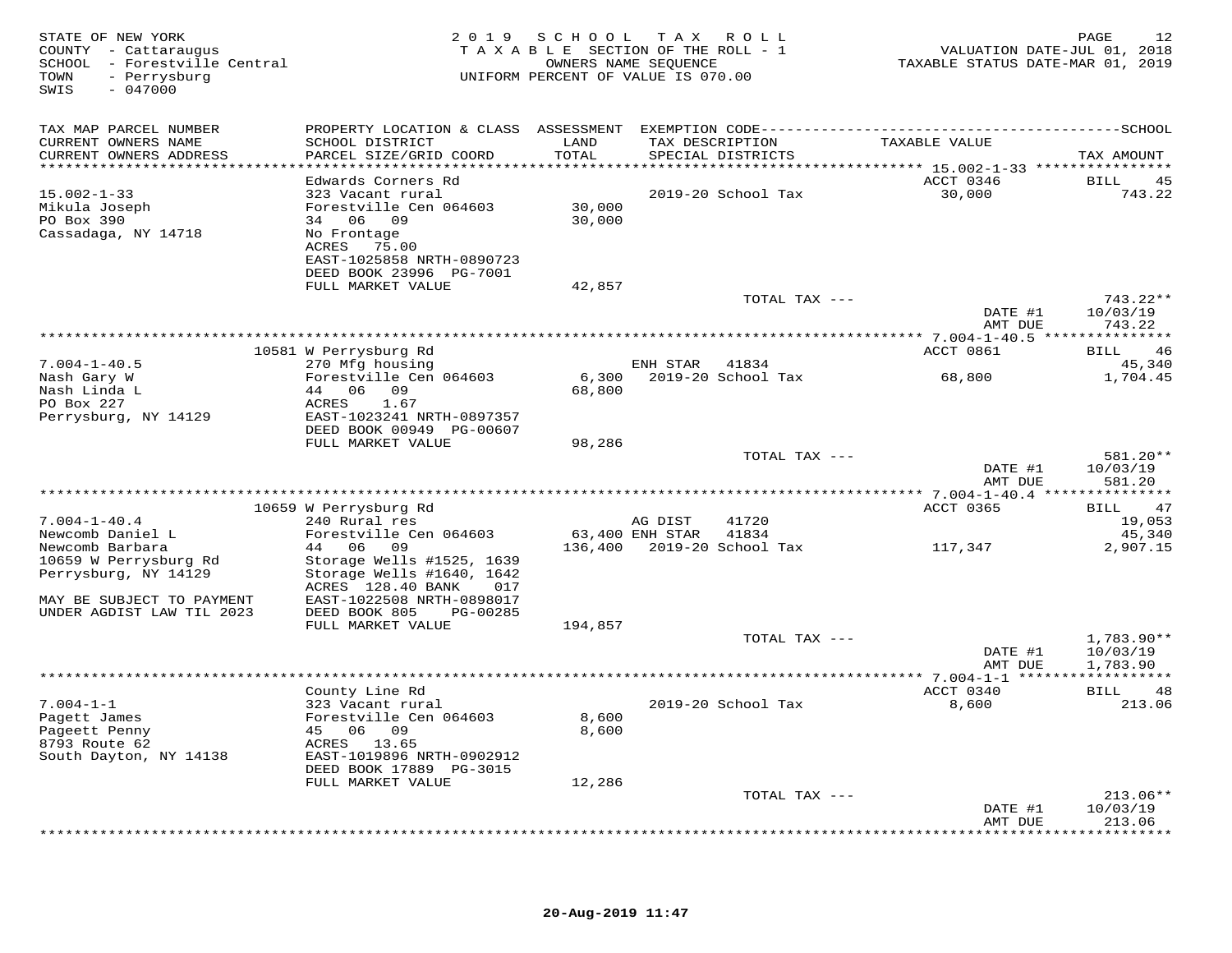| STATE OF NEW YORK<br>COUNTY - Cattaraugus<br>SCHOOL - Forestville Central<br>- Perrysburg<br>TOWN<br>$-047000$<br>SWIS | 2 0 1 9                                                                                                                | SCHOOL<br>TAXABLE SECTION OF THE ROLL - 1<br>UNIFORM PERCENT OF VALUE IS 070.00 | OWNERS NAME SEQUENCE | TAX ROLL                    | VALUATION DATE-JUL 01, 2018<br>TAXABLE STATUS DATE-MAR 01, 2019 | 13<br>PAGE                     |
|------------------------------------------------------------------------------------------------------------------------|------------------------------------------------------------------------------------------------------------------------|---------------------------------------------------------------------------------|----------------------|-----------------------------|-----------------------------------------------------------------|--------------------------------|
| TAX MAP PARCEL NUMBER                                                                                                  |                                                                                                                        |                                                                                 |                      |                             |                                                                 |                                |
| CURRENT OWNERS NAME                                                                                                    | SCHOOL DISTRICT                                                                                                        | LAND                                                                            |                      | TAX DESCRIPTION             | TAXABLE VALUE                                                   |                                |
| CURRENT OWNERS ADDRESS                                                                                                 | PARCEL SIZE/GRID COORD                                                                                                 | TOTAL                                                                           |                      | SPECIAL DISTRICTS           |                                                                 | TAX AMOUNT                     |
|                                                                                                                        | 10773 W Perrysburg Rd                                                                                                  |                                                                                 |                      |                             | ACCT 0251                                                       | BILL<br>49                     |
| $7.004 - 1 - 48.1$                                                                                                     | 240 Rural res                                                                                                          |                                                                                 | BAS STAR             | 41854                       |                                                                 | 19,800                         |
| Perison Jessie C.                                                                                                      | Forestville Cen 064603                                                                                                 |                                                                                 |                      | 43,000 2019-20 School Tax   | 81,000                                                          | 2,006.69                       |
| 10773 W Perrysburg Rd<br>Perrysburg, NY 14129                                                                          | 45 06 09<br>ACRES 48.25 BANK<br>032<br>EAST-1022362 NRTH-0900952<br>DEED BOOK 30594 PG-5001                            | 81,000                                                                          |                      |                             |                                                                 |                                |
|                                                                                                                        | FULL MARKET VALUE                                                                                                      | 115,714                                                                         |                      |                             |                                                                 |                                |
|                                                                                                                        |                                                                                                                        |                                                                                 |                      | TOTAL TAX ---               | DATE #1                                                         | $1,516.17**$<br>10/03/19       |
|                                                                                                                        |                                                                                                                        |                                                                                 |                      |                             | AMT DUE                                                         | 1,516.17                       |
|                                                                                                                        | 10577 W Perrysburg Rd                                                                                                  |                                                                                 |                      |                             | ACCT 0883                                                       | 50<br>BILL                     |
| $7.004 - 1 - 40.3$                                                                                                     | 210 1 Family Res                                                                                                       |                                                                                 | BAS STAR 41854       |                             |                                                                 | 19,800                         |
| Piehler Corey M<br>10577 W Perrysburg Rd<br>Perrysburg, NY 14129                                                       | Forestville Cen 064603<br>44 06 09<br>1.75 BANK<br>ACRES<br>017<br>EAST-1023176 NRTH-0896846                           | 6,200<br>72,000                                                                 |                      | 2019-20 School Tax          | 72,000                                                          | 1,783.73                       |
|                                                                                                                        | DEED BOOK 2241 PG-6003<br>FULL MARKET VALUE                                                                            | 102,857                                                                         |                      |                             |                                                                 |                                |
|                                                                                                                        |                                                                                                                        |                                                                                 |                      | TOTAL TAX ---               | DATE #1                                                         | $1,293.20**$<br>10/03/19       |
|                                                                                                                        |                                                                                                                        |                                                                                 |                      |                             | AMT DUE                                                         | 1,293.20                       |
|                                                                                                                        | Edwards Corners Rd                                                                                                     |                                                                                 |                      |                             | ACCT 0426                                                       | 51<br>BILL                     |
| $15.002 - 1 - 12$                                                                                                      | 322 Rural vac>10                                                                                                       |                                                                                 |                      | 2019-20 School Tax          | 27,800                                                          | 688.72                         |
| Rood Dorothy S                                                                                                         | Forestville Cen 064603                                                                                                 | 27,800                                                                          |                      |                             |                                                                 |                                |
| 6769 Boston St Rd<br>Hamburg, NY 14075                                                                                 | 27 06 09<br>ACRES 23.64                                                                                                | 27,800                                                                          |                      |                             |                                                                 |                                |
|                                                                                                                        | EAST-1027914 NRTH-0894957                                                                                              |                                                                                 |                      |                             |                                                                 |                                |
|                                                                                                                        | DEED BOOK 882<br>PG-00112                                                                                              |                                                                                 |                      |                             |                                                                 |                                |
|                                                                                                                        | FULL MARKET VALUE                                                                                                      | 39,714                                                                          |                      |                             |                                                                 |                                |
|                                                                                                                        |                                                                                                                        |                                                                                 |                      | TOTAL TAX ---               | DATE #1                                                         | 688.72**<br>10/03/19           |
|                                                                                                                        |                                                                                                                        |                                                                                 |                      |                             | AMT DUE                                                         | 688.72                         |
|                                                                                                                        |                                                                                                                        |                                                                                 |                      |                             |                                                                 |                                |
|                                                                                                                        | 10127 Mosher Rd                                                                                                        |                                                                                 |                      |                             | ACCT 0306                                                       | 52<br>BILL                     |
| $15.002 - 1 - 35.1$<br>Sallie A. Locke, trustee of th Forestville Cen 064603                                           | 240 Rural res                                                                                                          | 75,200                                                                          | ENH STAR             | 41834<br>2019-20 School Tax | 198,700                                                         | 45,340<br>4,922.59             |
| Revocable Trust I, u/a dated A 42 06 09<br>10127 Mosher Road<br>South Dayton, NY 14138                                 | Storage Wells #934 & 939<br>Storage Well #1735<br>ACRES 252.90<br>EAST-1021724 NRTH-0890085<br>DEED BOOK 20190 PG-6809 | 198,700                                                                         |                      |                             |                                                                 |                                |
|                                                                                                                        | FULL MARKET VALUE                                                                                                      | 283,857                                                                         |                      |                             |                                                                 |                                |
|                                                                                                                        |                                                                                                                        |                                                                                 |                      | TOTAL TAX ---               | DATE #1                                                         | $3,799.34**$<br>10/03/19       |
|                                                                                                                        |                                                                                                                        |                                                                                 |                      |                             | AMT DUE                                                         | 3,799.34<br><b>+++++++++++</b> |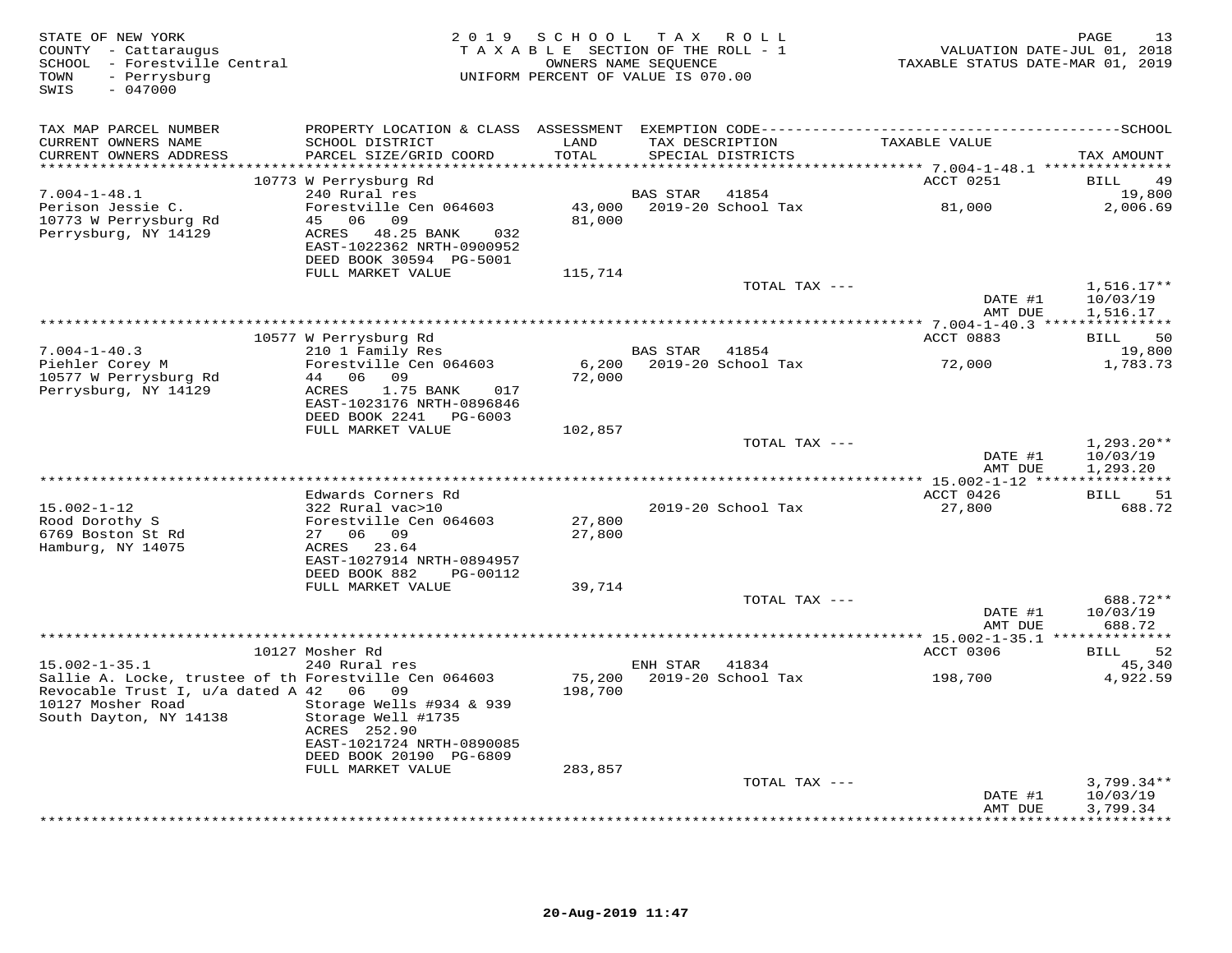| COUNTY - Cattaraugus<br>SCHOOL - Forestville Central<br>TOWN<br>- Perrysburg<br>SWIS<br>$-047000$                                                     | TAXABLE SECTION OF THE ROLL - 1<br>VALUATION DATE-JUL 01, 2018<br>OWNERS NAME SEQUENCE<br>TAXABLE STATUS DATE-MAR 01, 2019<br>UNIFORM PERCENT OF VALUE IS 070.00 |
|-------------------------------------------------------------------------------------------------------------------------------------------------------|------------------------------------------------------------------------------------------------------------------------------------------------------------------|
| TAX MAP PARCEL NUMBER                                                                                                                                 |                                                                                                                                                                  |
| CURRENT OWNERS NAME<br>SCHOOL DISTRICT<br>LAND<br>TOTAL<br>CURRENT OWNERS ADDRESS<br>PARCEL SIZE/GRID COORD                                           | TAX DESCRIPTION<br>TAXABLE VALUE<br>SPECIAL DISTRICTS<br>TAX AMOUNT                                                                                              |
| 10620 County Line Rd                                                                                                                                  | ACCT 0963<br>53<br>BILL                                                                                                                                          |
| $7.004 - 1 - 43.2$<br>210 1 Family Res                                                                                                                | BAS STAR<br>41854<br>19,800                                                                                                                                      |
| Forestville Cen 064603<br>Sanders Lee R<br>10620 County Line Rd<br>44 06<br>09<br>Forestville, NY 14062<br>ACRES<br>2.20<br>EAST-1019572 NRTH-0896884 | 6,800<br>2019-20 School Tax<br>76,100<br>1,885.30<br>76,100                                                                                                      |
| DEED BOOK 904<br>PG-00297                                                                                                                             |                                                                                                                                                                  |
| FULL MARKET VALUE                                                                                                                                     | 108,714<br>1,394.78**<br>TOTAL TAX ---<br>DATE #1<br>10/03/19                                                                                                    |
|                                                                                                                                                       | AMT DUE<br>1,394.78                                                                                                                                              |
|                                                                                                                                                       |                                                                                                                                                                  |
| 12871 Route 39<br>$15.002 - 1 - 4.1$<br>312 Vac w/imprv                                                                                               | ACCT 0438<br>-54<br>BILL<br>AG DIST<br>41720                                                                                                                     |
| Forestville Cen 064603<br>Sanders Lee R                                                                                                               | 37,000 2019-20 School Tax<br>1,216.40<br>49,100                                                                                                                  |
| 43 06<br>10620 County Line Rd<br>09                                                                                                                   | 49,100                                                                                                                                                           |
| Forestville, NY 14062<br>Storage Well #989, 1736                                                                                                      |                                                                                                                                                                  |
| splitOff house/1.75 acres<br>MAY BE SUBJECT TO PAYMENT<br>93.80<br>ACRES                                                                              |                                                                                                                                                                  |
| UNDER AGDIST LAW TIL 2023<br>EAST-1021064 NRTH-0893900                                                                                                |                                                                                                                                                                  |
| DEED BOOK 7045 PG-7001                                                                                                                                |                                                                                                                                                                  |
| FULL MARKET VALUE                                                                                                                                     | 70,143                                                                                                                                                           |
|                                                                                                                                                       | TOTAL TAX ---<br>$1,216.40**$<br>DATE #1<br>10/03/19                                                                                                             |
|                                                                                                                                                       | 1,216.40<br>AMT DUE                                                                                                                                              |
|                                                                                                                                                       |                                                                                                                                                                  |
| 10582 County Line Rd<br>$7.004 - 1 - 43.1$<br>240 Rural res                                                                                           | 55<br>ACCT 0439<br>BILL<br>AG DISTOUT 41730<br>11,401                                                                                                            |
| Sanders Ray L<br>Forestville Cen 064603                                                                                                               | 29,800 ENH STAR<br>41834<br>45,340                                                                                                                               |
| Sanders Marilyn H<br>44 06 09                                                                                                                         | 87,600 2019-20 School Tax<br>76,199<br>1,887.75                                                                                                                  |
| 10582 County Line Rd<br>ACRES 47.70                                                                                                                   |                                                                                                                                                                  |
| Forestville, NY 14062<br>EAST-1020002 NRTH-0896760                                                                                                    |                                                                                                                                                                  |
| DEED BOOK 8171<br>PG-3001<br>FULL MARKET VALUE<br>MAY BE SUBJECT TO PAYMENT                                                                           | 125,143                                                                                                                                                          |
| UNDER AGDIST LAW TIL 2026                                                                                                                             |                                                                                                                                                                  |
|                                                                                                                                                       | $764.50**$<br>TOTAL TAX ---                                                                                                                                      |
|                                                                                                                                                       | DATE #1<br>10/03/19<br>AMT DUE<br>764.50                                                                                                                         |
|                                                                                                                                                       |                                                                                                                                                                  |
| Route 39                                                                                                                                              | 56<br>ACCT 1057<br>BILL                                                                                                                                          |
| $15.002 - 1 - 9.5$<br>322 Rural vac>10                                                                                                                | 2019-20 School Tax<br>31,520<br>780.88                                                                                                                           |
| Spagnoli John J<br>Forestville Cen 064603                                                                                                             | 31,520                                                                                                                                                           |
| 35 06 09<br>Spagnoli Sharon R<br>115 Elmhurst<br>FRNT 836.00 DPTH                                                                                     | 31,520                                                                                                                                                           |
| Orchard Park, NY 14127<br>ACRES<br>59.40                                                                                                              |                                                                                                                                                                  |
| EAST-1025761 NRTH-0893766                                                                                                                             |                                                                                                                                                                  |
| DEED BOOK 867<br>PG-867                                                                                                                               |                                                                                                                                                                  |
| FULL MARKET VALUE                                                                                                                                     | 45,029<br>780.88**<br>TOTAL TAX ---                                                                                                                              |
|                                                                                                                                                       | DATE #1<br>10/03/19                                                                                                                                              |
|                                                                                                                                                       | AMT DUE<br>780.88                                                                                                                                                |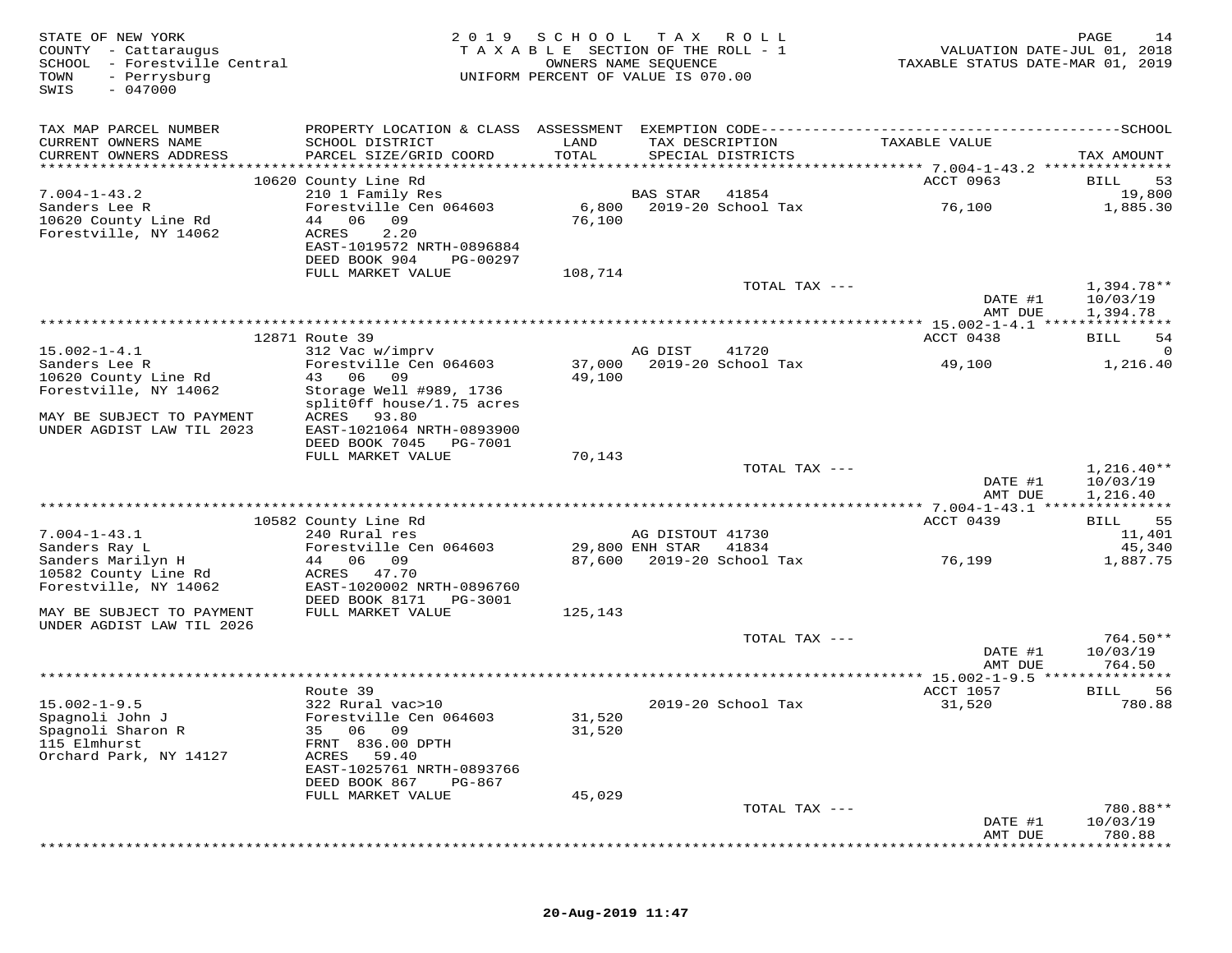| STATE OF NEW YORK<br>COUNTY - Cattaraugus<br>SCHOOL - Forestville Central<br>- Perrysburg<br>TOWN<br>$-047000$<br>SWIS | 2 0 1 9                                                                                                                             | SCHOOL<br>TAXABLE SECTION OF THE ROLL - 1<br>OWNERS NAME SEOUENCE<br>UNIFORM PERCENT OF VALUE IS 070.00 |                 | TAX ROLL           | VALUATION DATE-JUL 01, 2018<br>TAXABLE STATUS DATE-MAR 01, 2019 | 1.5<br>PAGE                    |
|------------------------------------------------------------------------------------------------------------------------|-------------------------------------------------------------------------------------------------------------------------------------|---------------------------------------------------------------------------------------------------------|-----------------|--------------------|-----------------------------------------------------------------|--------------------------------|
| TAX MAP PARCEL NUMBER<br>CURRENT OWNERS NAME<br>CURRENT OWNERS ADDRESS                                                 | SCHOOL DISTRICT<br>PARCEL SIZE/GRID COORD                                                                                           | LAND<br>TOTAL                                                                                           | TAX DESCRIPTION | SPECIAL DISTRICTS  | TAXABLE VALUE                                                   | TAX AMOUNT                     |
|                                                                                                                        | 10929 W Perrysburg Rd                                                                                                               |                                                                                                         |                 |                    | ACCT 0207                                                       | BILL<br>57                     |
| $7.004 - 1 - 49.2$                                                                                                     | 152 Vineyard                                                                                                                        |                                                                                                         | AG DIST         | 41720              |                                                                 | 53,796                         |
| Sprague Daniel R.<br>Sprague Jane K.<br>12435 Versailles Road<br>Irving, NY 14081                                      | Forestville Cen 064603<br>45 06 09<br>ACRES 88.25<br>EAST-1021437 NRTH-0902073<br>DEED BOOK 27703 PG-8002                           | 90,000<br>92,400                                                                                        |                 | 2019-20 School Tax | 38,604                                                          | 956.38                         |
| MAY BE SUBJECT TO PAYMENT                                                                                              | FULL MARKET VALUE                                                                                                                   | 132,000                                                                                                 |                 |                    |                                                                 |                                |
| UNDER AGDIST LAW TIL 2023                                                                                              |                                                                                                                                     |                                                                                                         |                 | TOTAL TAX ---      | DATE #1<br>AMT DUE                                              | 956.38**<br>10/03/19<br>956.38 |
|                                                                                                                        |                                                                                                                                     |                                                                                                         |                 |                    |                                                                 |                                |
|                                                                                                                        | 10817 W Perrysburg Rd<br>210 1 Family Res                                                                                           |                                                                                                         | BAS STAR        | 41854              | ACCT 0771                                                       | 58<br>BILL<br>19,800           |
| $7.004 - 1 - 48.2$<br>Sprague Mary<br>10817 W Perrysburg Rd                                                            | Forestville Cen 064603<br>45 06 09                                                                                                  | 5,100<br>55,900                                                                                         |                 | 2019-20 School Tax | 55,900                                                          | 1,384.87                       |
| Perrysburg, NY 14129                                                                                                   | ACRES<br>1.05<br>EAST-1023319 NRTH-0901273<br>DEED BOOK 1015 PG-987                                                                 |                                                                                                         |                 |                    |                                                                 |                                |
|                                                                                                                        | FULL MARKET VALUE                                                                                                                   | 79,857                                                                                                  |                 | TOTAL TAX ---      |                                                                 | 894.34**                       |
|                                                                                                                        |                                                                                                                                     |                                                                                                         |                 |                    | DATE #1<br>AMT DUE                                              | 10/03/19<br>894.34             |
|                                                                                                                        |                                                                                                                                     |                                                                                                         |                 |                    |                                                                 | *************                  |
| $7.004 - 1 - 6$                                                                                                        | 12589 Pudding Lane Rd                                                                                                               |                                                                                                         | <b>BAS STAR</b> | 41854              | ACCT 0762                                                       | BILL<br>59                     |
| Stanton Shirley M                                                                                                      | 270 Mfg housing<br>Forestville Cen 064603                                                                                           | 21,000                                                                                                  |                 | 2019-20 School Tax | 107,600                                                         | 19,800<br>2,665.68             |
| Stanton Ethel M<br>12589 Pudding Lane Rd<br>Perrysburg, NY 14129                                                       | 37 06 09<br>ACRES 16.15<br>EAST-1025809 NRTH-0901985                                                                                | 107,600                                                                                                 |                 |                    |                                                                 |                                |
|                                                                                                                        | DEED BOOK 18422 PG-6001<br>FULL MARKET VALUE                                                                                        | 153,714                                                                                                 |                 |                    |                                                                 |                                |
|                                                                                                                        |                                                                                                                                     |                                                                                                         |                 | TOTAL TAX ---      |                                                                 | $2,175.16**$                   |
|                                                                                                                        |                                                                                                                                     |                                                                                                         |                 |                    | DATE #1<br>AMT DUE                                              | 10/03/19<br>2,175.16           |
|                                                                                                                        | 11728 County Line Rd                                                                                                                |                                                                                                         |                 |                    | ACCT 0248                                                       | 60<br>BILL                     |
| $7.004 - 1 - 48.3$                                                                                                     | 323 Vacant rural                                                                                                                    |                                                                                                         |                 | 2019-20 School Tax | 19,900                                                          | 493.00                         |
| Sweda Ryan R<br>10890 Cambridge Rd Apt 3H<br>Indianpolis, IN 46234                                                     | Forestville Cen 064603<br>45 06 09<br>Storage Well #1653<br>3/3010-split 2 acres off<br>ACRES<br>48.66<br>EAST-1020483 NRTH-0901038 | 19,900<br>19,900                                                                                        |                 |                    |                                                                 |                                |
|                                                                                                                        | DEED BOOK 11866 PG-5003<br>FULL MARKET VALUE                                                                                        | 28,429                                                                                                  |                 |                    |                                                                 |                                |
|                                                                                                                        |                                                                                                                                     |                                                                                                         |                 | TOTAL TAX ---      | DATE #1                                                         | 493.00**<br>10/03/19           |
|                                                                                                                        |                                                                                                                                     |                                                                                                         |                 |                    | AMT DUE<br>* * * * * * * * * * * *                              | 493.00<br>* * * * * * * *      |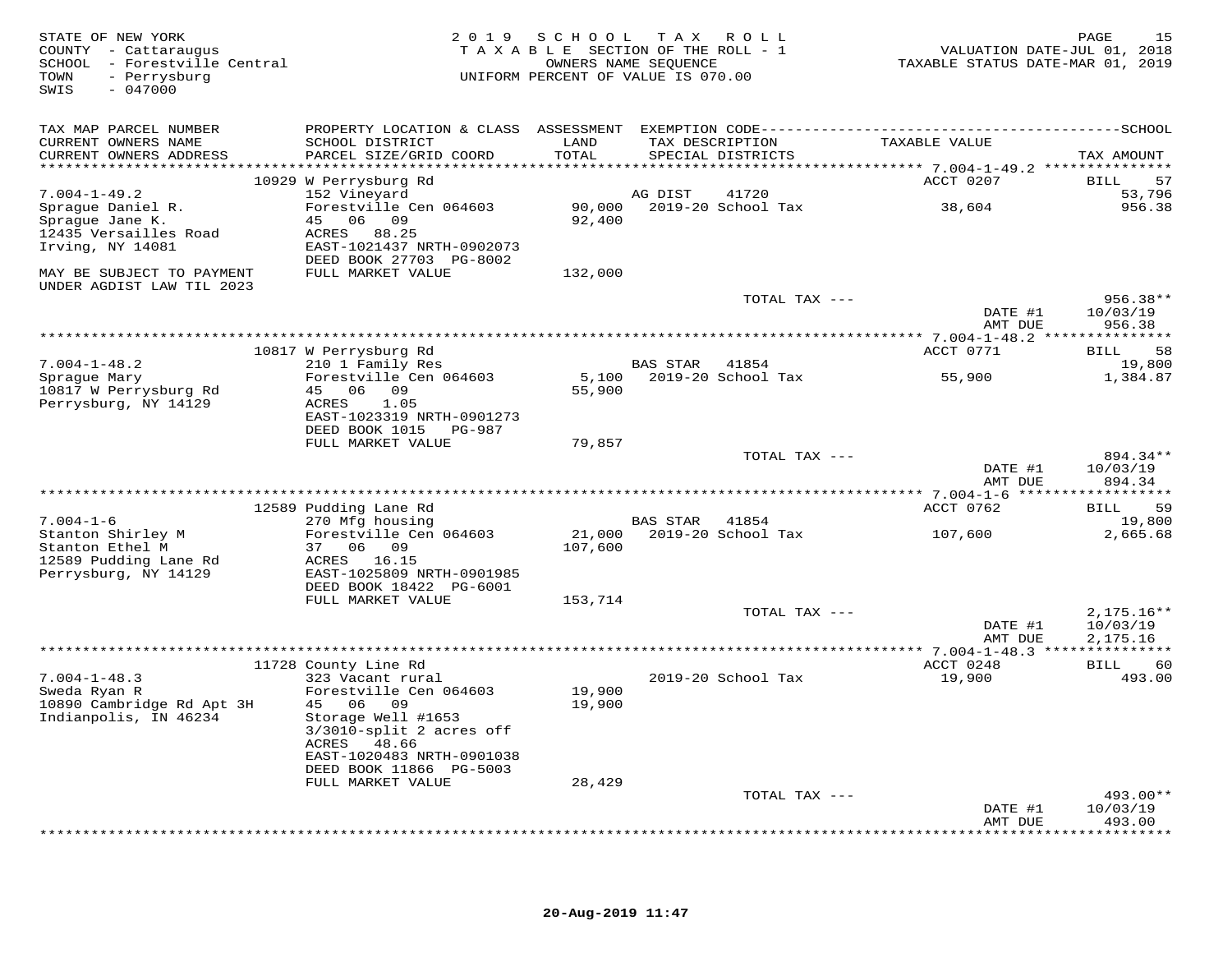| STATE OF NEW YORK<br>COUNTY - Cattaraugus<br>SCHOOL<br>- Forestville Central<br>TOWN<br>- Perrysburg<br>$-047000$<br>SWIS | 2019                                                                                                                                             | S C H O O L<br>OWNERS NAME SEQUENCE | T A X<br>R O L L<br>TAXABLE SECTION OF THE ROLL - 1<br>UNIFORM PERCENT OF VALUE IS 070.00 | VALUATION DATE-JUL 01, 2018<br>TAXABLE STATUS DATE-MAR 01, 2019 | 16<br>PAGE                |
|---------------------------------------------------------------------------------------------------------------------------|--------------------------------------------------------------------------------------------------------------------------------------------------|-------------------------------------|-------------------------------------------------------------------------------------------|-----------------------------------------------------------------|---------------------------|
| TAX MAP PARCEL NUMBER                                                                                                     |                                                                                                                                                  |                                     |                                                                                           |                                                                 |                           |
| CURRENT OWNERS NAME<br>CURRENT OWNERS ADDRESS                                                                             | SCHOOL DISTRICT<br>PARCEL SIZE/GRID COORD                                                                                                        | LAND<br>TOTAL                       | TAX DESCRIPTION<br>SPECIAL DISTRICTS                                                      | TAXABLE VALUE                                                   | TAX AMOUNT                |
| ************************                                                                                                  |                                                                                                                                                  |                                     |                                                                                           |                                                                 |                           |
|                                                                                                                           | 12577 Pudding Ln                                                                                                                                 |                                     |                                                                                           | ACCT 1233                                                       | 61<br>BILL                |
| $7.004 - 1 - 23.8$<br>Szafranski Michael S                                                                                | 210 1 Family Res                                                                                                                                 |                                     | <b>BAS STAR</b><br>41854                                                                  |                                                                 | 19,800                    |
| 12577 Pudding Ln<br>Perrysburg, NY 14129                                                                                  | Forestville Cen 064603<br>$11/09$ -split from $7.004 - 1 -$<br>ACRES<br>3.20 BANK<br>017<br>EAST-1026520 NRTH-0901153<br>DEED BOOK 13135 PG-3004 | 8,300<br>40,300                     | 2019-20 School Tax                                                                        | 40,300                                                          | 998.39                    |
|                                                                                                                           | FULL MARKET VALUE                                                                                                                                | 57,571                              |                                                                                           |                                                                 |                           |
|                                                                                                                           |                                                                                                                                                  |                                     | TOTAL TAX ---                                                                             | DATE #1                                                         | 507.87**<br>10/03/19      |
|                                                                                                                           |                                                                                                                                                  |                                     |                                                                                           | AMT DUE                                                         | 507.87                    |
|                                                                                                                           | 12532 Route 39                                                                                                                                   |                                     |                                                                                           | ************* 7.004-1-27 *******<br>ACCT 0517                   | * * * * * * * * * *<br>62 |
| $7.004 - 1 - 27$                                                                                                          | 120 Field crops                                                                                                                                  |                                     | 2019-20 School Tax                                                                        | 129,500                                                         | BILL<br>3,208.23          |
| Thamasett Otto J                                                                                                          | Forestville Cen 064603                                                                                                                           | 66,500                              |                                                                                           |                                                                 |                           |
| Otto Thamasett Trust                                                                                                      | 28 06<br>09                                                                                                                                      | 129,500                             |                                                                                           |                                                                 |                           |
| 6025 Sherborn Ln                                                                                                          | Strg Wells #969-975-1731                                                                                                                         |                                     |                                                                                           |                                                                 |                           |
| Springfield, VA 22152                                                                                                     | Trustees                                                                                                                                         |                                     |                                                                                           |                                                                 |                           |
|                                                                                                                           | ACRES 163.85<br>EAST-1027099 NRTH-0897754                                                                                                        |                                     |                                                                                           |                                                                 |                           |
|                                                                                                                           | DEED BOOK 00986 PG-00785                                                                                                                         |                                     |                                                                                           |                                                                 |                           |
|                                                                                                                           | FULL MARKET VALUE                                                                                                                                | 185,000                             |                                                                                           |                                                                 |                           |
|                                                                                                                           |                                                                                                                                                  |                                     | TOTAL TAX ---                                                                             |                                                                 | $3,208.23**$              |
|                                                                                                                           |                                                                                                                                                  |                                     |                                                                                           | DATE #1                                                         | 10/03/19                  |
|                                                                                                                           |                                                                                                                                                  |                                     |                                                                                           | AMT DUE<br>*** 15.002-1-7.1 ****************                    | 3,208.23                  |
|                                                                                                                           | 10439 Mosher Rd                                                                                                                                  |                                     |                                                                                           | ACCT 0516                                                       | 63<br>BILL                |
| $15.002 - 1 - 7.1$                                                                                                        | 240 Rural res                                                                                                                                    |                                     | 2019-20 School Tax                                                                        | 57,400                                                          | 1,422.03                  |
| Thamasett Richard J                                                                                                       | Forestville Cen 064603                                                                                                                           | 33,300                              |                                                                                           |                                                                 |                           |
| 4621 Madison Dr                                                                                                           | 43 06<br>09                                                                                                                                      | 57,400                              |                                                                                           |                                                                 |                           |
| Vestal, NY 13850                                                                                                          | Storage Well #976<br>$3/09$ -splt $4.25$ ac to Town                                                                                              |                                     |                                                                                           |                                                                 |                           |
|                                                                                                                           | ACRES<br>63.56                                                                                                                                   |                                     |                                                                                           |                                                                 |                           |
|                                                                                                                           | EAST-1022971 NRTH-0893902                                                                                                                        |                                     |                                                                                           |                                                                 |                           |
|                                                                                                                           | DEED BOOK 00971 PG-00984                                                                                                                         |                                     |                                                                                           |                                                                 |                           |
|                                                                                                                           | FULL MARKET VALUE                                                                                                                                | 82,000                              | TOTAL TAX ---                                                                             |                                                                 | $1,422.03**$              |
|                                                                                                                           |                                                                                                                                                  |                                     |                                                                                           | DATE #1                                                         | 10/03/19                  |
|                                                                                                                           |                                                                                                                                                  |                                     |                                                                                           | AMT DUE                                                         | 1,422.03                  |
|                                                                                                                           |                                                                                                                                                  |                                     |                                                                                           | **************** 15.002-1-10 *****************                  |                           |
|                                                                                                                           | Route 39                                                                                                                                         |                                     |                                                                                           | ACCT 0514                                                       | BILL<br>64                |
| $15.002 - 1 - 10$<br>Thamasett Richard J                                                                                  | 322 Rural vac>10                                                                                                                                 | 13,960                              | 2019-20 School Tax                                                                        | 13,960                                                          | 345.84                    |
| 4621 Madison Ave                                                                                                          | Forestville Cen 064603<br>06 09<br>35                                                                                                            | 13,960                              |                                                                                           |                                                                 |                           |
| Vestal, NY 13850                                                                                                          | ACRES<br>34.03                                                                                                                                   |                                     |                                                                                           |                                                                 |                           |
|                                                                                                                           | EAST-1026959 NRTH-0893696                                                                                                                        |                                     |                                                                                           |                                                                 |                           |
|                                                                                                                           | DEED BOOK 00962 PG-00514                                                                                                                         |                                     |                                                                                           |                                                                 |                           |
|                                                                                                                           | FULL MARKET VALUE                                                                                                                                | 19,943                              | TOTAL TAX ---                                                                             |                                                                 |                           |
|                                                                                                                           |                                                                                                                                                  |                                     |                                                                                           | DATE #1                                                         | $345.84**$<br>10/03/19    |
|                                                                                                                           |                                                                                                                                                  |                                     |                                                                                           | AMT DUE                                                         | 345.84                    |
|                                                                                                                           |                                                                                                                                                  |                                     |                                                                                           |                                                                 |                           |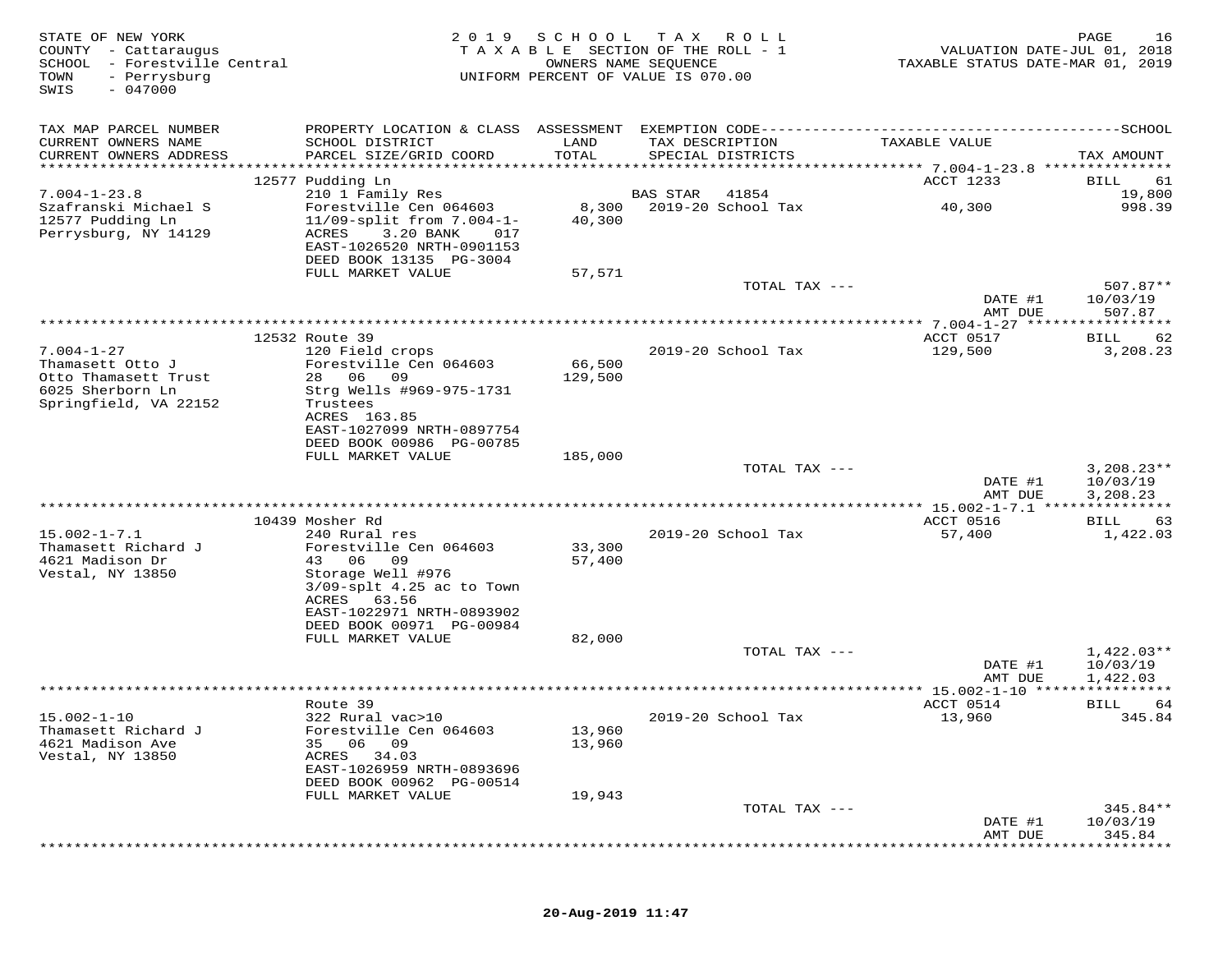| STATE OF NEW YORK<br>COUNTY - Cattaraugus<br>SCHOOL - Forestville Central<br>- Perrysburg<br>TOWN<br>$-047000$<br>SWIS | 2 0 1 9                                                | S C H O O L<br>TAXABLE SECTION OF THE ROLL - 1<br>UNIFORM PERCENT OF VALUE IS 070.00 | TAX ROLL<br>OWNERS NAME SEQUENCE |                           | TAXABLE STATUS DATE-MAR 01, 2019 | PAGE<br>17<br>VALUATION DATE-JUL 01, 2018 |
|------------------------------------------------------------------------------------------------------------------------|--------------------------------------------------------|--------------------------------------------------------------------------------------|----------------------------------|---------------------------|----------------------------------|-------------------------------------------|
| TAX MAP PARCEL NUMBER                                                                                                  |                                                        |                                                                                      |                                  |                           |                                  |                                           |
| CURRENT OWNERS NAME<br>CURRENT OWNERS ADDRESS                                                                          | SCHOOL DISTRICT<br>PARCEL SIZE/GRID COORD              | LAND<br>TOTAL                                                                        | TAX DESCRIPTION                  | SPECIAL DISTRICTS         | TAXABLE VALUE                    | TAX AMOUNT                                |
|                                                                                                                        |                                                        |                                                                                      |                                  |                           |                                  |                                           |
|                                                                                                                        | 12545 Route 39                                         |                                                                                      |                                  |                           | ACCT 0920                        | <b>BILL</b><br>65                         |
| $15.002 - 1 - 9.4$                                                                                                     | 240 Rural res                                          |                                                                                      | BAS STAR                         | 41854                     |                                  | 19,800                                    |
| The Kuczka Family Irrevocable Forestville Cen 064603<br>Kenneth & Melissa<br>14 Leon Place                             | 35 06 09<br>ACRES 54.40                                | 117,170                                                                              |                                  |                           | 117,170                          | 2,902.77                                  |
| Fredonia, NY 14063                                                                                                     | EAST-1026434 NRTH-0893894<br>DEED BOOK 30135 PG-30011  |                                                                                      |                                  |                           |                                  |                                           |
|                                                                                                                        | FULL MARKET VALUE                                      | 167,386                                                                              |                                  |                           |                                  |                                           |
|                                                                                                                        |                                                        |                                                                                      |                                  | TOTAL TAX ---             | DATE #1<br>AMT DUE               | $2,412.24**$<br>10/03/19<br>2,412.24      |
|                                                                                                                        |                                                        |                                                                                      |                                  |                           |                                  |                                           |
|                                                                                                                        | 12451 Route 39                                         |                                                                                      |                                  |                           | ACCT 0522                        | BILL 66                                   |
| $15.002 - 1 - 14.1$                                                                                                    | 210 1 Family Res                                       |                                                                                      | <b>BAS STAR</b>                  | 41854                     |                                  | 19,800                                    |
| Town Lynda L<br>PO Box 291<br>Perrysburg, NY 14129                                                                     | Forestville Cen 064603<br>27 06 09<br>ACRES 51.15      | 86,760                                                                               |                                  | 21,760 2019-20 School Tax | 86,760                           | 2,149.39                                  |
|                                                                                                                        | EAST-1028639 NRTH-0893469<br>DEED BOOK 1475 PG-9001    |                                                                                      |                                  |                           |                                  |                                           |
|                                                                                                                        | FULL MARKET VALUE                                      | 123,943                                                                              |                                  |                           |                                  |                                           |
|                                                                                                                        |                                                        |                                                                                      |                                  | TOTAL TAX ---             | DATE #1                          | $1,658.87**$<br>10/03/19                  |
|                                                                                                                        |                                                        |                                                                                      |                                  |                           | AMT DUE                          | 1,658.87                                  |
|                                                                                                                        | 12578 Pudding Lane Rd                                  |                                                                                      |                                  |                           | ACCT 0327                        | BILL 67                                   |
| $7.004 - 1 - 7$                                                                                                        | 322 Rural vac>10                                       |                                                                                      |                                  | 2019-20 School Tax        | 18,300                           | 453.36                                    |
| TROUTMAN SCOTT                                                                                                         | Forestville Cen 064603                                 | 18,300                                                                               |                                  |                           |                                  |                                           |
| 39 CARLTON AVE                                                                                                         | 29 06 09                                               | 18,300                                                                               |                                  |                           |                                  |                                           |
| FALCONER, NY 14733                                                                                                     | ACRES 34.09<br>EAST-1026803 NRTH-0901944               |                                                                                      |                                  |                           |                                  |                                           |
|                                                                                                                        | DEED BOOK 23848 PG-6001                                |                                                                                      |                                  |                           |                                  |                                           |
|                                                                                                                        | FULL MARKET VALUE                                      | 26,143                                                                               |                                  |                           |                                  |                                           |
|                                                                                                                        |                                                        |                                                                                      |                                  | TOTAL TAX ---             |                                  | 453.36**                                  |
|                                                                                                                        |                                                        |                                                                                      |                                  |                           | DATE #1                          | 10/03/19                                  |
|                                                                                                                        |                                                        |                                                                                      |                                  |                           | AMT DUE                          | 453.36                                    |
|                                                                                                                        | 10575 W Perrysburg Rd                                  |                                                                                      |                                  |                           | ACCT 0081                        | 68<br>BILL                                |
| $7.004 - 1 - 35$                                                                                                       | 210 1 Family Res                                       |                                                                                      | <b>BAS STAR</b>                  | 41854                     |                                  | 19,800                                    |
| Ulmer Phyllis                                                                                                          | Forestville Cen 064603                                 | 10,400                                                                               |                                  | 2019-20 School Tax        | 103,900                          | 2,574.02                                  |
| 10575 W Perrysburg Rd<br>Perrysburg, NY 14129                                                                          | 44 06 09<br>ACRES<br>2.18<br>EAST-1023267 NRTH-0896716 | 103,900                                                                              |                                  |                           |                                  |                                           |
|                                                                                                                        | DEED BOOK 00960 PG-00688                               |                                                                                      |                                  |                           |                                  |                                           |
|                                                                                                                        | FULL MARKET VALUE                                      | 148,429                                                                              |                                  |                           |                                  |                                           |
|                                                                                                                        |                                                        |                                                                                      |                                  | TOTAL TAX ---             | DATE #1                          | $2,083.49**$<br>10/03/19                  |
|                                                                                                                        |                                                        |                                                                                      |                                  |                           | AMT DUE                          | 2,083.49                                  |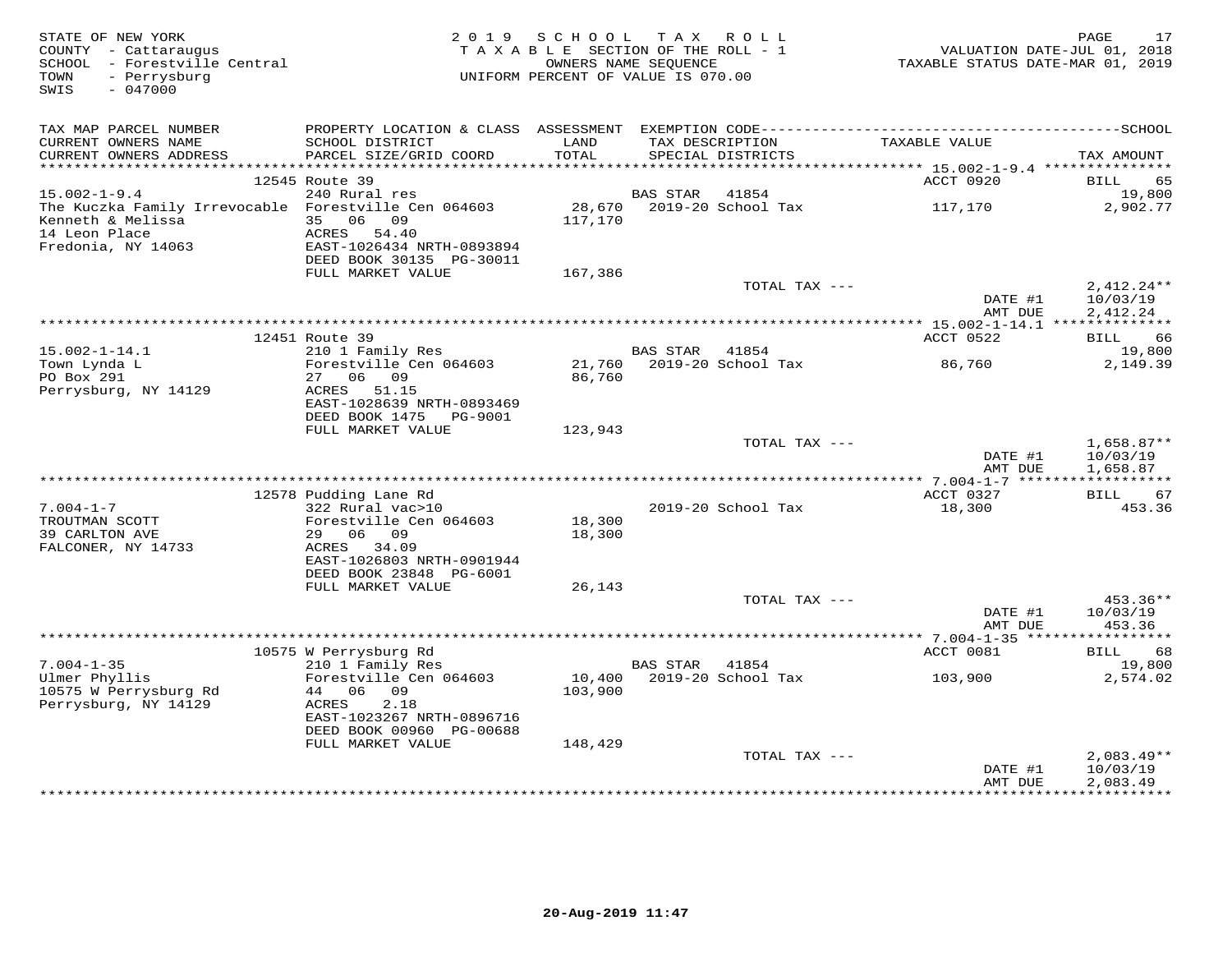| STATE OF NEW YORK<br>COUNTY - Cattaraugus<br>SCHOOL - Forestville Central<br>TOWN<br>- Perrysburg<br>$-047000$<br>SWIS | 2 0 1 9                                                                                                             | SCHOOL<br>T A X A B L E SECTION OF THE ROLL - 1<br>UNIFORM PERCENT OF VALUE IS 070.00 | T A X<br>OWNERS NAME SEQUENCE        | ROLL               | VALUATION DATE-JUL 01, 2018<br>TAXABLE STATUS DATE-MAR 01, 2019 | PAGE | 18                                   |
|------------------------------------------------------------------------------------------------------------------------|---------------------------------------------------------------------------------------------------------------------|---------------------------------------------------------------------------------------|--------------------------------------|--------------------|-----------------------------------------------------------------|------|--------------------------------------|
| TAX MAP PARCEL NUMBER                                                                                                  | PROPERTY LOCATION & CLASS ASSESSMENT                                                                                |                                                                                       |                                      |                    |                                                                 |      |                                      |
| CURRENT OWNERS NAME<br>CURRENT OWNERS ADDRESS                                                                          | SCHOOL DISTRICT<br>PARCEL SIZE/GRID COORD                                                                           | LAND<br>TOTAL                                                                         | TAX DESCRIPTION<br>SPECIAL DISTRICTS |                    | TAXABLE VALUE                                                   |      | TAX AMOUNT                           |
|                                                                                                                        |                                                                                                                     |                                                                                       |                                      |                    |                                                                 |      |                                      |
|                                                                                                                        | 12902 Route 39                                                                                                      |                                                                                       |                                      |                    | ACCT 0495                                                       | BILL | 69                                   |
| $7.004 - 1 - 42$<br>Van Koughnett Rachel<br>2640 Hemlock Rd<br>Elden, NY 14057                                         | 240 Rural res<br>Forestville Cen 064603<br>44 06 09<br>Pond                                                         | 13,700<br>77,600                                                                      |                                      | 2019-20 School Tax | 77,600                                                          |      | 1,922.46                             |
|                                                                                                                        | Stg Wells #949,1009,1732<br>ACRES<br>13.97<br>EAST-1020704 NRTH-0896687<br>DEED BOOK 28525 PG-8002                  |                                                                                       |                                      |                    |                                                                 |      |                                      |
|                                                                                                                        | FULL MARKET VALUE                                                                                                   | 110,857                                                                               |                                      |                    |                                                                 |      |                                      |
|                                                                                                                        |                                                                                                                     |                                                                                       |                                      | TOTAL TAX ---      | DATE #1                                                         |      | $1,922.46**$<br>10/03/19             |
|                                                                                                                        |                                                                                                                     |                                                                                       |                                      |                    | AMT DUE                                                         |      | 1,922.46                             |
|                                                                                                                        | 12616 Route 39                                                                                                      |                                                                                       |                                      |                    | ACCT 1054                                                       | BILL | 70                                   |
| $7.004 - 1 - 29.2$                                                                                                     | 240 Rural res                                                                                                       |                                                                                       | SILO T/C/S 42100                     |                    |                                                                 |      | 6,400                                |
| WADE Anne R                                                                                                            | Forestville Cen 064603                                                                                              |                                                                                       | 28,000 BAS STAR                      | 41854              |                                                                 |      | 19,800                               |
| DUBAJ Deborah L                                                                                                        | 36 06<br>09                                                                                                         |                                                                                       | 54,000 2019-20 School Tax            |                    | 47,600                                                          |      | 1,179.24                             |
| 12612 ROUTE 39<br>PERRYSBURG, NY 14129                                                                                 | FRNT 653.80 DPTH<br>ACRES<br>94.50                                                                                  |                                                                                       |                                      |                    |                                                                 |      |                                      |
|                                                                                                                        | EAST-1025713 NRTH-0897661                                                                                           |                                                                                       |                                      |                    |                                                                 |      |                                      |
|                                                                                                                        | DEED BOOK 27685 PG-3002                                                                                             |                                                                                       |                                      |                    |                                                                 |      |                                      |
|                                                                                                                        | FULL MARKET VALUE                                                                                                   | 77,143                                                                                |                                      |                    |                                                                 |      |                                      |
|                                                                                                                        |                                                                                                                     |                                                                                       |                                      | TOTAL TAX ---      | DATE #1<br>AMT DUE                                              |      | 688.72**<br>10/03/19<br>688.72       |
|                                                                                                                        |                                                                                                                     |                                                                                       |                                      |                    |                                                                 |      |                                      |
|                                                                                                                        | 12664 Route 39                                                                                                      |                                                                                       |                                      |                    | ACCT 1211                                                       | BILL | 71                                   |
| $7.004 - 1 - 30.2$                                                                                                     | 240 Rural res                                                                                                       |                                                                                       | <b>BAS STAR</b>                      | 41854              |                                                                 |      | 19,800                               |
| Weber Brandy A<br>Burke Donald J<br>PO Box 77<br>Perrysburg, NY 14129                                                  | Forestville Cen 064603<br>split off 1-30 (5/2008)<br>351.8' frontage<br>ACRES<br>30.35<br>EAST-1024979 NRTH-0897720 | 129,500                                                                               | 29,600 2019-20 School Tax            |                    | 129,500                                                         |      | 3,208.23                             |
|                                                                                                                        | DEED BOOK 10774 PG-6001                                                                                             |                                                                                       |                                      |                    |                                                                 |      |                                      |
|                                                                                                                        | FULL MARKET VALUE                                                                                                   | 185,000                                                                               |                                      |                    |                                                                 |      |                                      |
|                                                                                                                        |                                                                                                                     |                                                                                       |                                      | TOTAL TAX ---      | DATE #1<br>AMT DUE                                              |      | $2,717.71**$<br>10/03/19<br>2,717.71 |
|                                                                                                                        |                                                                                                                     |                                                                                       |                                      |                    | *****************************                                   |      |                                      |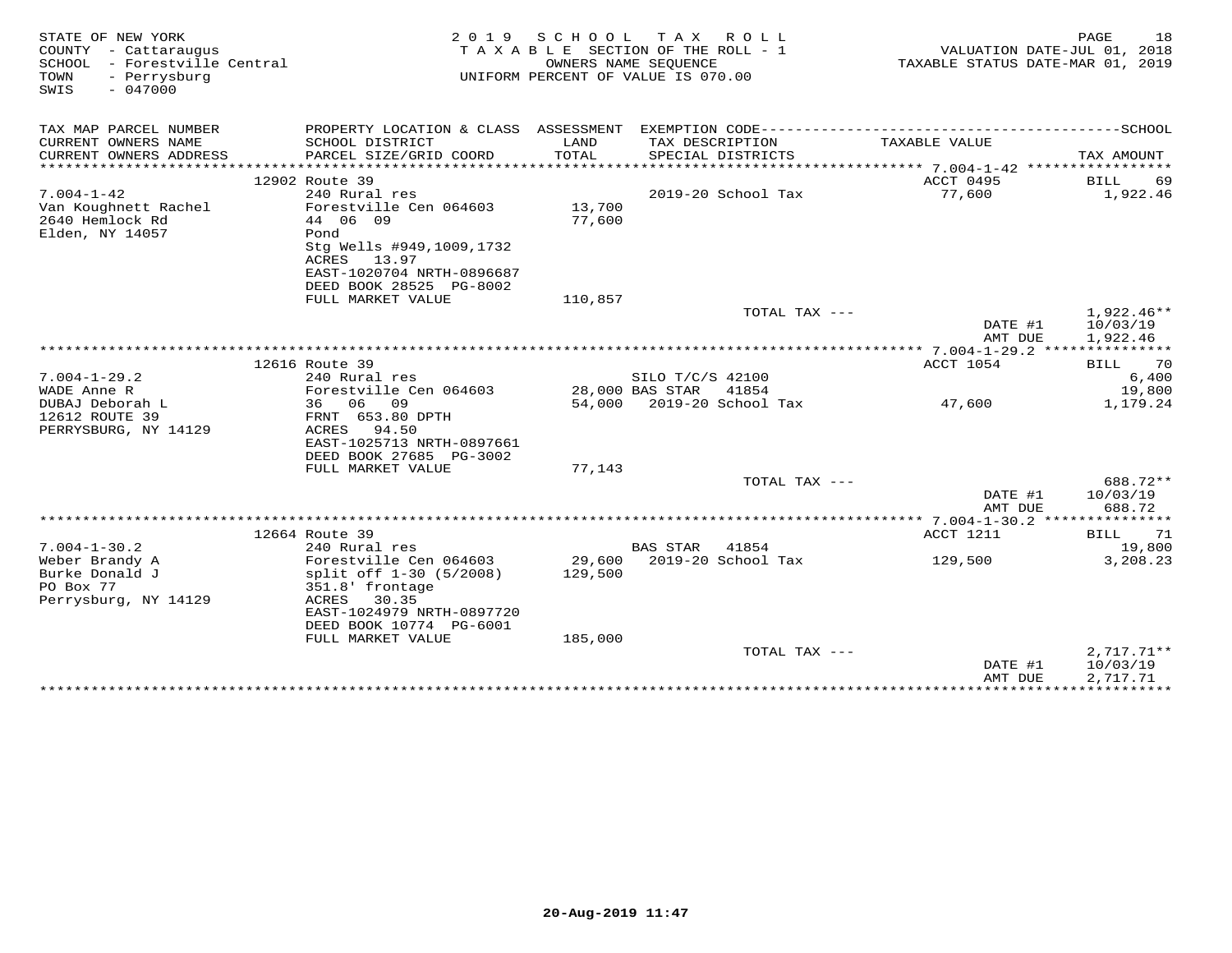| STATE OF NEW YORK<br>COUNTY - Cattaraugus<br>SCHOOL - Forestville Central<br>TOWN<br>- Perrysburg<br>$-047000$<br>SWIS | 2 0 1 9                                                                                                                                                                   | S C H O O L       | T A X<br>R O L L<br>TAXABLE SECTION OF THE ROLL - 1<br>OWNERS NAME SEQUENCE<br>UNIFORM PERCENT OF VALUE IS 070.00 | TAXABLE STATUS DATE-MAR 01, 2019 | PAGE<br>19<br>VALUATION DATE-JUL 01, 2018 |
|------------------------------------------------------------------------------------------------------------------------|---------------------------------------------------------------------------------------------------------------------------------------------------------------------------|-------------------|-------------------------------------------------------------------------------------------------------------------|----------------------------------|-------------------------------------------|
| TAX MAP PARCEL NUMBER                                                                                                  |                                                                                                                                                                           |                   | PROPERTY LOCATION & CLASS ASSESSMENT EXEMPTION CODE-----------------------------------SCHOOL                      |                                  |                                           |
| CURRENT OWNERS NAME<br>CURRENT OWNERS ADDRESS<br>*********************                                                 | SCHOOL DISTRICT<br>PARCEL SIZE/GRID COORD                                                                                                                                 | LAND<br>TOTAL     | TAX DESCRIPTION<br>SPECIAL DISTRICTS                                                                              | TAXABLE VALUE                    | TAX AMOUNT                                |
|                                                                                                                        | 10660 W Perrysburg Rd                                                                                                                                                     |                   |                                                                                                                   | ACCT 0186                        | 72<br>BILL                                |
| $7.004 - 1 - 32.1$                                                                                                     | 240 Rural res                                                                                                                                                             |                   | BAS STAR<br>41854                                                                                                 |                                  | 19,800                                    |
| Weber Charles J<br>Weber Barbara A<br>PO Box 195<br>Perrysburg, NY 14129                                               | Forestville Cen 064603<br>36 06 09<br>Storage Well #1719<br>FRNT 440.00 DPTH                                                                                              | 65,400<br>176,400 | 2019-20 School Tax                                                                                                | 176,400                          | 4,370.13                                  |
|                                                                                                                        | ACRES<br>64.35<br>EAST-1024422 NRTH-0897744<br>DEED BOOK 761<br>PG-00952<br>FULL MARKET VALUE                                                                             | 252,000           |                                                                                                                   |                                  |                                           |
|                                                                                                                        |                                                                                                                                                                           |                   | TOTAL TAX ---                                                                                                     | DATE #1<br>AMT DUE               | $3,879.61**$<br>10/03/19<br>3,879.61      |
|                                                                                                                        |                                                                                                                                                                           |                   |                                                                                                                   |                                  |                                           |
|                                                                                                                        | Route 39                                                                                                                                                                  |                   |                                                                                                                   | ACCT 0543                        | 73<br>BILL                                |
| $7.004 - 1 - 33$<br>Weber Charles J<br>Weber Barbara A<br>PO Box 195<br>Perrysburg, NY 14129                           | 416 Mfg hsing pk<br>Forestville Cen 064603<br>36 06<br>09<br>Mobil Court<br>Storage Well #968<br>51.30<br>ACRES<br>EAST-1023723 NRTH-0897652<br>DEED BOOK 699<br>PG-00870 | 62,600<br>77,600  | 2019-20 School Tax                                                                                                | 77,600                           | 1,922.46                                  |
|                                                                                                                        | FULL MARKET VALUE                                                                                                                                                         | 110,857           |                                                                                                                   |                                  |                                           |
|                                                                                                                        |                                                                                                                                                                           |                   | TOTAL TAX ---                                                                                                     | DATE #1<br>AMT DUE               | $1,922.46**$<br>10/03/19<br>1,922.46      |
|                                                                                                                        |                                                                                                                                                                           |                   |                                                                                                                   |                                  |                                           |
| $7.004 - 1 - 31.1$<br>Weber Charles J.<br>Weber Barbara A.<br>10660 West Perrysburg Road<br>Perrysburg, NY 14129       | Route 39<br>311 Res vac land<br>Forestville Cen 064603<br>36 06 09<br>Ff 200.00<br>ACRES<br>1.60<br>EAST-1024627 NRTH-0895972<br>DEED BOOK 27328 PG-2001                  | 8,600<br>8,600    | 2019-20 School Tax                                                                                                | ACCT 0297<br>8,600               | 74<br>BILL<br>213.06                      |
|                                                                                                                        | FULL MARKET VALUE                                                                                                                                                         | 12,286            |                                                                                                                   |                                  |                                           |
|                                                                                                                        |                                                                                                                                                                           |                   | TOTAL TAX ---                                                                                                     | DATE #1<br>AMT DUE               | $213.06**$<br>10/03/19<br>213.06          |
|                                                                                                                        |                                                                                                                                                                           |                   |                                                                                                                   | ******************************   |                                           |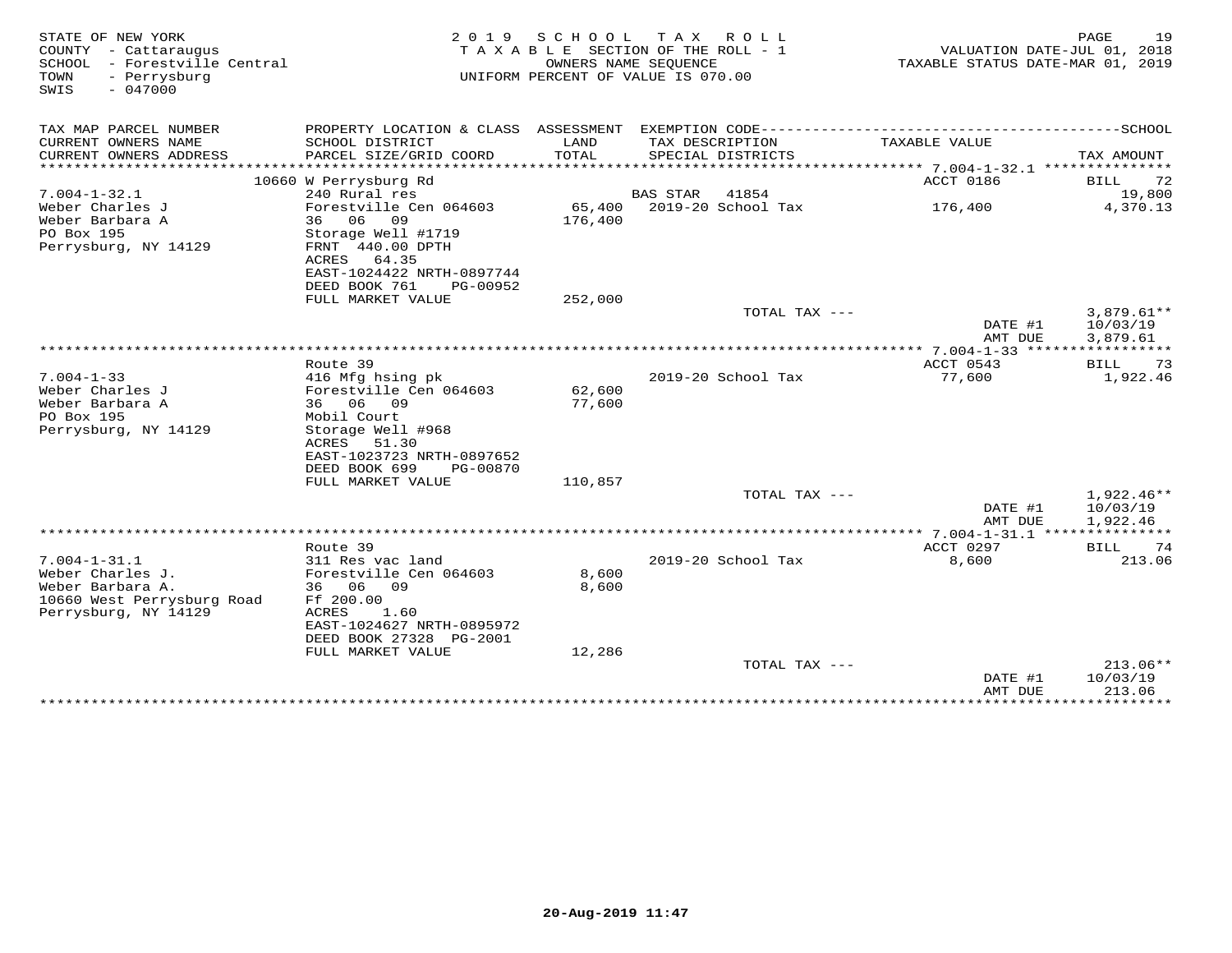| STATE OF NEW YORK<br>COUNTY - Cattaraugus<br>- Forestville Central<br>SCHOOL<br>- Perrysburg<br>TOWN<br>SWIS<br>$-047000$ | 2 0 1 9                                                                                                                                               | S C H O O L<br>OWNERS NAME SEQUENCE | T A X<br>R O L L<br>TAXABLE SECTION OF THE ROLL - 1<br>UNIFORM PERCENT OF VALUE IS 070.00 |                    | PAGE<br>20<br>VALUATION DATE-JUL 01, 2018<br>TAXABLE STATUS DATE-MAR 01, 2019 |
|---------------------------------------------------------------------------------------------------------------------------|-------------------------------------------------------------------------------------------------------------------------------------------------------|-------------------------------------|-------------------------------------------------------------------------------------------|--------------------|-------------------------------------------------------------------------------|
| TAX MAP PARCEL NUMBER                                                                                                     | PROPERTY LOCATION & CLASS ASSESSMENT                                                                                                                  |                                     | EXEMPTION CODE-----------------                                                           |                    | ----------------SCHOOL                                                        |
| CURRENT OWNERS NAME<br>CURRENT OWNERS ADDRESS                                                                             | SCHOOL DISTRICT<br>PARCEL SIZE/GRID COORD                                                                                                             | LAND<br>TOTAL                       | TAX DESCRIPTION<br>SPECIAL DISTRICTS                                                      | TAXABLE VALUE      | TAX AMOUNT                                                                    |
|                                                                                                                           | 12754 Route 39                                                                                                                                        |                                     |                                                                                           | ACCT 0191          | BILL<br>75                                                                    |
| $7.004 - 1 - 37.2$                                                                                                        | 210 1 Family Res                                                                                                                                      |                                     | 2019-20 School Tax                                                                        | 5,600              | 138.73                                                                        |
| Whitcomb Jordan L<br>whitcomb Stacy L<br>12816 Route 39<br>South Dayton, NY 14138                                         | Forestville Cen 064603<br>44 06<br>09<br>ACRES<br>1.41<br>EAST-1023207 NRTH-0895789<br>DEED BOOK 23396 PG-4002                                        | 5,600<br>5,600                      |                                                                                           |                    |                                                                               |
|                                                                                                                           | FULL MARKET VALUE                                                                                                                                     | 8,000                               |                                                                                           |                    |                                                                               |
|                                                                                                                           |                                                                                                                                                       |                                     | TOTAL TAX ---                                                                             | DATE #1<br>AMT DUE | 138.73**<br>10/03/19<br>138.73                                                |
|                                                                                                                           |                                                                                                                                                       |                                     |                                                                                           |                    |                                                                               |
|                                                                                                                           | Route 39                                                                                                                                              |                                     |                                                                                           | ACCT 0838          | 76<br><b>BILL</b>                                                             |
| $7.004 - 1 - 40.6$<br>WHITCOMB JORDAN L.<br>WHITCOMB STACEY L.<br>12816 ROUTE 39<br>SOUTH DAYTON, NY 14138                | 312 Vac w/imprv<br>Forestville Cen 064603<br>44 06<br>09<br>3.70<br>ACRES<br>EAST-1022851 NRTH-0895866<br>DEED BOOK 23396 PG-4002                     | 8,800<br>14,800                     | 2019-20 School Tax                                                                        | 14,800             | 366.66                                                                        |
|                                                                                                                           | FULL MARKET VALUE                                                                                                                                     | 21,143                              |                                                                                           |                    |                                                                               |
|                                                                                                                           |                                                                                                                                                       |                                     | TOTAL TAX ---                                                                             | DATE #1<br>AMT DUE | $366.66**$<br>10/03/19<br>366.66                                              |
|                                                                                                                           |                                                                                                                                                       |                                     |                                                                                           |                    |                                                                               |
|                                                                                                                           | 12549 Pudding Lane Rd                                                                                                                                 |                                     |                                                                                           | ACCT 0573          | 77<br>BILL                                                                    |
| $7.004 - 1 - 22$<br>Zynda Stanley Jr<br>154 Woodlawn Ave<br>Depew, NY 14043                                               | 260 Seasonal res<br>Forestville Cen 064603<br>37 06 09<br>ACRES<br>6.50<br>EAST-1027064 NRTH-0900742<br>DEED BOOK 00596 PG-00361<br>FULL MARKET VALUE | 12,400<br>38,400<br>54,857          | 2019-20 School Tax                                                                        | 38,400             | 951.32                                                                        |
|                                                                                                                           |                                                                                                                                                       |                                     | TOTAL TAX ---                                                                             | DATE #1<br>AMT DUE | $951.32**$<br>10/03/19<br>951.32                                              |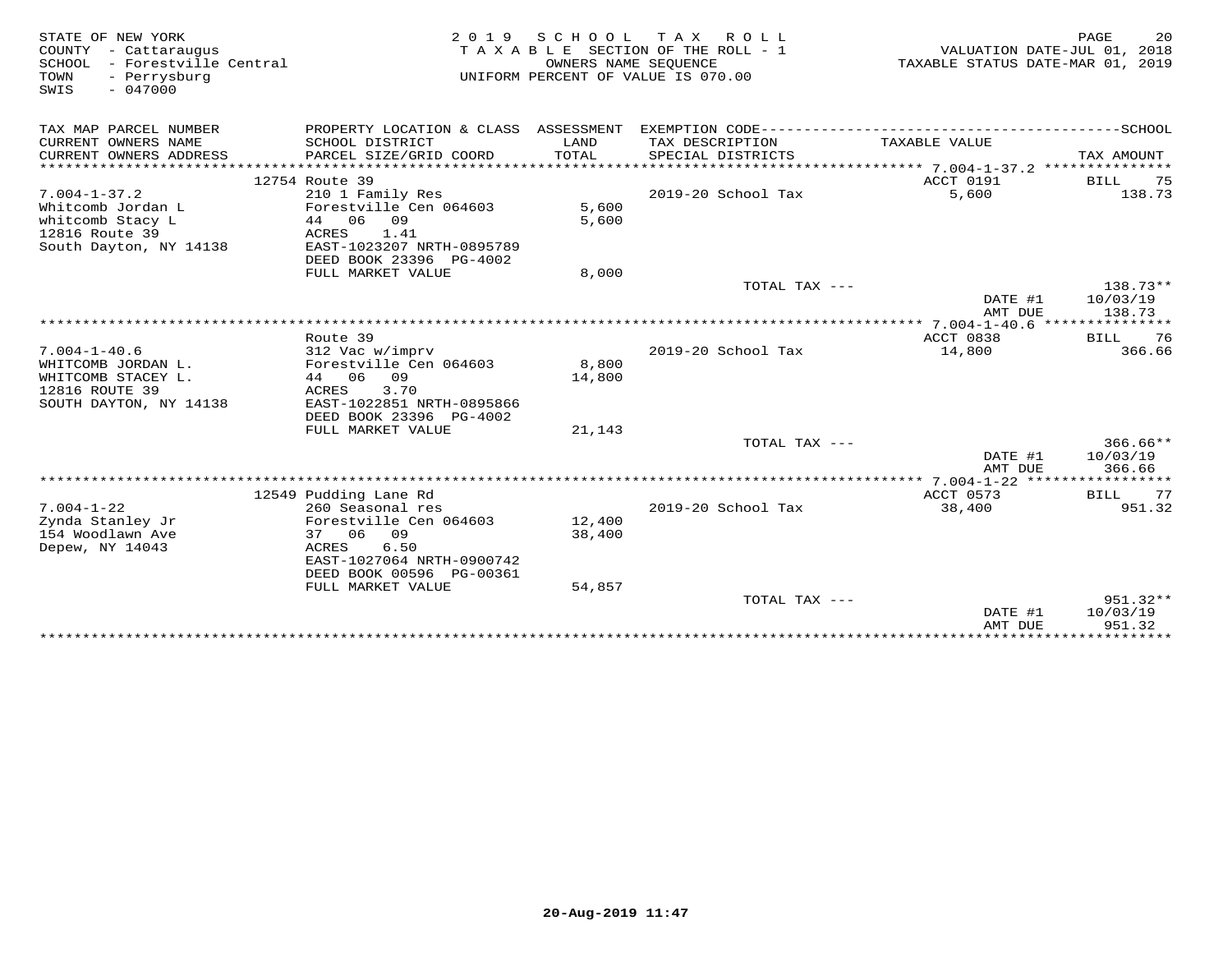|      | STATE OF NEW YORK            | 2019 SCHOOL TAX ROLL            |  |                                  |                 | PAGE | - 21 |
|------|------------------------------|---------------------------------|--|----------------------------------|-----------------|------|------|
|      | COUNTY - Cattaraugus         | TAXABLE SECTION OF THE ROLL - 1 |  | VALUATION DATE-JUL 01, 2018      |                 |      |      |
|      | SCHOOL - Forestville Central |                                 |  | TAXABLE STATUS DATE-MAR 01, 2019 |                 |      |      |
|      | TOWN - Perrysburg            |                                 |  |                                  | RPS155/V04/L015 |      |      |
| SWIS | - 047000                     |                                 |  | CURRENT DATE 8/20/2019           |                 |      |      |
|      |                              |                                 |  |                                  |                 |      |      |

### ROLL SUB SECTION - - TOTALS

### \*\*\* S P E C I A L D I S T R I C T S U M M A R Y \*\*\*

|      |                      | ----           | <b>FYTFNSION</b><br>- 75 | <b>FNC</b>     | ᅺᅜᄓ                      | SXEMPT | $\Delta$<br>.                  | $m \wedge m \wedge n$ |
|------|----------------------|----------------|--------------------------|----------------|--------------------------|--------|--------------------------------|-----------------------|
| CODE | <b>NTAMT</b><br>⊥∙⊥⊥ | D.ODT.<br>PARL | $m \tau \tau m$<br>.     | T T T<br>ALUF: | , <del>,</del> , , , , , | MOUN.  | , 77 T TT <del>D</del><br>ALUE | TAX                   |

#### NO SPECIAL DISTRICTS AT THIS LEVEL

\*\*\* S C H O O L D I S T R I C T S U M M A R Y \*\*\*

| CODE   | DISTRICT NAME                    | TOTAL<br>PARCELS | ASSESSED<br>LAND | ASSESSED<br>TOTAL | EXEMPT<br>AMOUNT | TOTAL<br>TAXABLE |           |
|--------|----------------------------------|------------------|------------------|-------------------|------------------|------------------|-----------|
|        |                                  |                  |                  |                   | STAR AMOUNT      | STAR TAXABLE     | TOTAL TAX |
|        | Forestville Central              | 77               | 1688,420         | 4924,990          | 154,122          | 4,770,868        |           |
| 064603 |                                  |                  |                  |                   | 1097,460         | 3,673,408        | 91,004.99 |
|        | SUB-TOTAL                        | 77               | 1688,420         | 4924,990          | 154,122          | 4,770,868        |           |
|        | $S \cup B - T \cup T A L (CONT)$ |                  |                  |                   | 1097,460         | 3,673,408        | 91,004.99 |
|        | TOTAL                            | 77               | 1688,420         | 4924,990          | 154,122          | 4,770,868        |           |
|        | T O T A L (CONT)                 |                  |                  |                   | 1097,460         | 3,673,408        | 91,004.99 |

### \*\*\* S Y S T E M C O D E S S U M M A R Y \*\*\*

### NO SYSTEM EXEMPTIONS AT THIS LEVEL

| CODE  | DESCRIPTION | TOTAL<br>PARCELS | SCHOOL  |
|-------|-------------|------------------|---------|
| 41130 | VETCOM CTS  |                  |         |
| 41720 | AG DIST     | 5                | 101,742 |
| 41730 | AG DISTOUT  | 2                | 19,180  |
| 41800 | AGED C/T/S  |                  | 26,800  |
| 41834 | ENH STAR    | 12.              | 503,460 |
|       |             |                  |         |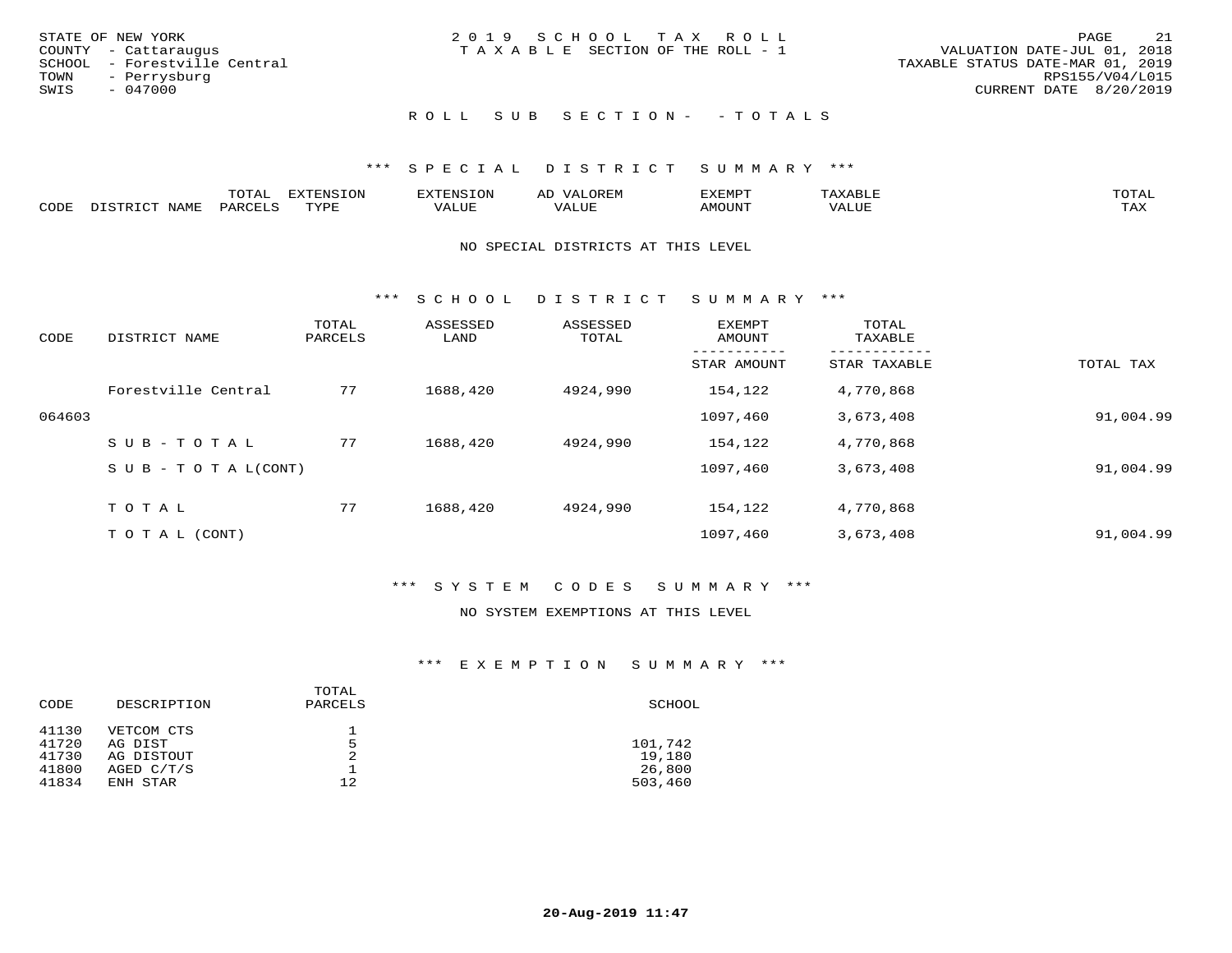| STATE OF NEW YORK            | 2019 SCHOOL TAX ROLL                  | 2.2<br>PAGE                      |
|------------------------------|---------------------------------------|----------------------------------|
| COUNTY - Cattaraugus         | T A X A B L E SECTION OF THE ROLL - 1 | VALUATION DATE-JUL 01, 2018      |
| SCHOOL - Forestville Central |                                       | TAXABLE STATUS DATE-MAR 01, 2019 |
| TOWN<br>- Perrysburg         |                                       | RPS155/V04/L015                  |
| SWIS<br>$-047000$            |                                       | CURRENT DATE 8/20/2019           |
|                              |                                       |                                  |
|                              | ROLL SUB SECTION- - TOTALS            |                                  |

### \*\*\* E X E M P T I O N S U M M A R Y \*\*\*

| CODE  | DESCRIPTION | TOTAL<br>PARCELS | SCHOOL   |
|-------|-------------|------------------|----------|
| 41854 | BAS STAR    | 30               | 594,000  |
| 42100 | SILO T/C/S  |                  | 6,400    |
|       | TOTAL       | 52               | 1251,582 |

| ROLL<br>SEC | DESCRIPTION                | TOTAL<br>PARCELS | ASSESSED<br>LAND | ASSESSED<br>TOTAL | <b>EXEMPT</b><br>AMOUNT | TOTAL<br>TAXABLE       | TOTAL<br>TAX |
|-------------|----------------------------|------------------|------------------|-------------------|-------------------------|------------------------|--------------|
|             |                            |                  |                  |                   | STAR AMOUNT             | STAR TAXABLE           |              |
|             | 2019-20 School Tax         |                  | 1688,420         | 4924,990          | 154,122<br>1097,460     | 4,770,868<br>3,673,408 | 91,004.99    |
|             | SPEC DIST TAXES<br>TAXABLE | 77               |                  |                   |                         |                        | 91,004.99    |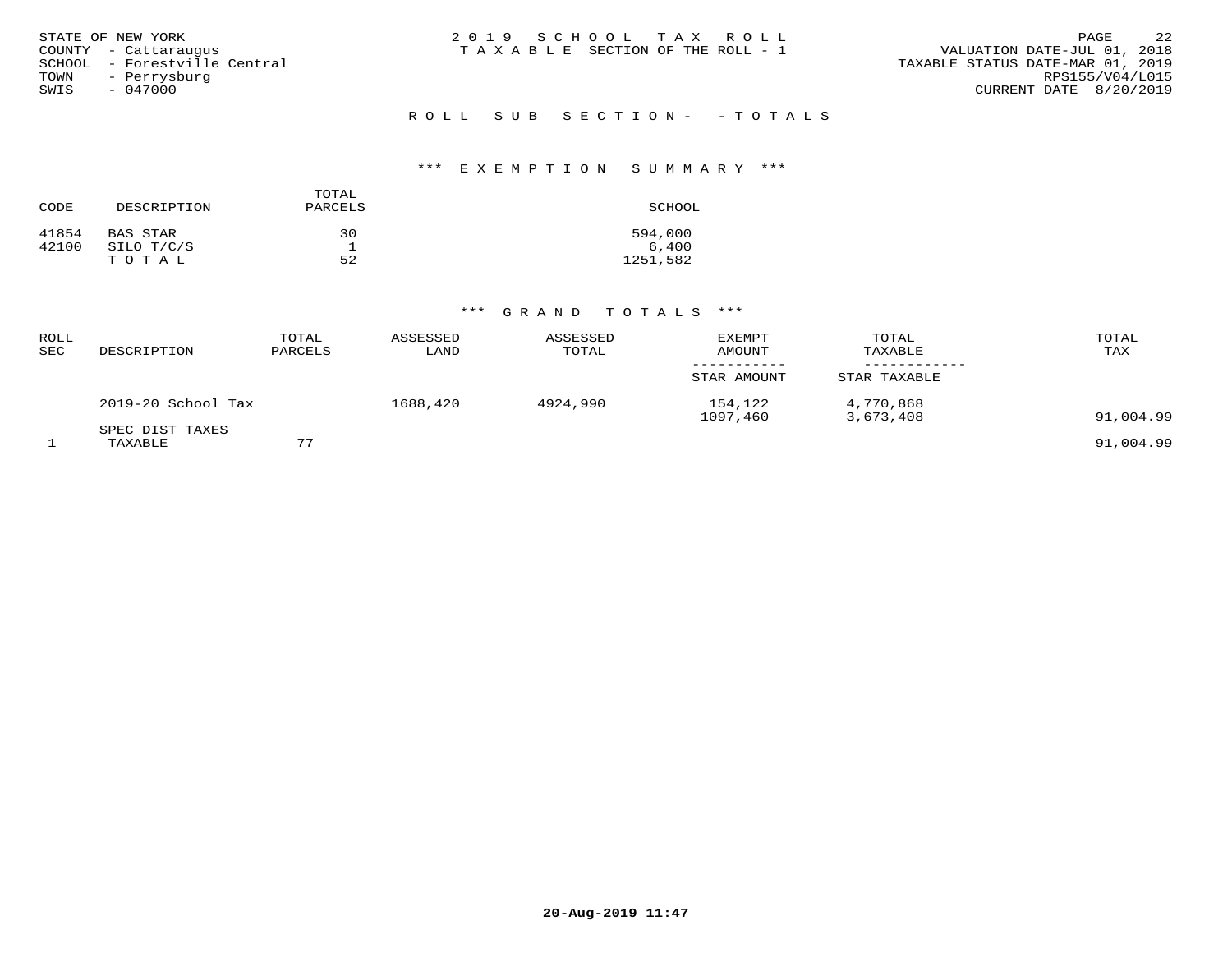|      | STATE OF NEW YORK            | 2019 SCHOOL TAX ROLL                  | PAGE                        | 23 |
|------|------------------------------|---------------------------------------|-----------------------------|----|
|      | COUNTY - Cattaraugus         | T A X A B L E SECTION OF THE ROLL - 1 | VALUATION DATE-JUL 01, 2018 |    |
|      | SCHOOL - Forestville Central | TAXABLE STATUS DATE-MAR 01, 2019      |                             |    |
| TOWN | - Perrysburg                 |                                       | RPS155/V04/L015             |    |
| SWIS | - 047000                     |                                       | CURRENT DATE 8/20/2019      |    |
|      |                              |                                       |                             |    |

### ROLL SECTION TOTALS

### \*\*\* S P E C I A L D I S T R I C T S U M M A R Y \*\*\*

|      | $m \wedge m \wedge n$<br>.UTAL          | <b>EXTENSION</b> | BON S | OR∏N<br>AĽ<br>11 J I V I LI | 'XEMPT        | AAABLE            | $m \wedge m \wedge n$ |
|------|-----------------------------------------|------------------|-------|-----------------------------|---------------|-------------------|-----------------------|
| CODE | $NT\Delta MT$<br>$DA$ $R$ $R$ $T$ . $C$ | <b>TVDL</b>      | VALUE | $- - - -$<br>.<br>. Alur    | <b>AMOUNT</b> | VALU <sub>r</sub> | TA Y<br>⊥∟∆∆          |

#### NO SPECIAL DISTRICTS AT THIS LEVEL

\*\*\* S C H O O L D I S T R I C T S U M M A R Y \*\*\*

| CODE   | DISTRICT NAME                    | TOTAL<br>PARCELS | ASSESSED<br>LAND | ASSESSED<br>TOTAL | <b>EXEMPT</b><br>AMOUNT | TOTAL<br>TAXABLE |           |
|--------|----------------------------------|------------------|------------------|-------------------|-------------------------|------------------|-----------|
|        |                                  |                  |                  |                   | STAR AMOUNT             | STAR TAXABLE     | TOTAL TAX |
|        | Forestville Central              | 77               | 1688,420         | 4924,990          | 154,122                 | 4,770,868        |           |
| 064603 |                                  |                  |                  |                   | 1097,460                | 3,673,408        | 91,004.99 |
|        | SUB-TOTAL                        | 77               | 1688,420         | 4924,990          | 154,122                 | 4,770,868        |           |
|        | $S \cup B - T \cup T A L (CONT)$ |                  |                  |                   | 1097,460                | 3,673,408        | 91,004.99 |
|        | TOTAL                            | 77               | 1688,420         | 4924,990          | 154,122                 | 4,770,868        |           |
|        | T O T A L (CONT)                 |                  |                  |                   | 1097,460                | 3,673,408        | 91,004.99 |

### \*\*\* S Y S T E M C O D E S S U M M A R Y \*\*\*

#### NO SYSTEM EXEMPTIONS AT THIS LEVEL

| CODE  | DESCRIPTION | TOTAL<br>PARCELS | SCHOOL  |
|-------|-------------|------------------|---------|
| 41130 | VETCOM CTS  |                  |         |
| 41720 | AG DIST     | 5                | 101,742 |
| 41730 | AG DISTOUT  | 2                | 19,180  |
| 41800 | AGED C/T/S  |                  | 26,800  |
| 41834 | ENH STAR    | 12.              | 503,460 |
|       |             |                  |         |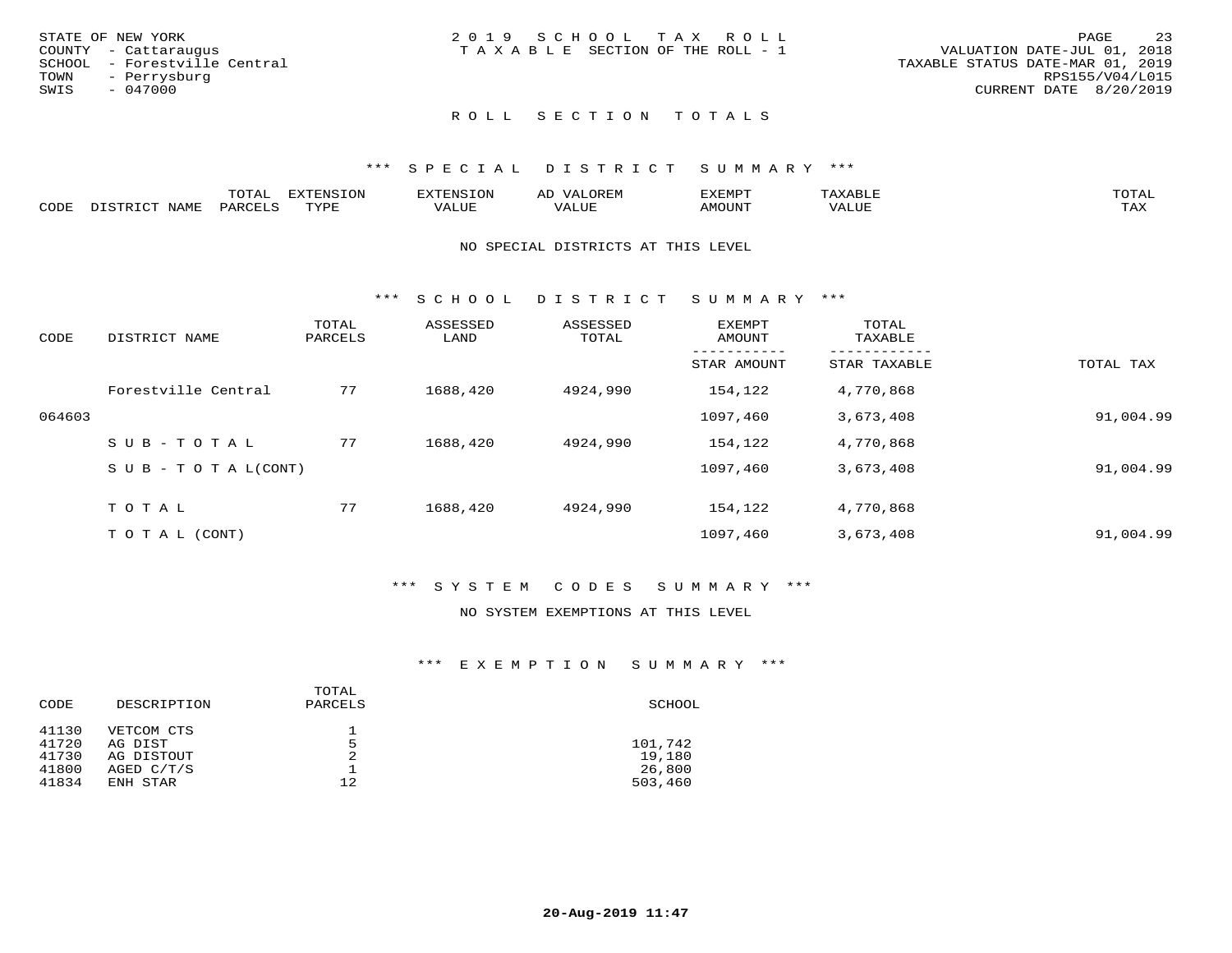| STATE OF NEW YORK            | 2019 SCHOOL TAX ROLL            | 2.4<br>PAGE                      |
|------------------------------|---------------------------------|----------------------------------|
| COUNTY - Cattaraugus         | TAXABLE SECTION OF THE ROLL - 1 | VALUATION DATE-JUL 01, 2018      |
| SCHOOL - Forestville Central |                                 | TAXABLE STATUS DATE-MAR 01, 2019 |
| TOWN<br>- Perrysburg         |                                 | RPS155/V04/L015                  |
| SWIS<br>- 047000             |                                 | CURRENT DATE 8/20/2019           |
|                              | ROLL SECTION TOTALS             |                                  |

### \*\*\* E X E M P T I O N S U M M A R Y \*\*\*

| CODE  | DESCRIPTION | TOTAL<br>PARCELS | SCHOOL   |
|-------|-------------|------------------|----------|
| 41854 | BAS STAR    | 30               | 594,000  |
| 42100 | SILO T/C/S  |                  | 6,400    |
|       | TOTAL       | 52               | 1251,582 |

| ROLL<br>SEC | DESCRIPTION                | TOTAL<br>PARCELS | ASSESSED<br>LAND | ASSESSED<br>TOTAL | EXEMPT<br>AMOUNT    | TOTAL<br>TAXABLE       | TOTAL<br>TAX |
|-------------|----------------------------|------------------|------------------|-------------------|---------------------|------------------------|--------------|
|             |                            |                  |                  |                   | STAR AMOUNT         | STAR TAXABLE           |              |
|             | 2019-20 School Tax         |                  | 1688,420         | 4924,990          | 154,122<br>1097,460 | 4,770,868<br>3,673,408 | 91,004.99    |
|             | SPEC DIST TAXES<br>TAXABLE | 77               |                  |                   |                     |                        | 91,004.99    |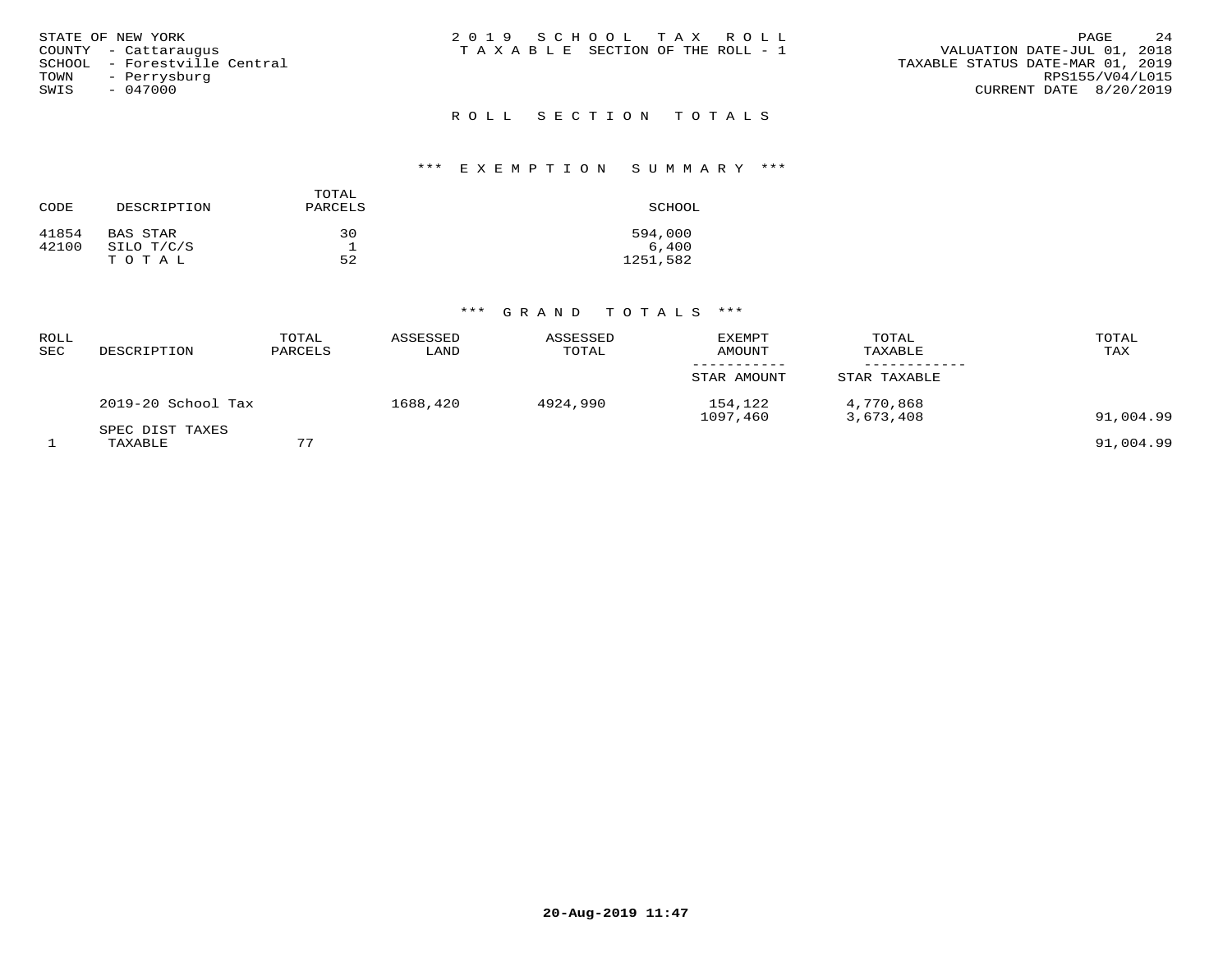| STATE OF NEW YORK<br>COUNTY - Cattaraugus<br>SCHOOL - Forestville Central<br>- Perrysburg<br>TOWN<br>$-047000$<br>SWIS | 2 0 1 9                                                 | SCHOOL             | T A X<br>R O L L<br>SPECIAL FRANCHISE SECTION OF THE ROLL - 5<br>OWNERS NAME SEQUENCE<br>UNIFORM PERCENT OF VALUE IS 070.00 | VALUATION DATE-JUL 01, 2018<br>TAXABLE STATUS DATE-MAR 01, 2019 | PAGE                     |
|------------------------------------------------------------------------------------------------------------------------|---------------------------------------------------------|--------------------|-----------------------------------------------------------------------------------------------------------------------------|-----------------------------------------------------------------|--------------------------|
| TAX MAP PARCEL NUMBER<br>CURRENT OWNERS NAME                                                                           | PROPERTY LOCATION & CLASS ASSESSMENT<br>SCHOOL DISTRICT | LAND               | TAX DESCRIPTION                                                                                                             | TAXABLE VALUE                                                   |                          |
| CURRENT OWNERS ADDRESS<br>*********************                                                                        | PARCEL SIZE/GRID COORD<br>************************      | TOTAL              | SPECIAL DISTRICTS                                                                                                           |                                                                 | TAX AMOUNT               |
|                                                                                                                        | Special Franchise                                       |                    |                                                                                                                             | ACCT 1086                                                       | 78<br>BILL               |
| 570.089-9917-745                                                                                                       | 834 Non-cable tv                                        |                    | 2019-20 School Tax                                                                                                          | 60,908                                                          | 1,508.93                 |
| Century Link Communications LL Forestville Cen 064603<br>700 W Miineral Ave                                            | TOWN OUTSIDE                                            | $\circ$<br>60,908  |                                                                                                                             |                                                                 |                          |
| Littleton, CO 80120                                                                                                    | 21% FORESTVILLE                                         |                    |                                                                                                                             |                                                                 |                          |
|                                                                                                                        | FULL MARKET VALUE                                       | 87,011             |                                                                                                                             |                                                                 |                          |
|                                                                                                                        |                                                         |                    | TOTAL TAX ---                                                                                                               |                                                                 | $1,508.93**$             |
|                                                                                                                        |                                                         |                    |                                                                                                                             | DATE #1<br>AMT DUE                                              | 10/03/19<br>1,508.93     |
|                                                                                                                        |                                                         |                    |                                                                                                                             |                                                                 |                          |
| 570.089-9917-602.500                                                                                                   | Special Franchise<br>866 Telephone                      |                    | 2019-20 School Tax                                                                                                          | ACCT 1109<br>10,650                                             | BILL<br>79<br>263.84     |
| Global Crossing North American Forestville Cen 064603                                                                  |                                                         | $\Omega$           |                                                                                                                             |                                                                 |                          |
| Attn: Property Tax Department 22 % FORESTVILLESD                                                                       |                                                         | 10,650             |                                                                                                                             |                                                                 |                          |
| 1025 Eldorado Blvd<br>Broomfield, CO 80021                                                                             | FULL MARKET VALUE                                       | 15,214             |                                                                                                                             |                                                                 |                          |
|                                                                                                                        |                                                         |                    | TOTAL TAX ---                                                                                                               |                                                                 | 263.84**                 |
|                                                                                                                        |                                                         |                    |                                                                                                                             | DATE #1<br>AMT DUE                                              | 10/03/19                 |
|                                                                                                                        |                                                         |                    |                                                                                                                             | ** 570.089-9917-744.850 *******                                 | 263.84                   |
|                                                                                                                        | Special Franchise                                       |                    |                                                                                                                             | ACCT 1134                                                       | 80<br>BILL               |
| 570.089-9917-744.850<br>Intellifiber Networks                                                                          | 866 Telephone<br>Forestville Cen 064603                 | $\Omega$           | 2019-20 School Tax                                                                                                          | 544                                                             | 13.48                    |
| PO Box 2629                                                                                                            | TOWN OUTSIDE                                            | 544                |                                                                                                                             |                                                                 |                          |
| Addison1, TX 75001                                                                                                     | 21% FORESTVILLE                                         |                    |                                                                                                                             |                                                                 |                          |
|                                                                                                                        | FULL MARKET VALUE                                       | 777                | TOTAL TAX ---                                                                                                               |                                                                 | $13.48**$                |
|                                                                                                                        |                                                         |                    |                                                                                                                             | DATE #1                                                         | 10/03/19                 |
|                                                                                                                        |                                                         |                    | ****************                                                                                                            | AMT DUE                                                         | 13.48                    |
|                                                                                                                        | Special Franchise                                       |                    |                                                                                                                             | * 570.089-9917-760.700 *******<br>ACCT 1110                     | 81<br>BILL               |
| 570.089-9917-760.700                                                                                                   | 866 Telephone                                           |                    | 2019-20 School Tax                                                                                                          | 71,223                                                          | 1,764.48                 |
| Level 3 Communications<br>1025 Eldorado Blvd                                                                           | Forestville Cen 064603<br>TOWN OUTSIDE                  | $\Omega$<br>71,223 |                                                                                                                             |                                                                 |                          |
| Broomfield, CO 80021                                                                                                   | 25% FORESTVILLE                                         |                    |                                                                                                                             |                                                                 |                          |
|                                                                                                                        | FULL MARKET VALUE                                       | 101,747            |                                                                                                                             |                                                                 |                          |
|                                                                                                                        |                                                         |                    | TOTAL TAX ---                                                                                                               | DATE #1                                                         | $1,764.48**$<br>10/03/19 |
|                                                                                                                        |                                                         |                    |                                                                                                                             | AMT DUE                                                         | 1,764.48                 |
|                                                                                                                        |                                                         |                    |                                                                                                                             |                                                                 |                          |
| 570.089-9917-123.700                                                                                                   | Special Franchise<br>861 Elec & gas                     |                    | 2019-20 School Tax                                                                                                          | ACCT 1144<br>30,126                                             | BILL 82<br>746.34        |
| National Fuel Gas Dist                                                                                                 | Forestville Cen 064603                                  | $\Omega$           |                                                                                                                             |                                                                 |                          |
| 6363 Main St                                                                                                           | Town Outside                                            | 30,126             |                                                                                                                             |                                                                 |                          |
| Williamsville, NY 14221-5887                                                                                           | 8 % FORESTVILLE<br>FULL MARKET VALUE                    | 43,037             |                                                                                                                             |                                                                 |                          |
|                                                                                                                        |                                                         |                    | TOTAL TAX ---                                                                                                               |                                                                 | $746.34**$               |
|                                                                                                                        |                                                         |                    |                                                                                                                             | DATE #1                                                         | 10/03/19                 |
|                                                                                                                        |                                                         |                    |                                                                                                                             | AMT DUE                                                         | 746.34<br>.              |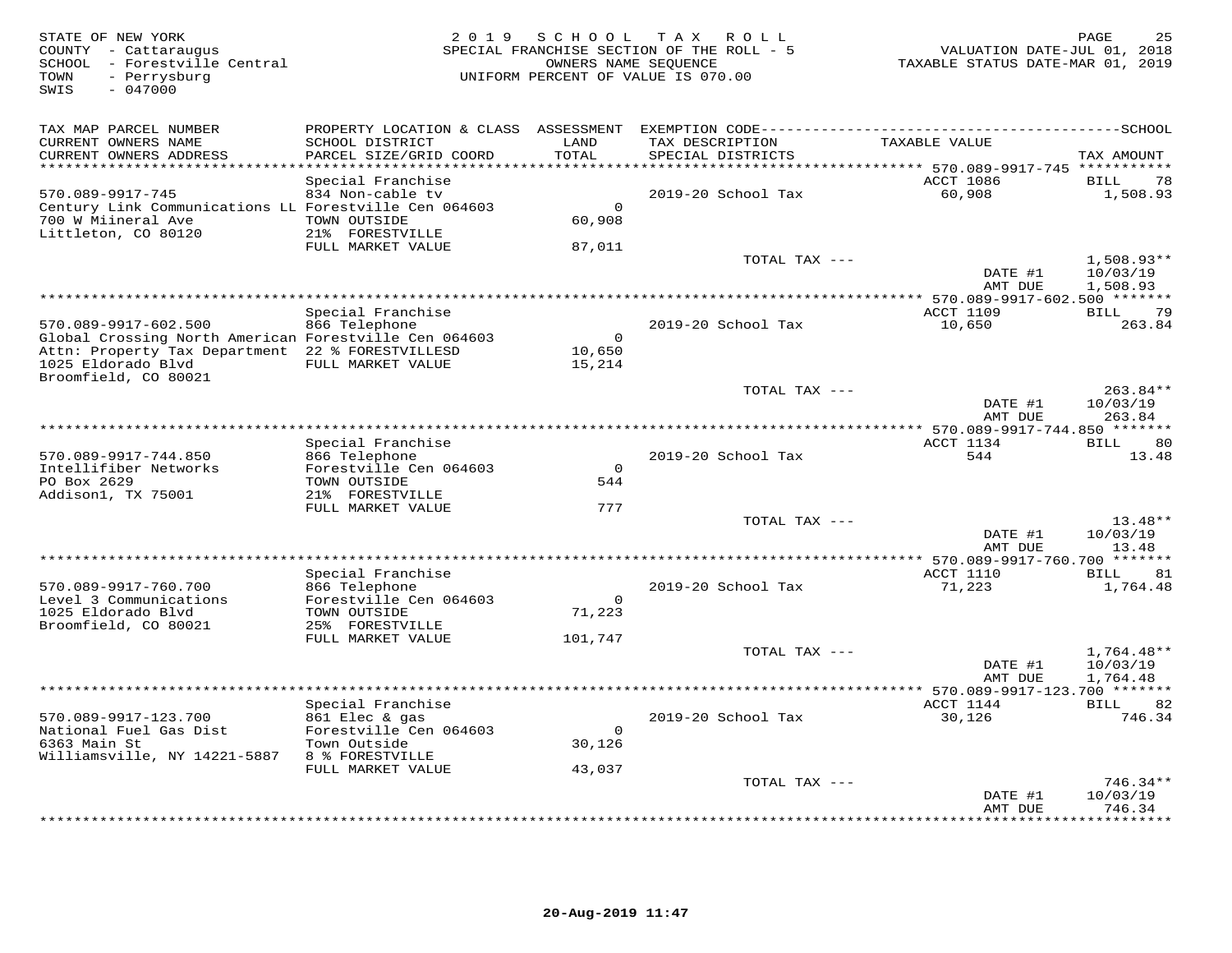36 STATE OF NEW YORK DAGE 26 (2019 SCHOOL TAX ROLL) PAGE 26 PAGE 26 (2019 SCHOOL TAX ROLL)<br>COUNTY - Cattaraugus (2018) SPECIAL FRANCHISE SECTION OF THE ROLL - 5<br>SPECIAL FRANCHISE SUME SOURCE OF NEW COUNTY (2019 TAXABLE STA SWIS - 047000TAX MAP PARCEL NUMBER PROPERTY LOCATION & CLASS ASSESSMENT EXEMPTION CODE------------------------------------------SCHOOL CURRENT OWNERS NAME SCHOOL DISTRICT LAND TAX DESCRIPTION TAXABLE VALUE CURRENT OWNERS ADDRESS PARCEL SIZE/GRID COORD TOTAL SPECIAL DISTRICTS TAX AMOUNT \*\*\*\*\*\*\*\*\*\*\*\*\*\*\*\*\*\*\*\*\*\*\*\*\*\*\*\*\*\*\*\*\*\*\*\*\*\*\*\*\*\*\*\*\*\*\*\*\*\*\*\*\*\*\*\*\*\*\*\*\*\*\*\*\*\*\*\*\*\*\*\*\*\*\*\*\*\*\*\*\*\*\*\*\*\*\*\*\*\*\*\*\*\*\*\*\*\*\*\*\*\*\* 570.089-9917-132.350 \*\*\*\*\*\*\*Special Franchise ACCT 0845 BILL 83 570.089-9917-132.350 861 Elec & gas 2019-20 School Tax 172,479 4,272.99Niagara Mohawk Power Corp Forestville Cen 064603 0 300 Erie Blvd West Town Outside 172,479 Syracuse, NY 13202 22% FORESTVILLE FULL MARKET VALUE 246,399TOTAL TAX  $---$  4,272.99\*\* DATE #1 10/03/19<br>2010 10:03/19 AMT DUE 4,272.99 \*\*\*\*\*\*\*\*\*\*\*\*\*\*\*\*\*\*\*\*\*\*\*\*\*\*\*\*\*\*\*\*\*\*\*\*\*\*\*\*\*\*\*\*\*\*\*\*\*\*\*\*\*\*\*\*\*\*\*\*\*\*\*\*\*\*\*\*\*\*\*\*\*\*\*\*\*\*\*\*\*\*\*\*\*\*\*\*\*\*\*\*\*\*\*\*\*\*\*\*\*\*\* 570.089-9917-131.600 \*\*\*\*\*\*\*ACCT 0847 BILL 84 Special Franchise ACCT 0847 BILL 84 2,281.29 570.089-9917-131.600 861 Elec & gas 2019-20 School Tax 92,084 2,281.29Nys Electric & Gas Corp Forestville Cen 064603 0 162 Canco Rd Town Outside 92,084162 Canco Rd
Portland, ME 04103<br>
Portland, ME 04103<br>
22% FORESTVILLE FULL MARKET VALUE 131,549TOTAL TAX  $---$  2,281.29\*\*  $\overline{\text{DATE}}$  #1  $10/03/19$ AMT DUE 2,281.29 AMT DUE 2,281.29 \*\*\*\*\*\*\*\*\*\*\*\*\*\*\*\*\*\*\*\*\*\*\*\*\*\*\*\*\*\*\*\*\*\*\*\*\*\*\*\*\*\*\*\*\*\*\*\*\*\*\*\*\*\*\*\*\*\*\*\*\*\*\*\*\*\*\*\*\*\*\*\*\*\*\*\*\*\*\*\*\*\*\*\*\*\*\*\*\*\*\*\*\*\*\*\*\*\*\*\*\*\*\* 570.089-9917-631.900 \*\*\*\*\*\*\*Special Franchise ACCT 0844 BILL 85 570.089-9917-631.900 866 Telephone 2019-20 School Tax 8,561 212.09Verizon New York Inc Forestville Cen 064603 08,561 Duff & Phelps Town Outside 8,561PO Box 2749 7% FORESTVILLE Addison, TX 75001 FULL MARKET VALUE 12,230 TOTAL TAX --- 212.09\*\* $\overline{\text{DATE}}$  #1  $10/03/19$ 212.09 AMT DUE 212.09 \*\*\*\*\*\*\*\*\*\*\*\*\*\*\*\*\*\*\*\*\*\*\*\*\*\*\*\*\*\*\*\*\*\*\*\*\*\*\*\*\*\*\*\*\*\*\*\*\*\*\*\*\*\*\*\*\*\*\*\*\*\*\*\*\*\*\*\*\*\*\*\*\*\*\*\*\*\*\*\*\*\*\*\*\*\*\*\*\*\*\*\*\*\*\*\*\*\*\*\*\*\*\* 570.089-9917-775.000 \*\*\*\*\*\*\*Special Franchise ACCT 1136 BILL 86 570.089-9917-775.000 866 Telephone 2019-20 School Tax 18,879 467.71<br>
WilTel Communications Forestville Cen 064603 0<br>
Attn: Property Tax Dept TOWN OUTSIDE 18,879<br>
1025 Eldorado Blvd 21% FORESTVILLE 26,970 70TAL TAX --- 467. DATE #1 10/03/19 AMT DUE 467.71\*\*\*\*\*\*\*\*\*\*\*\*\*\*\*\*\*\*\*\*\*\*\*\*\*\*\*\*\*\*\*\*\*\*\*\*\*\*\*\*\*\*\*\*\*\*\*\*\*\*\*\*\*\*\*\*\*\*\*\*\*\*\*\*\*\*\*\*\*\*\*\*\*\*\*\*\*\*\*\*\*\*\*\*\*\*\*\*\*\*\*\*\*\*\*\*\*\*\*\*\*\*\*\*\*\*\*\*\*\*\*\*\*\*\*\*\*\*\*\*\*\*\*\*\*\*\*\*\*\*\*\*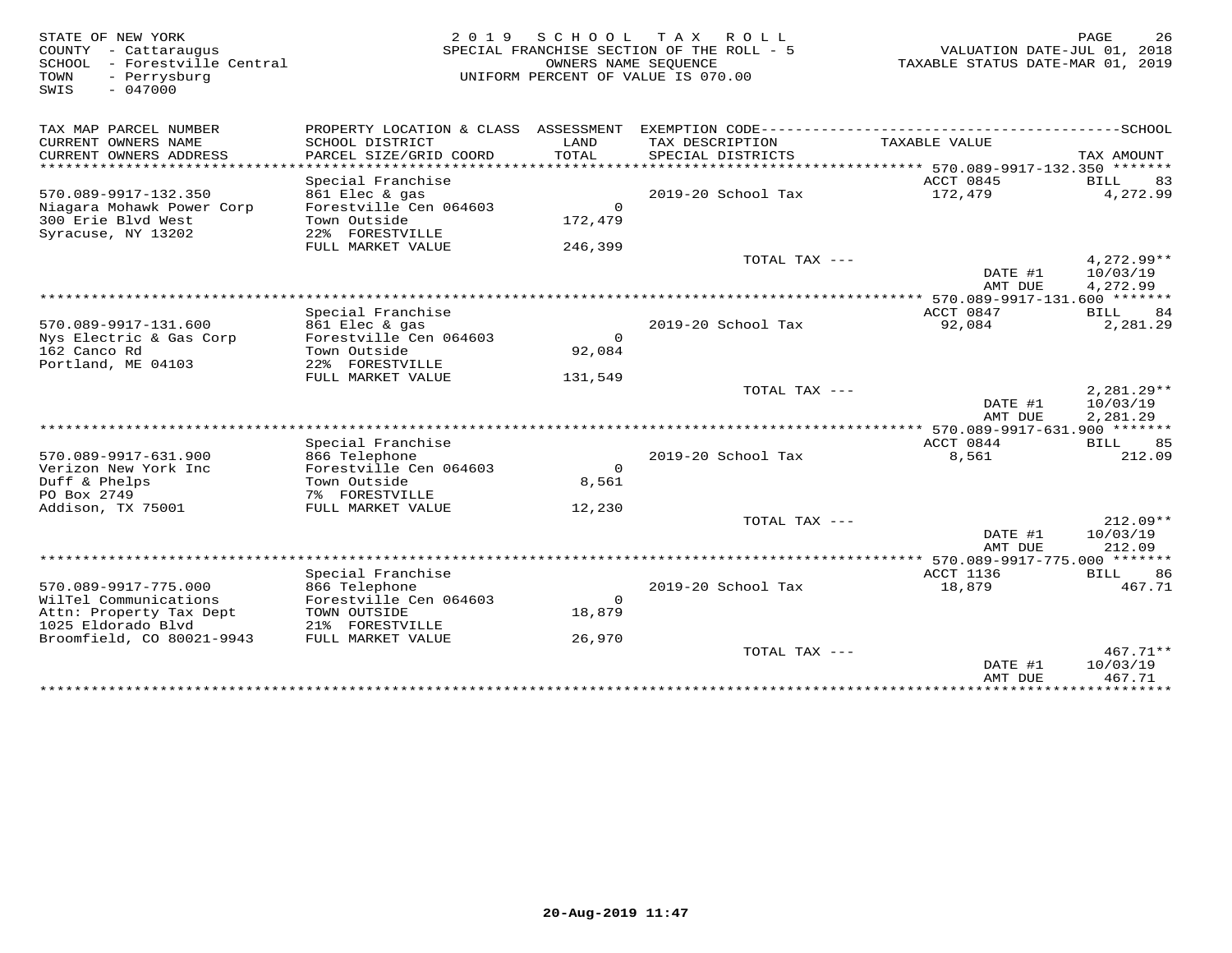|      | STATE OF NEW YORK            | 2019 SCHOOL TAX ROLL                                                     | PAGE            | - 27 |
|------|------------------------------|--------------------------------------------------------------------------|-----------------|------|
|      | COUNTY - Cattaraugus         | VALUATION DATE-JUL 01, 2018<br>SPECIAL FRANCHISE SECTION OF THE ROLL - 5 |                 |      |
|      | SCHOOL - Forestville Central | TAXABLE STATUS DATE-MAR 01, 2019                                         |                 |      |
|      | TOWN - Perrysburg            |                                                                          | RPS155/V04/L015 |      |
| SWIS | - 047000                     | CURRENT DATE 8/20/2019                                                   |                 |      |
|      |                              |                                                                          |                 |      |

### ROLL SUB SECTION - - TOTALS

### \*\*\* S P E C I A L D I S T R I C T S U M M A R Y \*\*\*

|      |         | ----                | $\cdots$ | <b>ENS</b> | ₩    | דסMדצי       |                   | $m \wedge m \wedge n$ |
|------|---------|---------------------|----------|------------|------|--------------|-------------------|-----------------------|
| CODE | ៶៲៳៲៴៲៷ | <b>ACTIVE</b><br>ΆR | TVDF     | ALUE       | ALUE | <b>NOUNT</b> | <b>TTT</b><br>⊐∪∟ | ГAX                   |

#### NO SPECIAL DISTRICTS AT THIS LEVEL

\*\*\* S C H O O L D I S T R I C T S U M M A R Y \*\*\*

| CODE   | DISTRICT NAME                    | TOTAL<br>PARCELS | ASSESSED<br>LAND | ASSESSED<br>TOTAL | EXEMPT<br>AMOUNT | TOTAL<br>TAXABLE |           |
|--------|----------------------------------|------------------|------------------|-------------------|------------------|------------------|-----------|
|        |                                  |                  |                  |                   | STAR AMOUNT      | STAR TAXABLE     | TOTAL TAX |
|        | Forestville Central              | 9                |                  | 465,454           |                  | 465,454          |           |
| 064603 |                                  |                  |                  |                   |                  | 465,454          | 11,531.15 |
|        | SUB-TOTAL                        | 9                |                  | 465,454           |                  | 465,454          |           |
|        | $S \cup B - T \cup T A L (CONT)$ |                  |                  |                   |                  | 465,454          | 11,531.15 |
|        | T O T A L                        | 9                |                  | 465,454           |                  | 465,454          |           |
|        | T O T A L (CONT)                 |                  |                  |                   |                  | 465,454          | 11,531.15 |

\*\*\* S Y S T E M C O D E S S U M M A R Y \*\*\*

NO SYSTEM EXEMPTIONS AT THIS LEVEL

\*\*\* E X E M P T I O N S U M M A R Y \*\*\*

NO EXEMPTIONS AT THIS LEVEL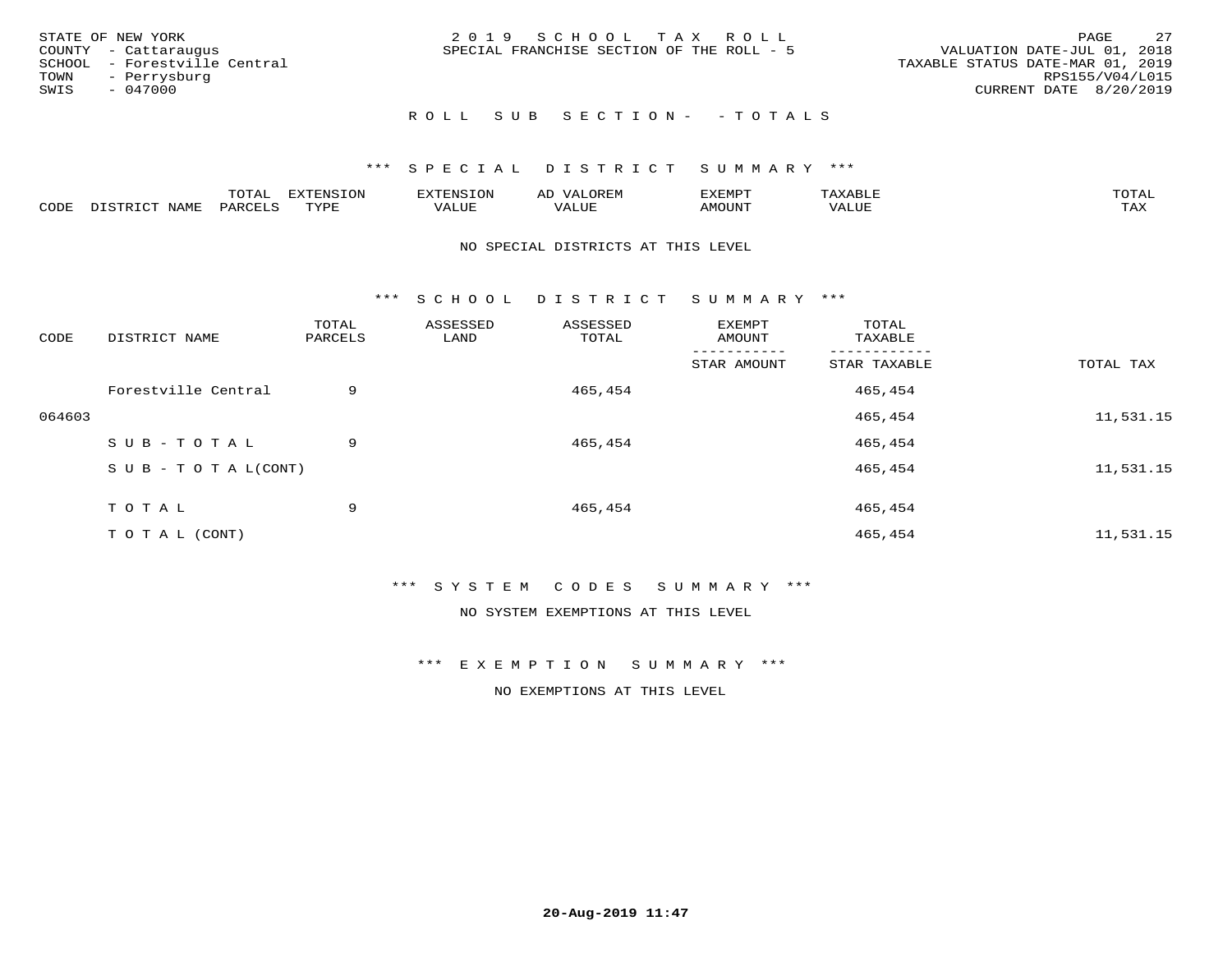| STATE OF NEW YORK<br>COUNTY - Cattaraugus<br>SCHOOL - Forestville Central<br>TOWN - Perrysburg<br>SWIS<br>$-047000$ | 2019 SCHOOL TAX ROLL<br>SPECIAL FRANCHISE SECTION OF THE ROLL - 5<br>TAXABLE STATUS DATE-MAR 01, 2019 | PAGE<br>VALUATION DATE-JUL 01, 2018<br>RPS155/V04/L015<br>CURRENT DATE 8/20/2019 | 28 |
|---------------------------------------------------------------------------------------------------------------------|-------------------------------------------------------------------------------------------------------|----------------------------------------------------------------------------------|----|
|                                                                                                                     | ROLL SUB SECTION- - TOTALS                                                                            |                                                                                  |    |

# \*\*\* G R A N D T O T A L S \*\*\*

| ROLL<br>SEC | DESCRIPTION        | TOTAL<br>PARCELS | ASSESSED<br>LAND | ASSESSED<br>TOTAL | <b>EXEMPT</b><br>AMOUNT | TOTAL<br>TAXABLE | TOTAL<br>TAX                                                                                                                           |
|-------------|--------------------|------------------|------------------|-------------------|-------------------------|------------------|----------------------------------------------------------------------------------------------------------------------------------------|
|             |                    |                  |                  |                   | STAR AMOUNT             | STAR TAXABLE     |                                                                                                                                        |
|             | 2019-20 School Tax |                  |                  | 465,454           |                         | 465,454          |                                                                                                                                        |
|             |                    |                  |                  |                   |                         | 465,454          | 11,531.15                                                                                                                              |
|             | SPEC DIST TAXES    | $\sim$           |                  |                   |                         |                  | $\overline{a}$ $\overline{a}$ $\overline{a}$ $\overline{a}$ $\overline{a}$ $\overline{a}$ $\overline{a}$ $\overline{a}$ $\overline{a}$ |

5 SPECIAL FRANCHISE 9 11,531.15

**20-Aug-2019 11:47**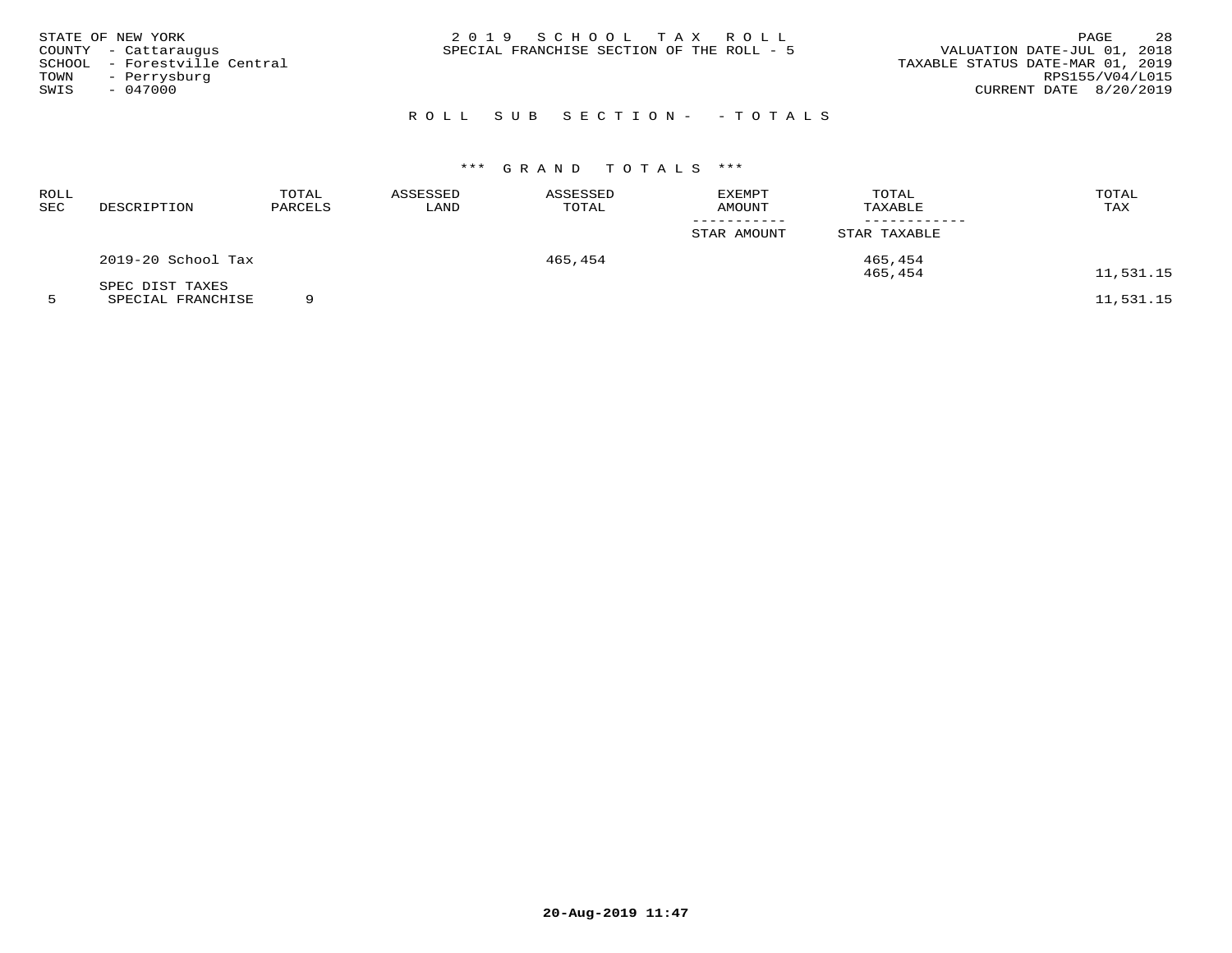| STATE OF NEW YORK            | 2019 SCHOOL TAX ROLL                      | 29<br>PAGE                       |
|------------------------------|-------------------------------------------|----------------------------------|
| COUNTY - Cattaraugus         | SPECIAL FRANCHISE SECTION OF THE ROLL - 5 | VALUATION DATE-JUL 01, 2018      |
| SCHOOL - Forestville Central |                                           | TAXABLE STATUS DATE-MAR 01, 2019 |
| TOWN<br>- Perrysburg         |                                           | RPS155/V04/L015                  |
| SWIS<br>- 047000             |                                           | CURRENT DATE 8/20/2019           |
|                              |                                           |                                  |

### ROLL SECTION TOTALS

### \*\*\* S P E C I A L D I S T R I C T S U M M A R Y \*\*\*

|      |                      | m∧m⊼ | <b>DVERMOTOM</b><br>LUI | TENSION       | ΑL<br>$\cdots$      | EXEMPT | $\Delta \times \Delta$<br>9 D.L | $m \wedge m \wedge n$<br>$\overline{a}$ |
|------|----------------------|------|-------------------------|---------------|---------------------|--------|---------------------------------|-----------------------------------------|
| CODE | <b>NTAMT</b><br>⊥∙⊥⊥ | PARC | <b>TVDL</b>             | T T T<br>ALUF | <b>TTT</b><br>'ALUE | MOUNT  | VALUE                           | $m \times r$<br>$+$ $  +$ $-$           |

#### NO SPECIAL DISTRICTS AT THIS LEVEL

\*\*\* S C H O O L D I S T R I C T S U M M A R Y \*\*\*

| CODE   | DISTRICT NAME                    | TOTAL<br>PARCELS | ASSESSED<br>LAND | ASSESSED<br>TOTAL | EXEMPT<br>AMOUNT | TOTAL<br>TAXABLE |           |
|--------|----------------------------------|------------------|------------------|-------------------|------------------|------------------|-----------|
|        |                                  |                  |                  |                   | STAR AMOUNT      | STAR TAXABLE     | TOTAL TAX |
|        | Forestville Central              | 9                |                  | 465,454           |                  | 465,454          |           |
| 064603 |                                  |                  |                  |                   |                  | 465,454          | 11,531.15 |
|        | SUB-TOTAL                        | 9                |                  | 465,454           |                  | 465,454          |           |
|        | $S \cup B - T \cup T A L (CONT)$ |                  |                  |                   |                  | 465,454          | 11,531.15 |
|        | TOTAL                            | 9                |                  | 465,454           |                  | 465,454          |           |
|        | T O T A L (CONT)                 |                  |                  |                   |                  | 465,454          | 11,531.15 |

### \*\*\* S Y S T E M C O D E S S U M M A R Y \*\*\*

NO SYSTEM EXEMPTIONS AT THIS LEVEL

\*\*\* E X E M P T I O N S U M M A R Y \*\*\*

NO EXEMPTIONS AT THIS LEVEL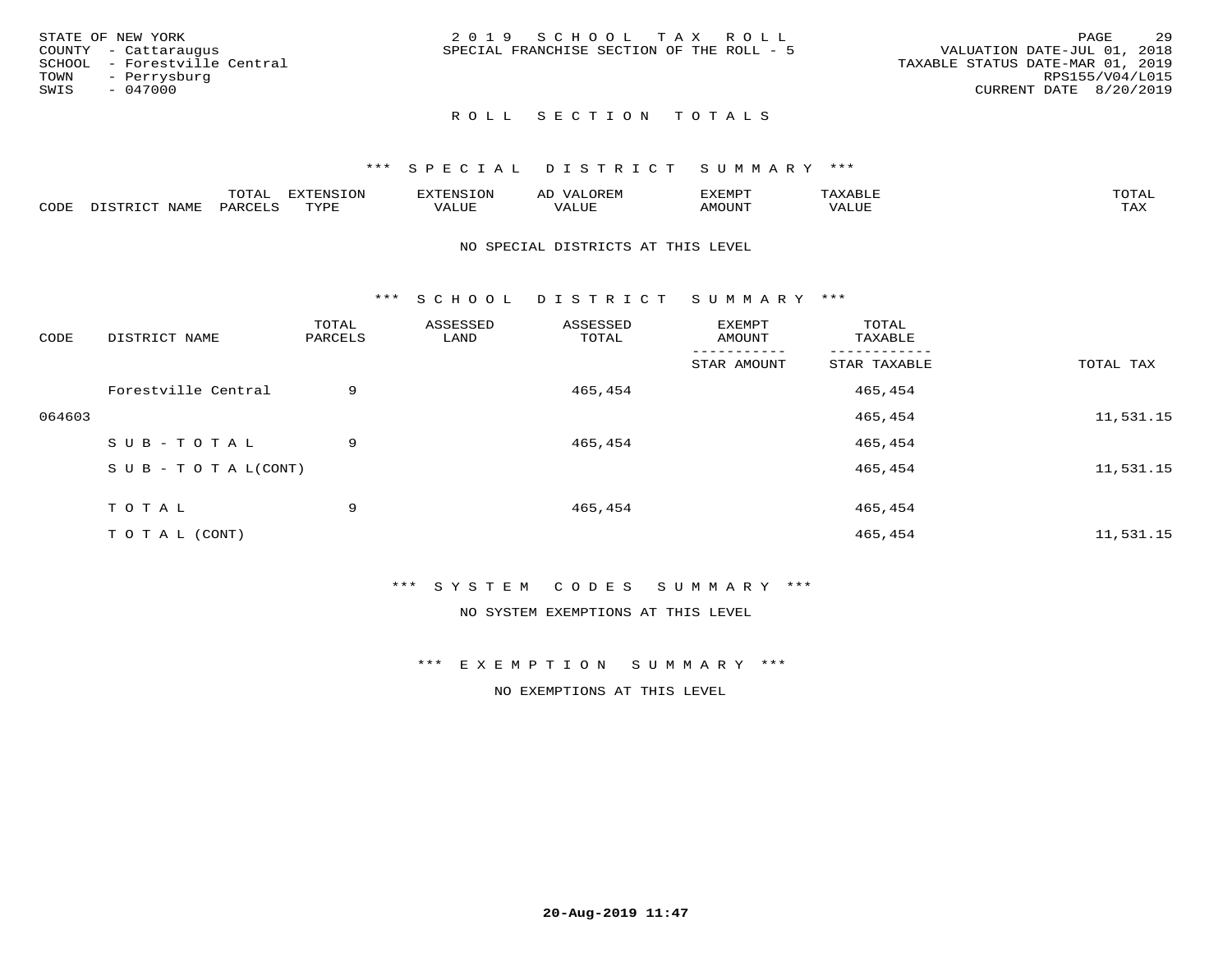|      | STATE OF NEW YORK            | 2019 SCHOOL TAX ROLL                      | 30<br>PAGE                       |
|------|------------------------------|-------------------------------------------|----------------------------------|
|      | COUNTY - Cattaraugus         | SPECIAL FRANCHISE SECTION OF THE ROLL - 5 | VALUATION DATE-JUL 01, 2018      |
|      | SCHOOL - Forestville Central |                                           | TAXABLE STATUS DATE-MAR 01, 2019 |
| TOWN | - Perrysburg                 |                                           | RPS155/V04/L015                  |
| SWIS | $-047000$                    |                                           | CURRENT DATE 8/20/2019           |
|      |                              |                                           |                                  |

# ROLL SECTION TOTALS

# \*\*\* G R A N D T O T A L S \*\*\*

| ROLL<br>SEC | DESCRIPTION        | TOTAL<br>PARCELS | ASSESSED<br>LAND | ASSESSED<br>TOTAL | <b>EXEMPT</b><br>AMOUNT | TOTAL<br>TAXABLE | TOTAL<br>TAX |
|-------------|--------------------|------------------|------------------|-------------------|-------------------------|------------------|--------------|
|             |                    |                  |                  |                   | STAR AMOUNT             | STAR TAXABLE     |              |
|             | 2019-20 School Tax |                  |                  | 465,454           |                         | 465,454          |              |
|             | SPEC DIST TAXES    |                  |                  |                   |                         | 465,454          | 11,531.15    |

5 SPECIAL FRANCHISE 9 11,531.15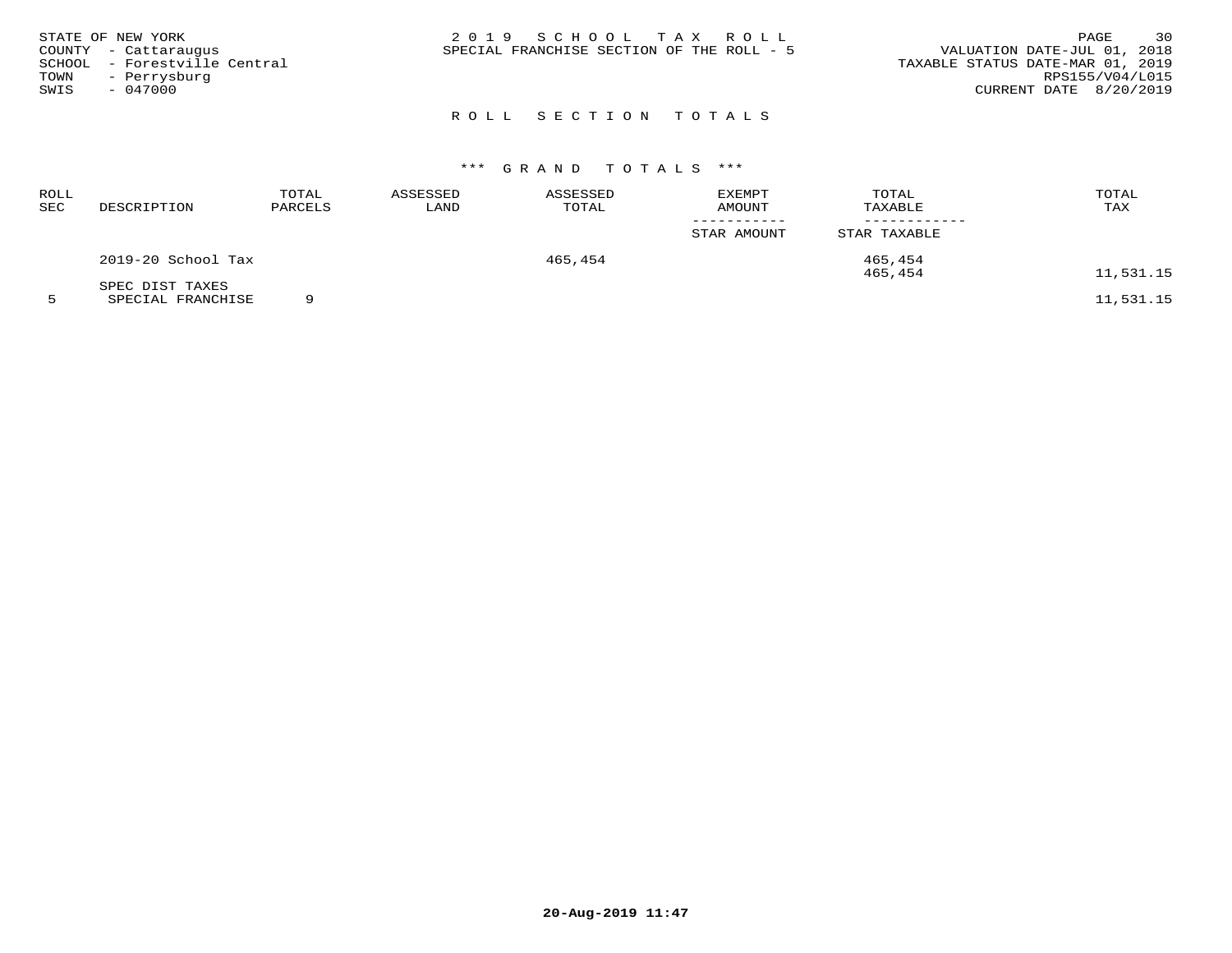SWIS - 047000

# STATE OF NEW YORK 2 0 1 9 S C H O O L T A X R O L L PAGE 31 COUNTY - Cattaraugus UTILITY & R.R. SECTION OF THE ROLL - 6 VALUATION DATE-JUL 01, 2018 SCHOOL - Forestville Central OWNERS NAME SEQUENCE TAXABLE STATUS DATE-MAR 01, 2019TOWN - Perrysburg UNIFORM PERCENT OF VALUE IS 070.00

| TAX MAP PARCEL NUMBER<br>CURRENT OWNERS NAME<br>CURRENT OWNERS ADDRESS | PROPERTY LOCATION & CLASS ASSESSMENT<br>SCHOOL DISTRICT<br>PARCEL SIZE/GRID COORD | LAND<br>TOTAL  | TAX DESCRIPTION<br>SPECIAL DISTRICTS | TAXABLE VALUE                                 | TAX AMOUNT    |
|------------------------------------------------------------------------|-----------------------------------------------------------------------------------|----------------|--------------------------------------|-----------------------------------------------|---------------|
|                                                                        |                                                                                   |                |                                      |                                               |               |
|                                                                        | Telecommunications                                                                |                |                                      |                                               | BILL<br>87    |
| 670.000-0000-707.000/1882                                              | 831 Tele Comm                                                                     |                | 2019-20 School Tax                   | 63                                            | 1.56          |
| DFT DLocal Service Corp                                                | Forestville Cen 064603                                                            | $\overline{0}$ |                                      |                                               |               |
| PO Box 209                                                             | .6%Forestville                                                                    | 63             |                                      |                                               |               |
| Fredonia, NY 14063                                                     | FULL MARKET VALUE                                                                 | 90             |                                      |                                               |               |
|                                                                        |                                                                                   |                | TOTAL TAX ---                        |                                               | $1.56**$      |
|                                                                        |                                                                                   |                |                                      | DATE #1                                       | 10/03/19      |
|                                                                        |                                                                                   |                |                                      | AMT DUE                                       | 1.56          |
|                                                                        | ********************                                                              |                |                                      | **************** 670.089-9915-123.700/288 *** |               |
|                                                                        | Outside Plant                                                                     |                |                                      | ACCT 0853                                     | BILL<br>88    |
| 670.089-9915-123.700/288                                               |                                                                                   |                | 2019-20 School Tax                   |                                               |               |
|                                                                        | 885 Gas Outside Pla                                                               | $\circ$        |                                      | 262,600                                       | 6,505.65      |
| National Fuel Gas Dist                                                 | Forestville Cen 064603                                                            |                |                                      |                                               |               |
| Attn: Real Property Tax Servic 888888 & 160703 & 160716                |                                                                                   | 262,600        |                                      |                                               |               |
| 6363 Main St                                                           | $0.3220$ - Forestville                                                            |                |                                      |                                               |               |
| Williamsville, NY 14221                                                | Op & Reg Sta & Equip                                                              |                |                                      |                                               |               |
|                                                                        | FULL MARKET VALUE                                                                 | 375,143        |                                      |                                               |               |
|                                                                        |                                                                                   |                | TOTAL TAX ---                        |                                               | $6,505.65**$  |
|                                                                        |                                                                                   |                |                                      | DATE #1                                       | 10/03/19      |
|                                                                        |                                                                                   |                |                                      | AMT DUE                                       | 6,505.65      |
|                                                                        |                                                                                   |                |                                      |                                               |               |
|                                                                        | Gas Distribution                                                                  |                |                                      | ACCT 0854                                     | BILL<br>89    |
| 670.089-9915-123.710/288                                               | 871 Elec-Gas Facil                                                                |                | 2019-20 School Tax                   | 954,200                                       | 23,639.34     |
| National Fuel Gas Supply                                               | Forestville Cen 064603                                                            | $\Omega$       |                                      |                                               |               |
| Attn: Real Property Tax Servic 160754                                  |                                                                                   | 954,200        |                                      |                                               |               |
| 6363 Main St                                                           | $0.3920$ - Forestville                                                            |                |                                      |                                               |               |
| Williamsville, NY 14221                                                | 34 Storage Wells                                                                  |                |                                      |                                               |               |
|                                                                        | FULL MARKET VALUE                                                                 | 1363,143       |                                      |                                               |               |
|                                                                        |                                                                                   |                | TOTAL TAX ---                        |                                               | $23.639.34**$ |
|                                                                        |                                                                                   |                |                                      | DATE #1                                       | 10/03/19      |
|                                                                        |                                                                                   |                |                                      | AMT DUE                                       | 23,639.34     |
|                                                                        |                                                                                   |                |                                      |                                               |               |
|                                                                        | Outside Plant                                                                     |                |                                      | ACCT 1072                                     | BILL<br>90    |
| 670.089-9915-123.710/2881                                              | 885 Gas Outside Pla                                                               |                | 2019-20 School Tax                   | 390,700                                       | 9,679.20      |
| National Fuel Gas Supply                                               | Forestville Cen 064603                                                            | $\Omega$       |                                      |                                               |               |
| Attn: Real Property Tax Servic 888888 & 160703                         |                                                                                   | 390,700        |                                      |                                               |               |
| 6363 Main St Rm 1000                                                   | 0.3920 - Forestville                                                              |                |                                      |                                               |               |
| Williamsville, NY 14221                                                | Op & Reg Sta & Equip                                                              |                |                                      |                                               |               |
|                                                                        | FULL MARKET VALUE                                                                 | 558,143        |                                      |                                               |               |
|                                                                        |                                                                                   |                | TOTAL TAX ---                        |                                               | $9,679.20**$  |
|                                                                        |                                                                                   |                |                                      | DATE #1                                       | 10/03/19      |
|                                                                        |                                                                                   |                |                                      | AMT DUE                                       | 9,679.20      |
|                                                                        |                                                                                   |                |                                      |                                               |               |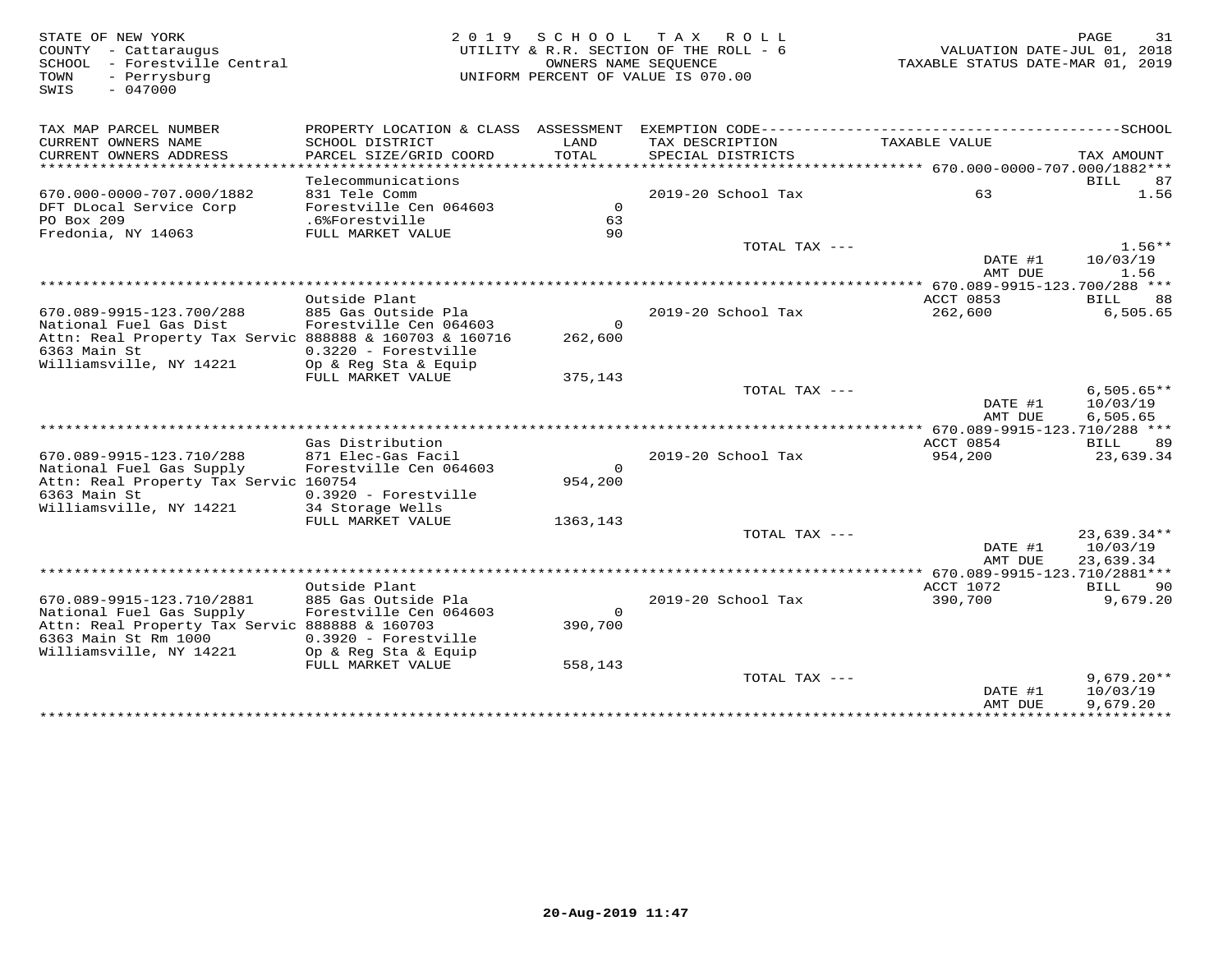| STATE OF NEW YORK<br>COUNTY - Cattaraugus<br>- Forestville Central<br>SCHOOL<br>TOWN<br>- Perrysburg<br>$-047000$<br>SWIS | 2 0 1 9                                                                 | SCHOOL TAX<br>OWNERS NAME SEQUENCE | ROLL ROLL<br>UTILITY & R.R. SECTION OF THE ROLL - 6<br>UNIFORM PERCENT OF VALUE IS 070.00 | VALUATION DATE-JUL 01, 2018<br>TAXABLE STATUS DATE-MAR 01, 2019 | 32<br>PAGE                       |
|---------------------------------------------------------------------------------------------------------------------------|-------------------------------------------------------------------------|------------------------------------|-------------------------------------------------------------------------------------------|-----------------------------------------------------------------|----------------------------------|
| TAX MAP PARCEL NUMBER                                                                                                     | PROPERTY LOCATION & CLASS ASSESSMENT                                    |                                    |                                                                                           |                                                                 |                                  |
| CURRENT OWNERS NAME<br>CURRENT OWNERS ADDRESS                                                                             | SCHOOL DISTRICT<br>PARCEL SIZE/GRID COORD                               | LAND<br><b>TOTAL</b>               | TAX DESCRIPTION<br>SPECIAL DISTRICTS                                                      | TAXABLE VALUE                                                   | TAX AMOUNT                       |
|                                                                                                                           | Outside Plant                                                           |                                    |                                                                                           | ACCT 0857                                                       | BILL<br>91                       |
| 670.089-9915-132.350/188<br>Niagara Mohawk Power Corp<br>300 Erie Blyd West                                               | 884 Elec Dist Out<br>Forestville Cen 064603<br>888888                   | $\Omega$<br>29,895                 | $2019-20$ School Tax                                                                      | 29,895                                                          | 740.62                           |
| Syracuse, NY 13202                                                                                                        | 0.0630 - Forestville<br>Total Elec Dist<br>FULL MARKET VALUE            | 42,707                             |                                                                                           |                                                                 |                                  |
|                                                                                                                           |                                                                         |                                    | TOTAL TAX $---$                                                                           | DATE #1<br>AMT DUE                                              | $740.62**$<br>10/03/19<br>740.62 |
|                                                                                                                           |                                                                         |                                    |                                                                                           | *********** 670.089-9915-131.600/188 ***                        |                                  |
| 670.089-9915-131.600/188<br>Nys Electric & Gas Corp<br>162 Canco Rd                                                       | Outside Plant<br>884 Elec Dist Out<br>Forestville Cen 064603<br>888888  | $\Omega$<br>17,100                 | 2019-20 School Tax                                                                        | ACCT 0858<br>17,100                                             | 92<br>BILL<br>423.64             |
| Portland, ME 04103                                                                                                        | $0.1200$ - Forestville<br>Total Elec Dist<br>FULL MARKET VALUE          |                                    |                                                                                           |                                                                 |                                  |
|                                                                                                                           |                                                                         | 24,429                             | TOTAL TAX ---                                                                             | DATE #1<br>AMT DUE                                              | $423.64**$<br>10/03/19<br>423.64 |
|                                                                                                                           |                                                                         |                                    |                                                                                           |                                                                 |                                  |
| 670.000-0000-631.900/1882<br>Verizon New York Inc<br>Duff & Phelps                                                        | Outside Plant<br>836 Telecom. eq.<br>Forestville Cen 064603<br>888888   | $\Omega$<br>5,649                  | 2019-20 School Tax                                                                        | ACCT 0856<br>5,649                                              | BILL<br>93<br>139.95             |
| PO Box 2749<br>Addison, TX 75001                                                                                          | $0.1800$ - Forestville<br>Poles, Wires, Cable, Etc<br>FULL MARKET VALUE | 8,070                              |                                                                                           |                                                                 |                                  |
|                                                                                                                           |                                                                         |                                    | TOTAL TAX $---$                                                                           | DATE #1<br>AMT DUE                                              | $139.95**$<br>10/03/19<br>139.95 |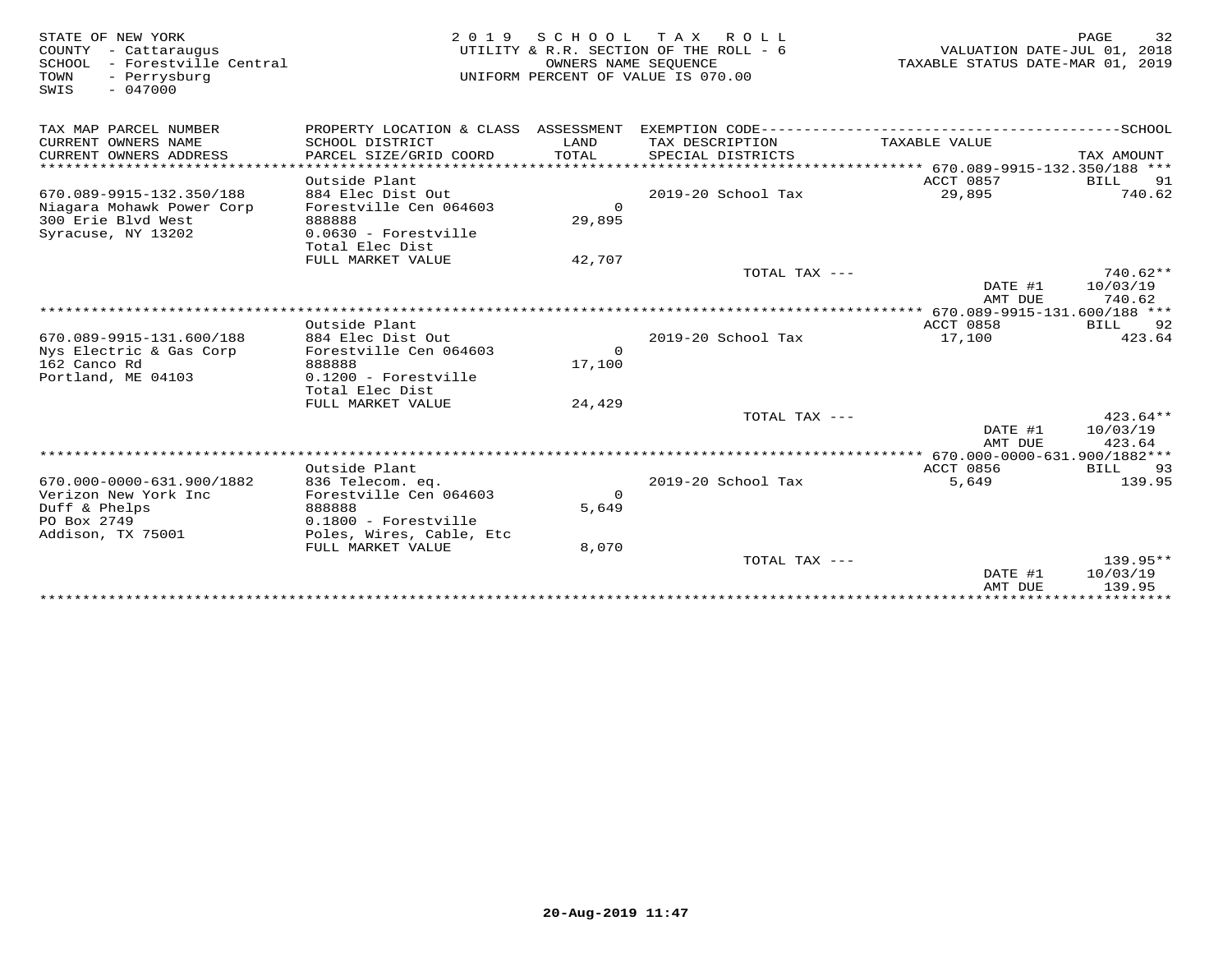| STATE OF NEW YORK<br>COUNTY - Cattaraugus<br>SCHOOL - Forestville Central<br>TOWN - Perrysburg<br>SWIS<br>- 047000 | 2019 SCHOOL TAX ROLL<br>UTILITY & R.R. SECTION OF THE ROLL - 6 | 33<br>PAGE<br>VALUATION DATE-JUL 01, 2018<br>TAXABLE STATUS DATE-MAR 01, 2019<br>RPS155/V04/L015<br>CURRENT DATE 8/20/2019 |
|--------------------------------------------------------------------------------------------------------------------|----------------------------------------------------------------|----------------------------------------------------------------------------------------------------------------------------|
|                                                                                                                    | ROLL SUB SECTION- - TOTALS                                     |                                                                                                                            |

|      |              | UIAI | <b>EXTENSION</b> |       | ∼ |         | $m \wedge m \wedge n$ |
|------|--------------|------|------------------|-------|---|---------|-----------------------|
| CODE | <b>NTAME</b> | コハレ  | TITID            | 7ALUL |   | PUIJOMA | max 1<br>- −-         |

#### NO SPECIAL DISTRICTS AT THIS LEVEL

\*\*\* S C H O O L D I S T R I C T S U M M A R Y \*\*\*

| CODE   | DISTRICT NAME                    | TOTAL<br>PARCELS | ASSESSED<br>LAND | ASSESSED<br>TOTAL | EXEMPT<br>AMOUNT | TOTAL<br>TAXABLE |           |
|--------|----------------------------------|------------------|------------------|-------------------|------------------|------------------|-----------|
|        |                                  |                  |                  |                   | STAR AMOUNT      | STAR TAXABLE     | TOTAL TAX |
|        | Forestville Central              | 7                |                  | 1660,207          |                  | 1,660,207        |           |
| 064603 |                                  |                  |                  |                   |                  | 1,660,207        | 41,129.96 |
|        | SUB-TOTAL                        | 7                |                  | 1660,207          |                  | 1,660,207        |           |
|        | $S \cup B - T \cup T A L (CONT)$ |                  |                  |                   |                  | 1,660,207        | 41,129.96 |
|        | TOTAL                            | $7^{\circ}$      |                  | 1660,207          |                  | 1,660,207        |           |
|        | T O T A L (CONT)                 |                  |                  |                   |                  | 1,660,207        | 41,129.96 |

### \*\*\* S Y S T E M C O D E S S U M M A R Y \*\*\*

NO SYSTEM EXEMPTIONS AT THIS LEVEL

\*\*\* E X E M P T I O N S U M M A R Y \*\*\*

NO EXEMPTIONS AT THIS LEVEL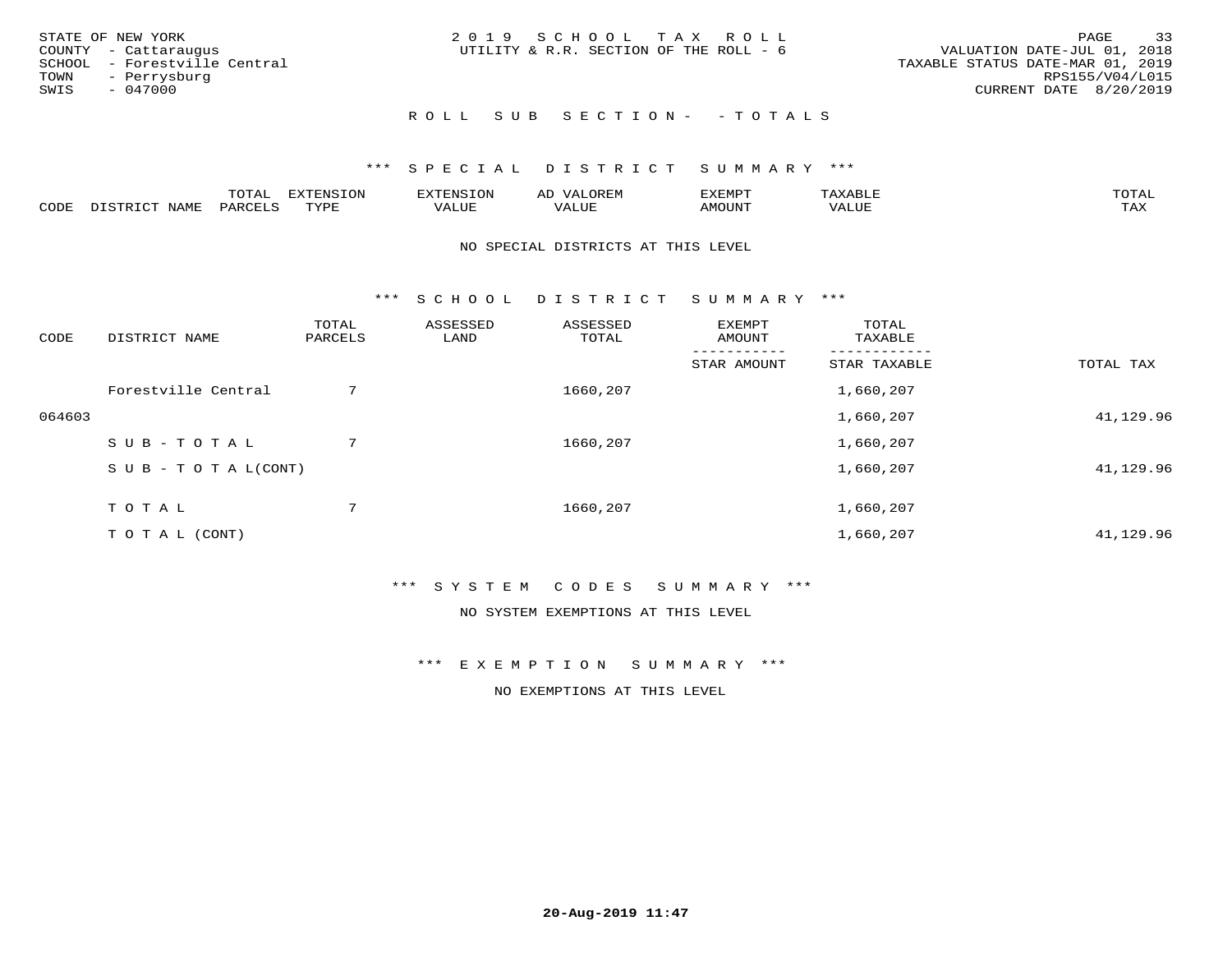|      | STATE OF NEW YORK            | 2019 SCHOOL TAX ROLL                                                  | PAGE            | 34 |
|------|------------------------------|-----------------------------------------------------------------------|-----------------|----|
|      | COUNTY - Cattaraugus         | VALUATION DATE-JUL 01, 2018<br>UTILITY & R.R. SECTION OF THE ROLL - 6 |                 |    |
|      | SCHOOL - Forestville Central | TAXABLE STATUS DATE-MAR 01, 2019                                      |                 |    |
| TOWN | - Perrysburg                 |                                                                       | RPS155/V04/L015 |    |
| SWIS | - 047000                     | CURRENT DATE 8/20/2019                                                |                 |    |
|      |                              |                                                                       |                 |    |

# R O L L S U B S E C T I O N - - T O T A L S

| ROLL<br>SEC | DESCRIPTION                         | TOTAL<br>PARCELS | ASSESSED<br>LAND | ASSESSED<br>TOTAL | <b>EXEMPT</b><br>AMOUNT | TOTAL<br>TAXABLE       | TOTAL<br>TAX |
|-------------|-------------------------------------|------------------|------------------|-------------------|-------------------------|------------------------|--------------|
|             |                                     |                  |                  |                   | STAR AMOUNT             | STAR TAXABLE           |              |
|             | 2019-20 School Tax                  |                  |                  | 1660,207          |                         | 1,660,207<br>1,660,207 | 41,129.96    |
|             | SPEC DIST TAXES<br>UTILITIES & N.C. |                  |                  |                   |                         |                        | 41,129.96    |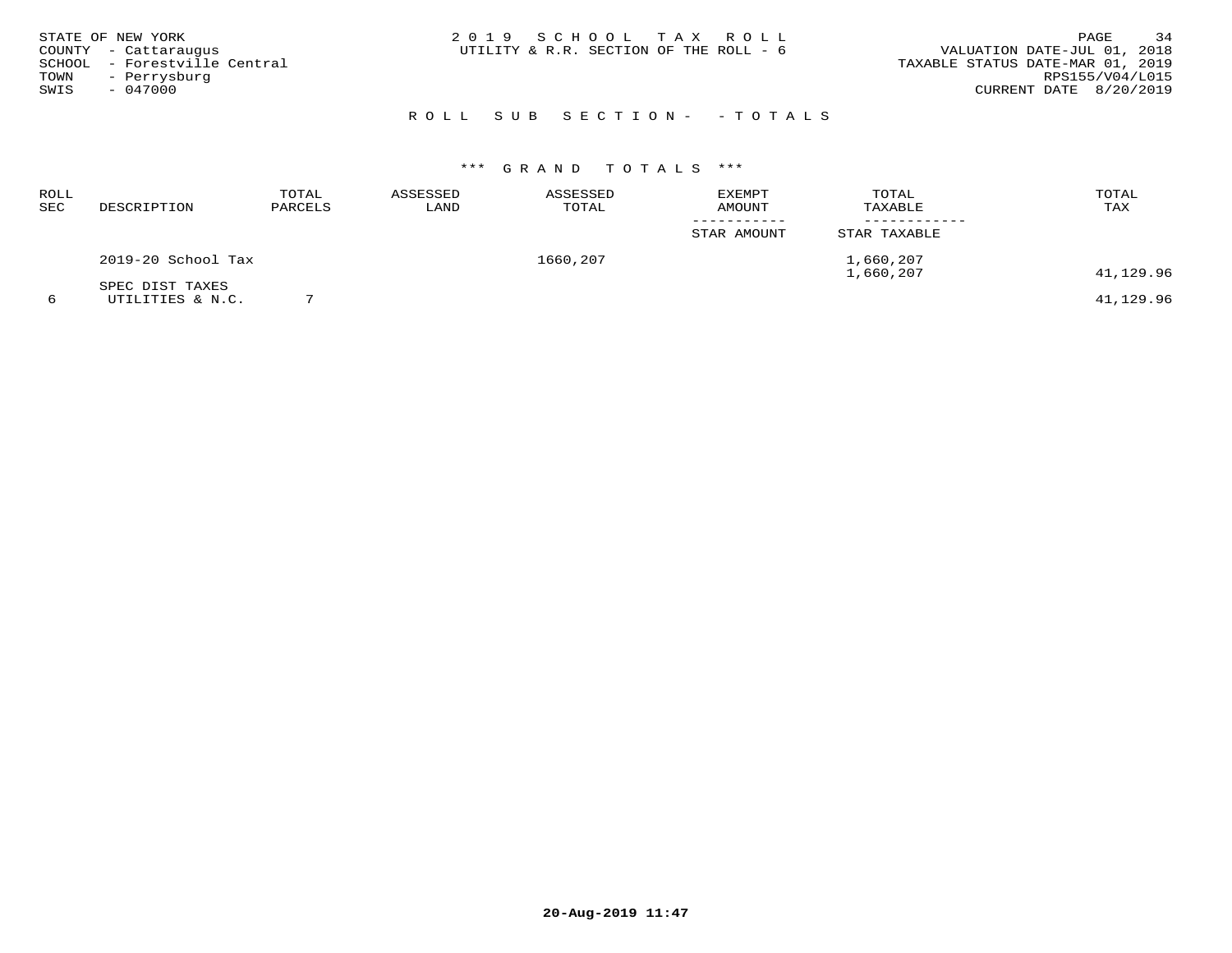| 35<br>PAGE                       |
|----------------------------------|
| VALUATION DATE-JUL 01, 2018      |
| TAXABLE STATUS DATE-MAR 01, 2019 |
| RPS155/V04/L015                  |
| CURRENT DATE 8/20/2019           |
|                                  |
|                                  |

### ROLL SECTION TOTALS

#### \*\*\* S P E C I A L D I S T R I C T S U M M A R Y \*\*\*

|      |                            | momn.<br>UIAL       | EXTENSION | TENSION        | OREM<br>ΑL | SXEMPT | $\Delta$ x $\Delta$ | TOTAL |
|------|----------------------------|---------------------|-----------|----------------|------------|--------|---------------------|-------|
| CODE | <b>NAMF</b><br>חי היה דרות | PARCEL'<br>$\cdots$ | TVDL<br>. | T T T<br>VALUE | VALUE      | AMOUNT | VALUE               | TAX   |

#### NO SPECIAL DISTRICTS AT THIS LEVEL

\*\*\* S C H O O L D I S T R I C T S U M M A R Y \*\*\*

| CODE   | DISTRICT NAME                    | TOTAL<br>PARCELS | ASSESSED<br>LAND | ASSESSED<br>TOTAL | EXEMPT<br>AMOUNT | TOTAL<br>TAXABLE |           |
|--------|----------------------------------|------------------|------------------|-------------------|------------------|------------------|-----------|
|        |                                  |                  |                  |                   | STAR AMOUNT      | STAR TAXABLE     | TOTAL TAX |
|        | Forestville Central              | 7                |                  | 1660,207          |                  | 1,660,207        |           |
| 064603 |                                  |                  |                  |                   |                  | 1,660,207        | 41,129.96 |
|        | SUB-TOTAL                        | $7^{\circ}$      |                  | 1660,207          |                  | 1,660,207        |           |
|        | $S \cup B - T \cup T A L (CONT)$ |                  |                  |                   |                  | 1,660,207        | 41,129.96 |
|        | TOTAL                            | $7^{\circ}$      |                  | 1660,207          |                  | 1,660,207        |           |
|        | T O T A L (CONT)                 |                  |                  |                   |                  | 1,660,207        | 41,129.96 |

### \*\*\* S Y S T E M C O D E S S U M M A R Y \*\*\*

NO SYSTEM EXEMPTIONS AT THIS LEVEL

\*\*\* E X E M P T I O N S U M M A R Y \*\*\*

NO EXEMPTIONS AT THIS LEVEL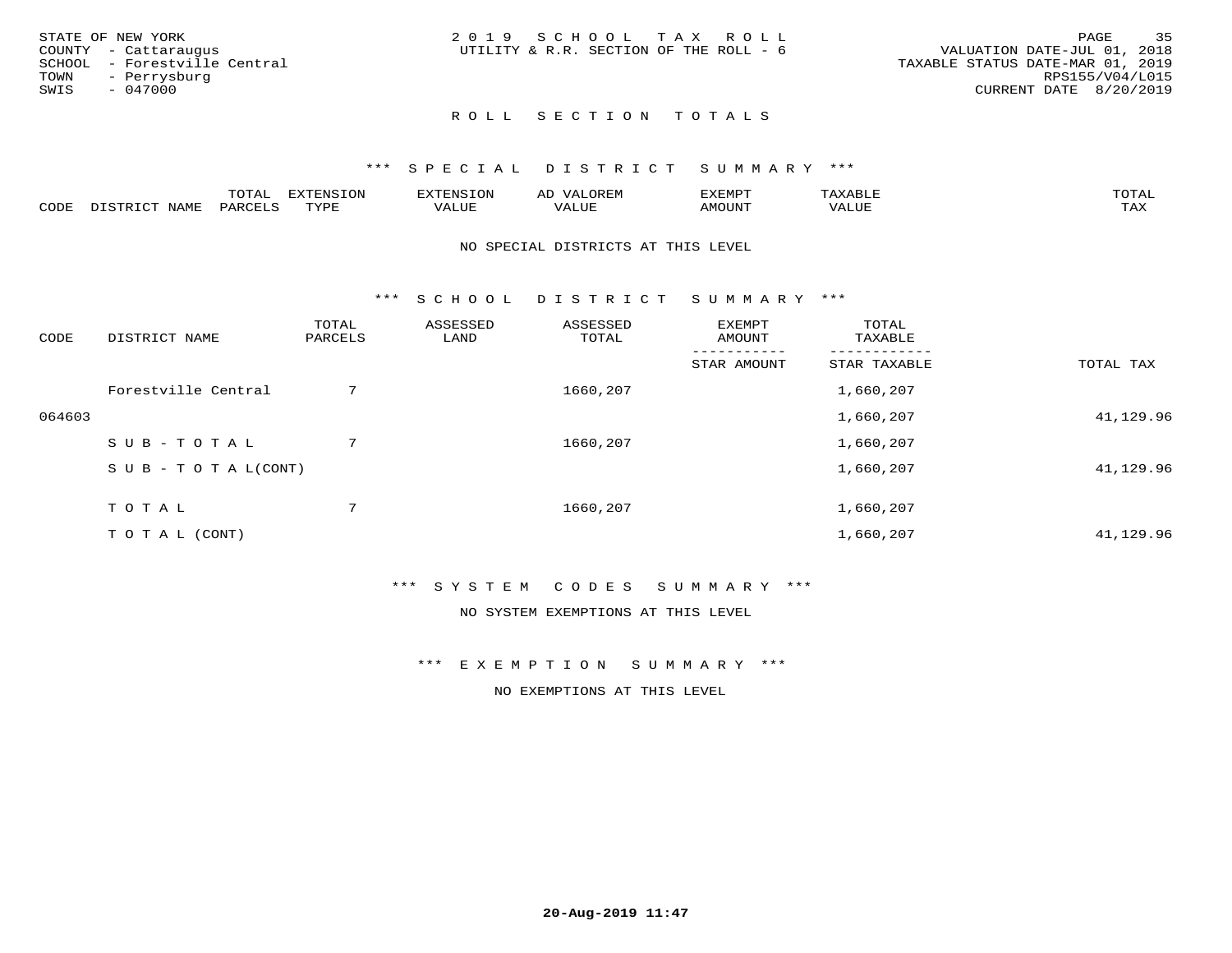| STATE OF NEW YORK    |                              | 2019 SCHOOL TAX ROLL                   |  |                                  | PAGE                   | 36 |
|----------------------|------------------------------|----------------------------------------|--|----------------------------------|------------------------|----|
| COUNTY - Cattaraugus |                              | UTILITY & R.R. SECTION OF THE ROLL - 6 |  | VALUATION DATE-JUL 01, 2018      |                        |    |
|                      | SCHOOL - Forestville Central |                                        |  | TAXABLE STATUS DATE-MAR 01, 2019 |                        |    |
| TOWN                 | - Perrysburg                 |                                        |  |                                  | RPS155/V04/L015        |    |
| SWIS                 | $-047000$                    |                                        |  |                                  | CURRENT DATE 8/20/2019 |    |
|                      |                              |                                        |  |                                  |                        |    |

# R O L L S E C T I O N T O T A L S

| ROLL<br>SEC | DESCRIPTION                         | TOTAL<br>PARCELS | ASSESSED<br>LAND | ASSESSED<br>TOTAL | <b>EXEMPT</b><br>AMOUNT | TOTAL<br>TAXABLE       | TOTAL<br>TAX |
|-------------|-------------------------------------|------------------|------------------|-------------------|-------------------------|------------------------|--------------|
|             |                                     |                  |                  |                   | STAR AMOUNT             | STAR TAXABLE           |              |
|             | 2019-20 School Tax                  |                  |                  | 1660,207          |                         | 1,660,207<br>1,660,207 | 41,129.96    |
|             | SPEC DIST TAXES<br>UTILITIES & N.C. |                  |                  |                   |                         |                        | 41,129.96    |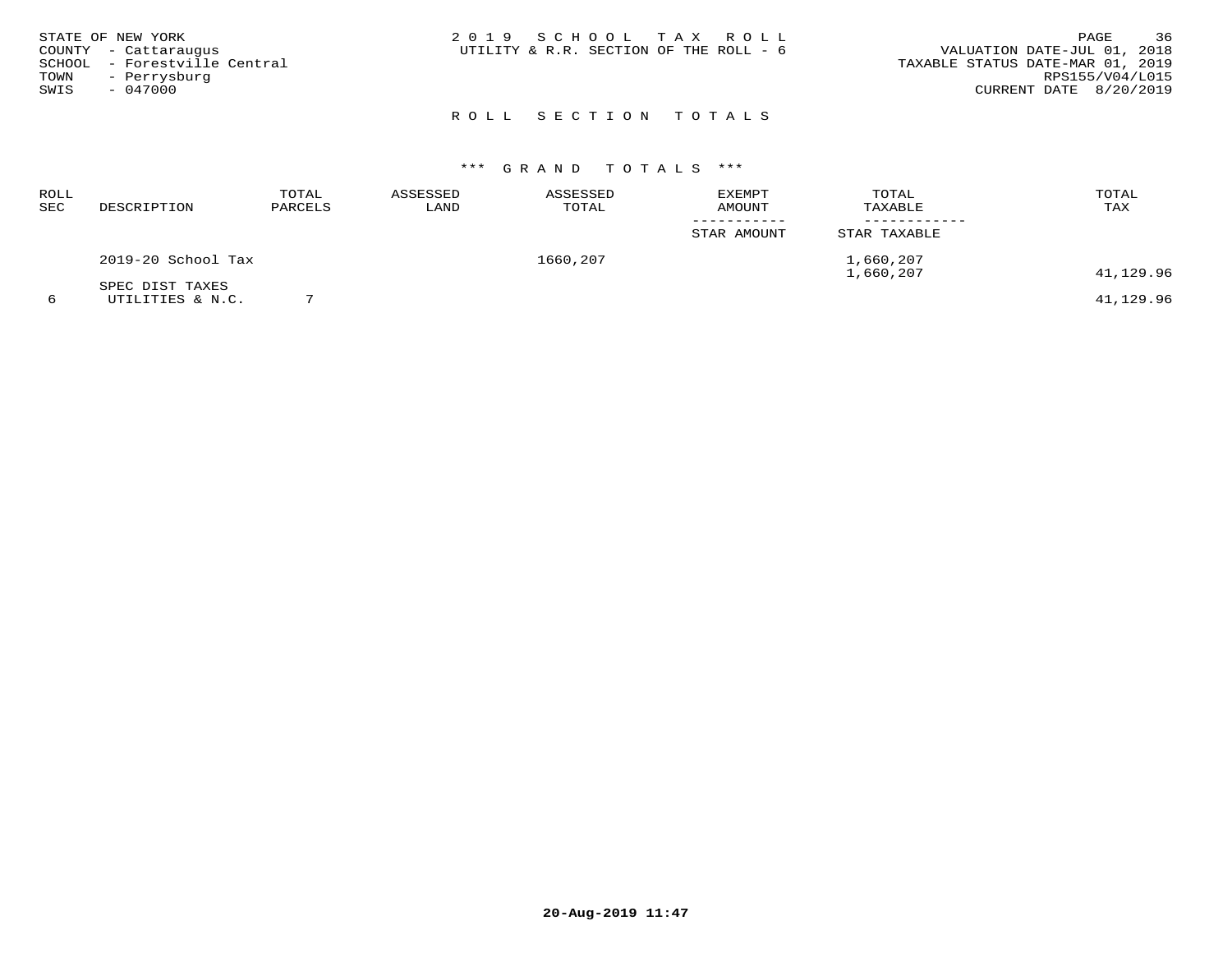SWIS - 047000

### STATE OF NEW YORK 2 0 1 9 S C H O O L T A X R O L L PAGE 37WHOLLY EXEMPT SECTION OF THE ROLL - 8 SCHOOL – Forestville Central OWNERS NAME SEQUENCE TAXABLE STATUS DATE-MAR 01, 2019 TOWN - Perrysburg UNIFORM PERCENT OF VALUE IS 070.00

| TAX MAP PARCEL NUMBER     | PROPERTY LOCATION & CLASS ASSESSMENT |        |                 | EXEMPTION CODE------------------ |                                                                            | ----------SCHOOL |
|---------------------------|--------------------------------------|--------|-----------------|----------------------------------|----------------------------------------------------------------------------|------------------|
| CURRENT OWNERS NAME       | SCHOOL DISTRICT                      | LAND   |                 | TAX DESCRIPTION                  | TAXABLE VALUE                                                              |                  |
| CURRENT OWNERS ADDRESS    | PARCEL SIZE/GRID COORD               | TOTAL  |                 | SPECIAL DISTRICTS                |                                                                            | TAX AMOUNT       |
| ************************* |                                      |        |                 |                                  | ******************** 15.002-1-3 ******************                         |                  |
|                           | Route 39                             |        |                 |                                  | ACCT 5025                                                                  |                  |
| $15.002 - 1 - 3$          | 695 Cemetery                         |        | CEMETERY        | 27350                            |                                                                            | 4,100            |
| Perrysburg Cemetery Assoc | Forestville Cen 064603               | 4,100  |                 | 2019-20 School Tax               | 0.00                                                                       | 0.00             |
| Attn: Mayrlin Sanders     | 06<br>09<br>43                       | 4,100  |                 |                                  |                                                                            |                  |
| Route 39                  | 2.70<br>ACRES                        |        |                 |                                  |                                                                            |                  |
| Perrysburg, NY 14129      | EAST-1021412 NRTH-0895555            |        |                 |                                  |                                                                            |                  |
|                           | DEED BOOK 722<br>PG-00072            |        |                 |                                  |                                                                            |                  |
|                           | FULL MARKET VALUE                    | 5,857  |                 |                                  |                                                                            |                  |
|                           |                                      |        |                 | TOTAL TAX ---                    |                                                                            | $0.00**$         |
|                           |                                      |        |                 |                                  |                                                                            |                  |
|                           | Mosher Rd                            |        |                 |                                  | ACCT 5011                                                                  |                  |
| $15.002 - 1 - 7.2$        | 822 Water supply                     |        | TOWN-PROP 13500 |                                  |                                                                            | 35,800           |
| Town of Perrysburg        | Forestville Cen 064603               | 7,000  |                 | 2019-20 School Tax               | 0.00                                                                       | 0.00             |
| PO Box 250                | 43 06 09                             | 35,800 |                 |                                  |                                                                            |                  |
| Perrysburg, NY 14129      | replotted per survey deed            |        |                 |                                  |                                                                            |                  |
|                           | ACRES<br>2.34                        |        |                 |                                  |                                                                            |                  |
|                           | EAST-1023158 NRTH-0893439            |        |                 |                                  |                                                                            |                  |
|                           | DEED BOOK 6202 PG-4002               |        |                 |                                  |                                                                            |                  |
|                           | FULL MARKET VALUE                    | 51,143 |                 |                                  |                                                                            |                  |
|                           |                                      |        |                 | TOTAL TAX ---                    |                                                                            | $0.00**$         |
|                           | 12799 Route 39                       |        |                 |                                  | ************************ 15.002-1-7.3 ****************<br><b>ACCT 1235</b> |                  |
| $15.002 - 1 - 7.3$        | 314 Rural vac<10                     |        | TOWN-PROP 13500 |                                  |                                                                            | 2,100            |
| Town of Perrysburg        | Forestville Cen 064603               | 2,100  |                 | 2019-20 School Tax               | 0.00                                                                       | 0.00             |
| PO Box 250                | $3/09$ -split from $1-7.1$           | 2,100  |                 |                                  |                                                                            |                  |
| Perrysburg, NY            | 4.25<br>ACRES                        |        |                 |                                  |                                                                            |                  |
|                           | EAST-1022727 NRTH-0895145            |        |                 |                                  |                                                                            |                  |
|                           | DEED BOOK 971<br><b>PG-984</b>       |        |                 |                                  |                                                                            |                  |
|                           | FULL MARKET VALUE                    | 3,000  |                 |                                  |                                                                            |                  |
|                           |                                      |        |                 | TOTAL TAX $---$                  |                                                                            | $0.00**$         |
|                           | ******************************       |        |                 |                                  |                                                                            |                  |
|                           | Edwards Corners Rd                   |        |                 |                                  | ACCT 5012                                                                  |                  |
| $15.002 - 1 - 30$         | 822 Water supply                     |        | TOWN-PROP 13500 |                                  |                                                                            | 15,100           |
| Town of Perrysburg        | Forestville Cen 064603               | 15,000 |                 | 2019-20 School Tax               | 0.00                                                                       | 0.00             |
| PO Box 250                | 35 06<br>09                          | 15,100 |                 |                                  |                                                                            |                  |
| Perrysburg, NY 14129      | ACRES<br>12.91                       |        |                 |                                  |                                                                            |                  |
|                           | EAST-1026867 NRTH-0892071            |        |                 |                                  |                                                                            |                  |
|                           | DEED BOOK 6202<br>$PG-4002$          |        |                 |                                  |                                                                            |                  |
|                           | FULL MARKET VALUE                    | 21,571 |                 |                                  |                                                                            |                  |
|                           |                                      |        |                 | $TOTAL$ $TAX$ $---$              |                                                                            | $0.00**$         |
|                           |                                      |        |                 |                                  |                                                                            |                  |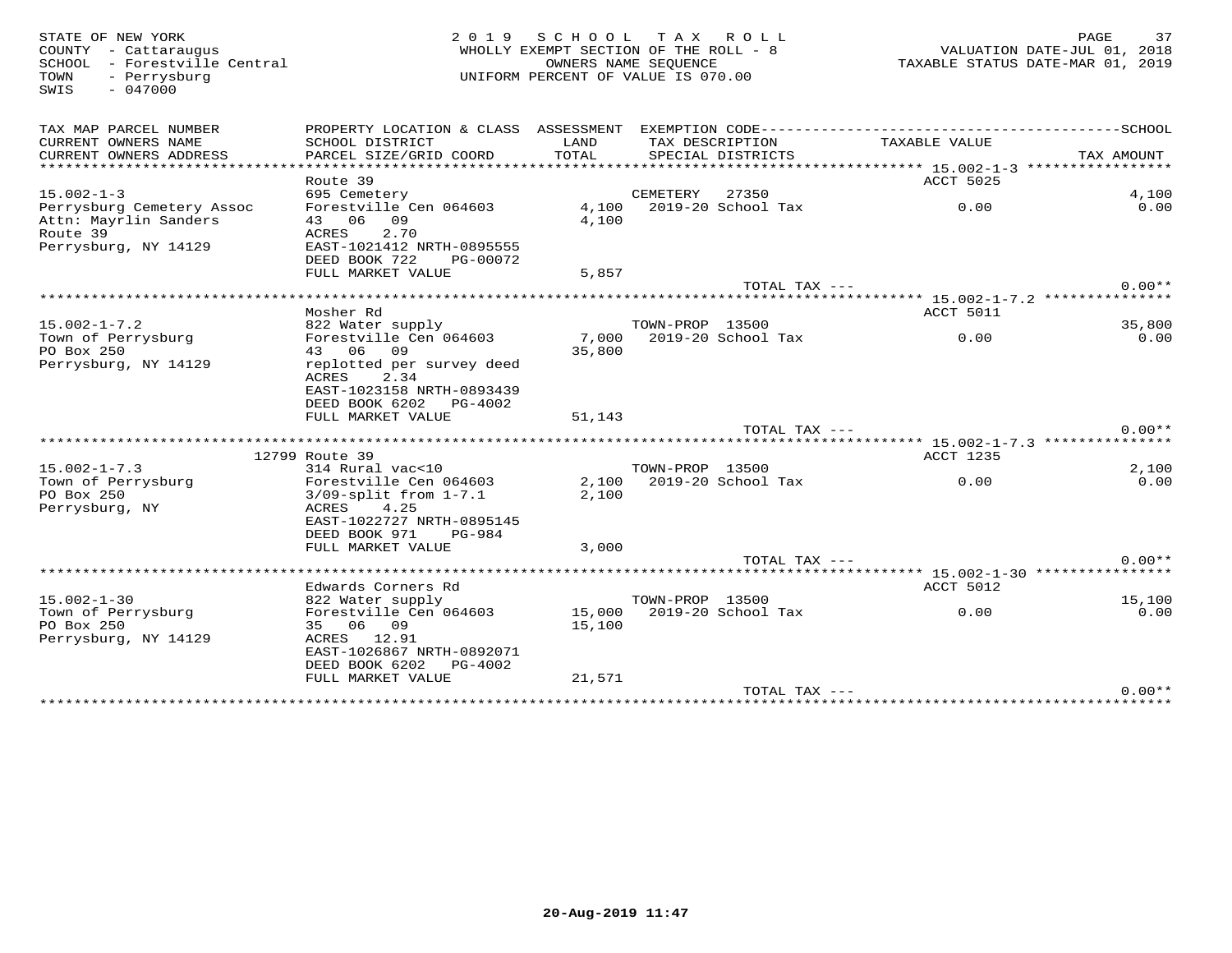| STATE OF NEW YORK<br>COUNTY<br>- Cattaraugus<br>- Forestville Central<br>SCHOOL<br>- Perrysburg<br>TOWN<br>$-047000$<br>SWIS | 2019                       | SCHOOL<br>WHOLLY EXEMPT SECTION OF THE ROLL - 8<br>OWNERS NAME SEOUENCE<br>UNIFORM PERCENT OF VALUE IS 070.00 |                   | TAX ROLL           | TAXABLE STATUS DATE-MAR 01, 2019 | PAGE<br>VALUATION DATE-JUL 01, | 38<br>2018 |
|------------------------------------------------------------------------------------------------------------------------------|----------------------------|---------------------------------------------------------------------------------------------------------------|-------------------|--------------------|----------------------------------|--------------------------------|------------|
| TAX MAP PARCEL NUMBER                                                                                                        | PROPERTY LOCATION & CLASS  | ASSESSMENT                                                                                                    | EXEMPTION CODE--- |                    |                                  |                                |            |
| CURRENT OWNERS NAME                                                                                                          | SCHOOL DISTRICT            | LAND                                                                                                          | TAX DESCRIPTION   |                    | TAXABLE VALUE                    |                                |            |
| CURRENT OWNERS ADDRESS                                                                                                       | PARCEL SIZE/GRID COORD     | TOTAL                                                                                                         |                   | SPECIAL DISTRICTS  |                                  | TAX AMOUNT                     |            |
|                                                                                                                              |                            |                                                                                                               |                   |                    |                                  |                                |            |
|                                                                                                                              | W Perrysburg Rd            |                                                                                                               |                   |                    | ACCT 5027                        |                                |            |
| 7.004-1-53                                                                                                                   | 695 Cemetery               |                                                                                                               | CEMETERY          | 27350              |                                  |                                | 5,000      |
| West Perrysburg Cemetery                                                                                                     | Forestville Cen 064603     | 5,000                                                                                                         |                   | 2019-20 School Tax | 0.00                             |                                | 0.00       |
| Perrysburg, NY 14129                                                                                                         | 06<br>09<br>45             | 5,000                                                                                                         |                   |                    |                                  |                                |            |
|                                                                                                                              | 209.40 DPTH 170.00<br>FRNT |                                                                                                               |                   |                    |                                  |                                |            |
|                                                                                                                              | EAST-1023327 NRTH-0902597  |                                                                                                               |                   |                    |                                  |                                |            |
|                                                                                                                              | DEED BOOK 236<br>PG-00371  |                                                                                                               |                   |                    |                                  |                                |            |
|                                                                                                                              | FULL MARKET VALUE          | 7,143                                                                                                         |                   |                    |                                  |                                |            |
|                                                                                                                              |                            |                                                                                                               |                   | TOTAL TAX $---$    |                                  |                                | $0.00**$   |
|                                                                                                                              |                            |                                                                                                               |                   |                    |                                  |                                |            |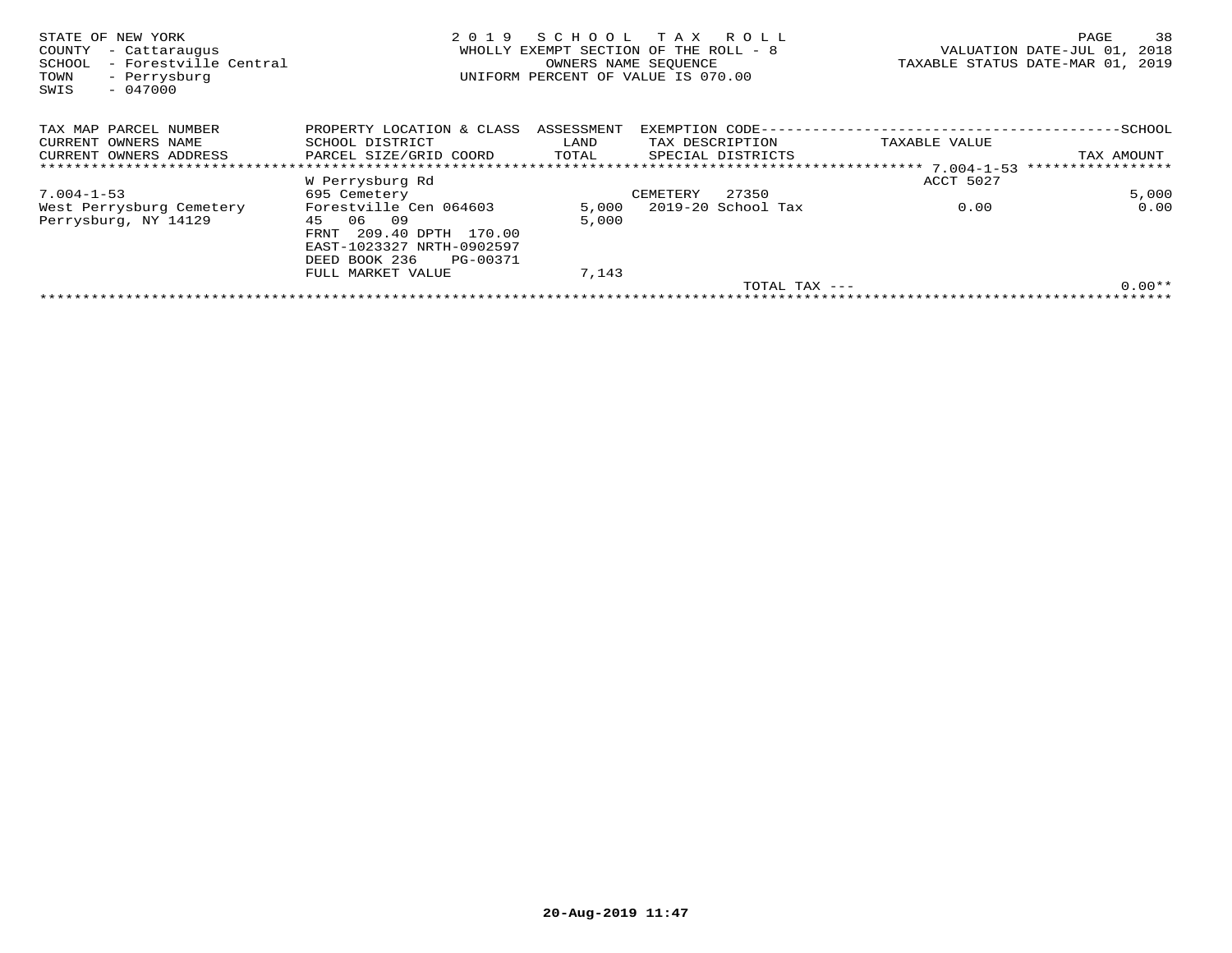|                   | STATE OF NEW YORK            | 2019 SCHOOL TAX ROLL                  |                                  | PAGE | 39 |  |
|-------------------|------------------------------|---------------------------------------|----------------------------------|------|----|--|
|                   | COUNTY - Cattaraugus         | WHOLLY EXEMPT SECTION OF THE ROLL - 8 | VALUATION DATE-JUL 01, 2018      |      |    |  |
|                   | SCHOOL - Forestville Central |                                       | TAXABLE STATUS DATE-MAR 01, 2019 |      |    |  |
| TOWN - Perrysburg |                              | UNIFORM PERCENT OF VALUE IS 070.00    | RPS155/V04/L015                  |      |    |  |
| SWIS              | $-047000$                    |                                       | CURRENT DATE 8/20/2019           |      |    |  |
|                   |                              | ROLL SUB SECTION- - TOTALS            |                                  |      |    |  |

|      |      | momn:<br>LUIAI | $\pi$ |       | ΑL | ית הרדעי |               | $T$ $\cap$ $T$ $\Delta$ |
|------|------|----------------|-------|-------|----|----------|---------------|-------------------------|
| CODE | NAME | יחמת.          | mvnt  | VALUE |    | AMOUNT   | , , , , , , , | TAY.<br>- - - - -       |

### NO SPECIAL DISTRICTS AT THIS LEVEL

\*\*\* S C H O O L D I S T R I C T S U M M A R Y \*\*\*

| CODE   | DISTRICT NAME                    | TOTAL<br>PARCELS | ASSESSED<br>LAND | ASSESSED<br>TOTAL | EXEMPT<br>AMOUNT | TOTAL<br>TAXABLE |           |
|--------|----------------------------------|------------------|------------------|-------------------|------------------|------------------|-----------|
|        |                                  |                  |                  |                   | STAR AMOUNT      | STAR TAXABLE     | TOTAL TAX |
|        | Forestville Central              | 5                | 33,200           | 62,100            | 62,100           |                  |           |
| 064603 |                                  |                  |                  |                   |                  |                  |           |
|        | SUB-TOTAL                        | 5                | 33,200           | 62,100            | 62,100           |                  |           |
|        | $S \cup B - T \cup T A L (CONT)$ |                  |                  |                   |                  |                  |           |
|        |                                  |                  |                  |                   |                  |                  |           |
|        | TOTAL                            | 5                | 33,200           | 62,100            | 62,100           |                  |           |
|        | T O T A L (CONT)                 |                  |                  |                   |                  |                  |           |

### \*\*\* S Y S T E M C O D E S S U M M A R Y \*\*\*

### NO SYSTEM EXEMPTIONS AT THIS LEVEL

| CODE           | DESCRIPTION           | TOTAL<br>PARCELS | SCHOOL          |
|----------------|-----------------------|------------------|-----------------|
| 13500<br>27350 | TOWN-PROP<br>CEMETERY | z.               | 53,000<br>9.100 |
|                | TOTAL                 | г,               | 62,100          |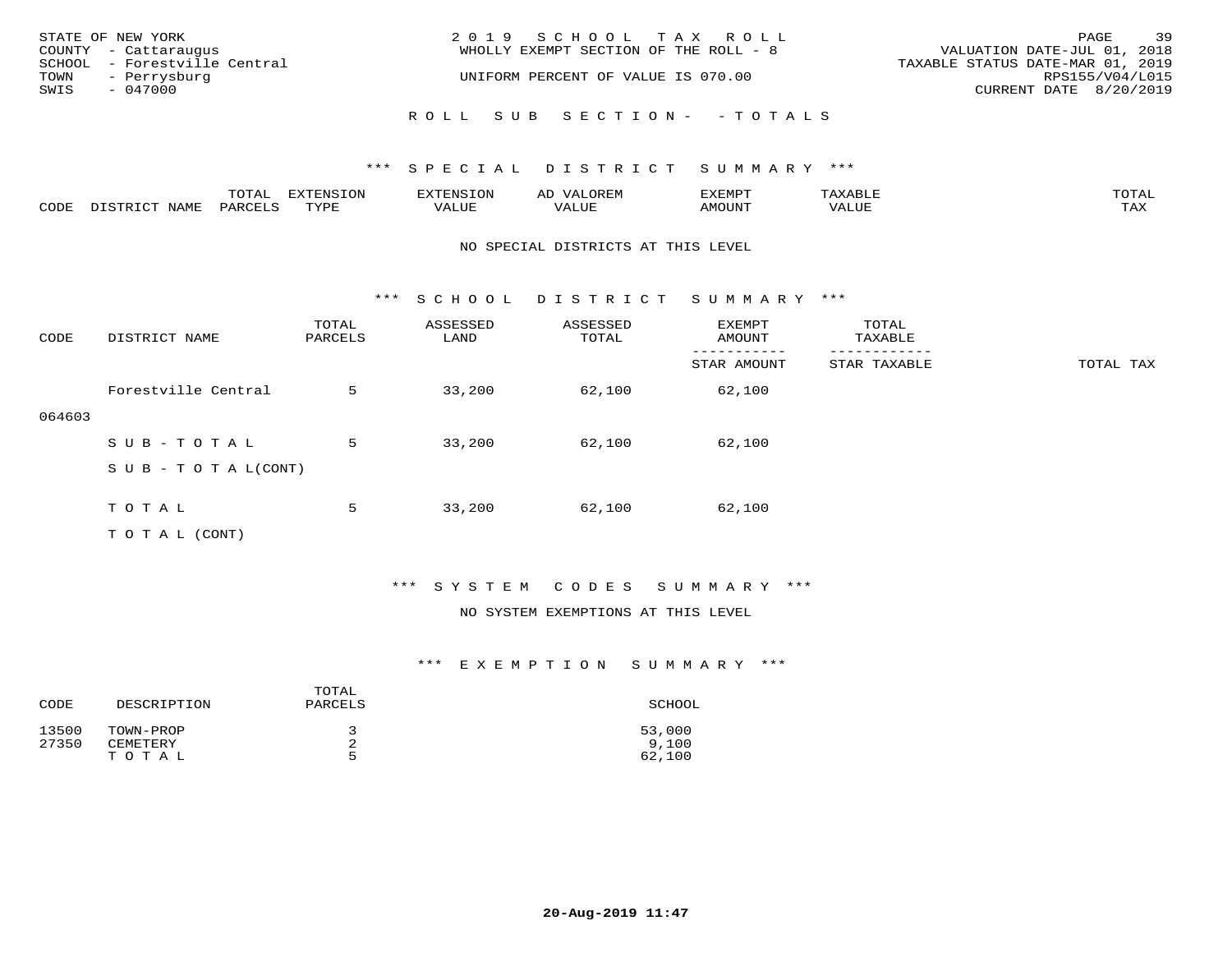| STATE OF NEW YORK<br>COUNTY - Cattaraugus            |  | 2019 SCHOOL TAX ROLL<br>WHOLLY EXEMPT SECTION OF THE ROLL - 8 |                            | VALUATION DATE-JUL 01, 2018      | PAGE            | 40 |
|------------------------------------------------------|--|---------------------------------------------------------------|----------------------------|----------------------------------|-----------------|----|
| SCHOOL - Forestville Central<br>TOWN<br>- Perrysburg |  | UNIFORM PERCENT OF VALUE IS 070.00                            |                            | TAXABLE STATUS DATE-MAR 01, 2019 | RPS155/V04/L015 |    |
| SWIS<br>$-047000$                                    |  |                                                               |                            | CURRENT DATE 8/20/2019           |                 |    |
|                                                      |  |                                                               | ROLL SUB SECTION- - TOTALS |                                  |                 |    |

# \*\*\* G R A N D T O T A L S \*\*\*

| ROLL<br><b>SEC</b> | DESCRIPTION                                           | TOTAL<br>PARCELS | ASSESSED<br>LAND | ASSESSED<br>TOTAL | <b>EXEMPT</b><br>AMOUNT | TOTAL<br>TAXABLE | TOTAL<br>TAX |
|--------------------|-------------------------------------------------------|------------------|------------------|-------------------|-------------------------|------------------|--------------|
|                    |                                                       |                  |                  |                   | STAR AMOUNT             | STAR TAXABLE     |              |
|                    | RS 8 TOTAL<br>SPEC DIST TAXES<br><b>WUOTIV EVEMBT</b> |                  | 33,200           | 62,100            | 62,100                  |                  |              |

8 WHOLLY EXEMPT 5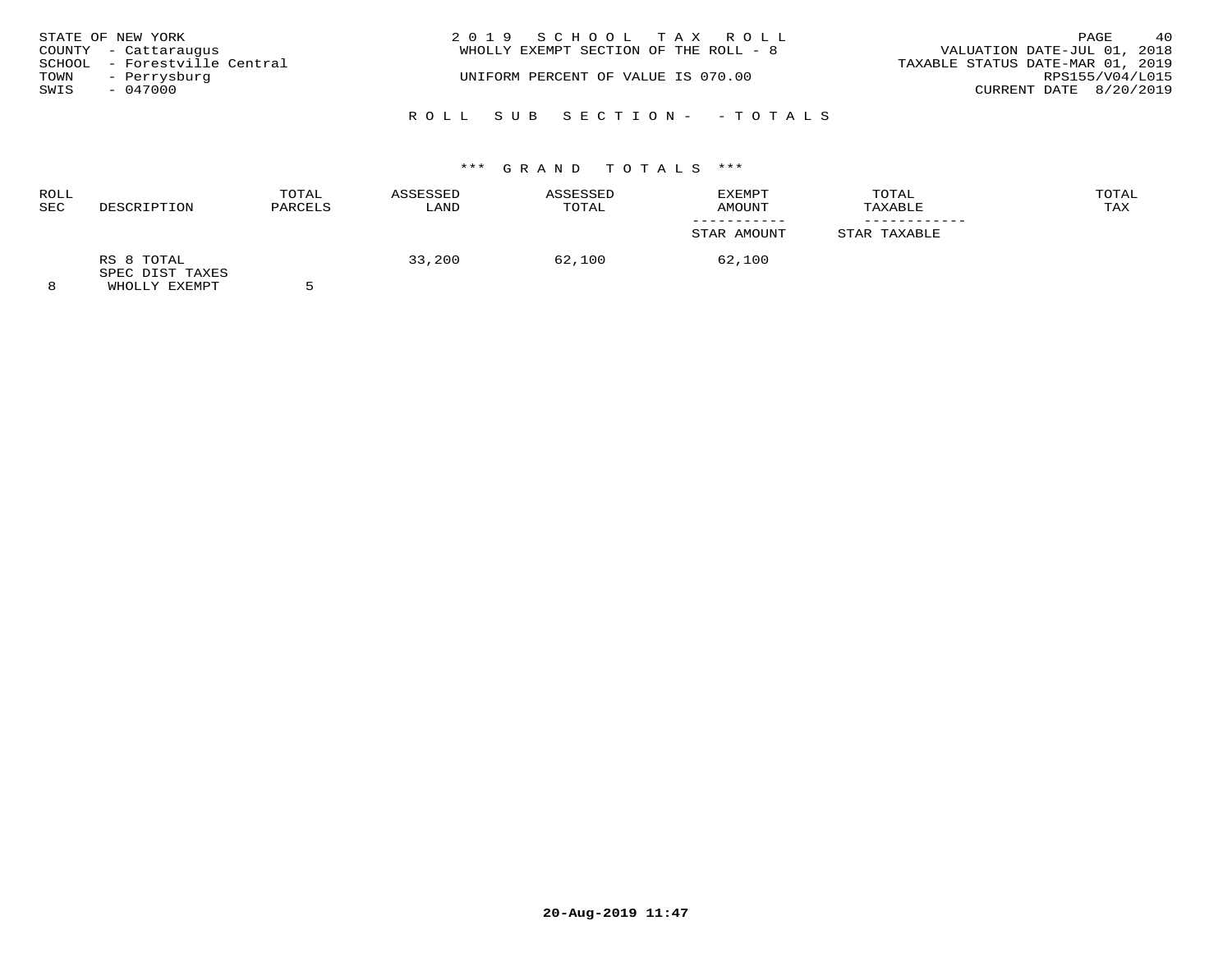| STATE OF NEW YORK<br>COUNTY - Cattaraugus<br>SCHOOL - Forestville Central<br>TOWN<br>- Perrysburg<br>SWIS<br>$-047000$ | 2019 SCHOOL TAX ROLL<br>WHOLLY EXEMPT SECTION OF THE ROLL - 8<br>UNIFORM PERCENT OF VALUE IS 070.00 | 41<br>PAGE<br>VALUATION DATE-JUL 01, 2018<br>TAXABLE STATUS DATE-MAR 01, 2019<br>RPS155/V04/L015<br>CURRENT DATE 8/20/2019 |
|------------------------------------------------------------------------------------------------------------------------|-----------------------------------------------------------------------------------------------------|----------------------------------------------------------------------------------------------------------------------------|
|                                                                                                                        | ROLL SECTION TOTALS                                                                                 |                                                                                                                            |

|      |                                      | mom <sub>n</sub><br>TATAT | $\Box$<br>⊬⊥∪™ | 8. IV. S                      | سيسد                              | <b>EXEMPT</b>                | $\sim$ $\sim$ $\sim$ | TOTAL        |
|------|--------------------------------------|---------------------------|----------------|-------------------------------|-----------------------------------|------------------------------|----------------------|--------------|
| CODE | NAME<br>ו התייף דרי.<br>$T^{\prime}$ | PARCET                    | <b>TVDI</b>    | <b>17 A T .T T H</b><br>'ALUE | , , , , , , <del>,</del><br>ALUF. | $\mathbf{X} \cap \mathbf{X}$ | '/ALUE               | max z<br>-∽∡ |

### NO SPECIAL DISTRICTS AT THIS LEVEL

\*\*\* S C H O O L D I S T R I C T S U M M A R Y \*\*\*

| CODE   | DISTRICT NAME                    | TOTAL<br>PARCELS | ASSESSED<br>LAND | ASSESSED<br>TOTAL | EXEMPT<br>AMOUNT | TOTAL<br>TAXABLE |           |
|--------|----------------------------------|------------------|------------------|-------------------|------------------|------------------|-----------|
|        |                                  |                  |                  |                   | STAR AMOUNT      | STAR TAXABLE     | TOTAL TAX |
|        | Forestville Central              | 5                | 33,200           | 62,100            | 62,100           |                  |           |
| 064603 |                                  |                  |                  |                   |                  |                  |           |
|        | SUB-TOTAL                        | 5                | 33,200           | 62,100            | 62,100           |                  |           |
|        | $S \cup B - T \cup T A L (CONT)$ |                  |                  |                   |                  |                  |           |
|        |                                  |                  |                  |                   |                  |                  |           |
|        | TOTAL                            | 5                | 33,200           | 62,100            | 62,100           |                  |           |
|        | T O T A L (CONT)                 |                  |                  |                   |                  |                  |           |

\*\*\* S Y S T E M C O D E S S U M M A R Y \*\*\*

### NO SYSTEM EXEMPTIONS AT THIS LEVEL

| CODE  | DESCRIPTION | TOTAL<br>PARCELS | SCHOOL |
|-------|-------------|------------------|--------|
| 13500 | TOWN-PROP   |                  | 53,000 |
| 27350 | CEMETERY    | 2                | 9.100  |
|       | TOTAL       | ∽                | 62,100 |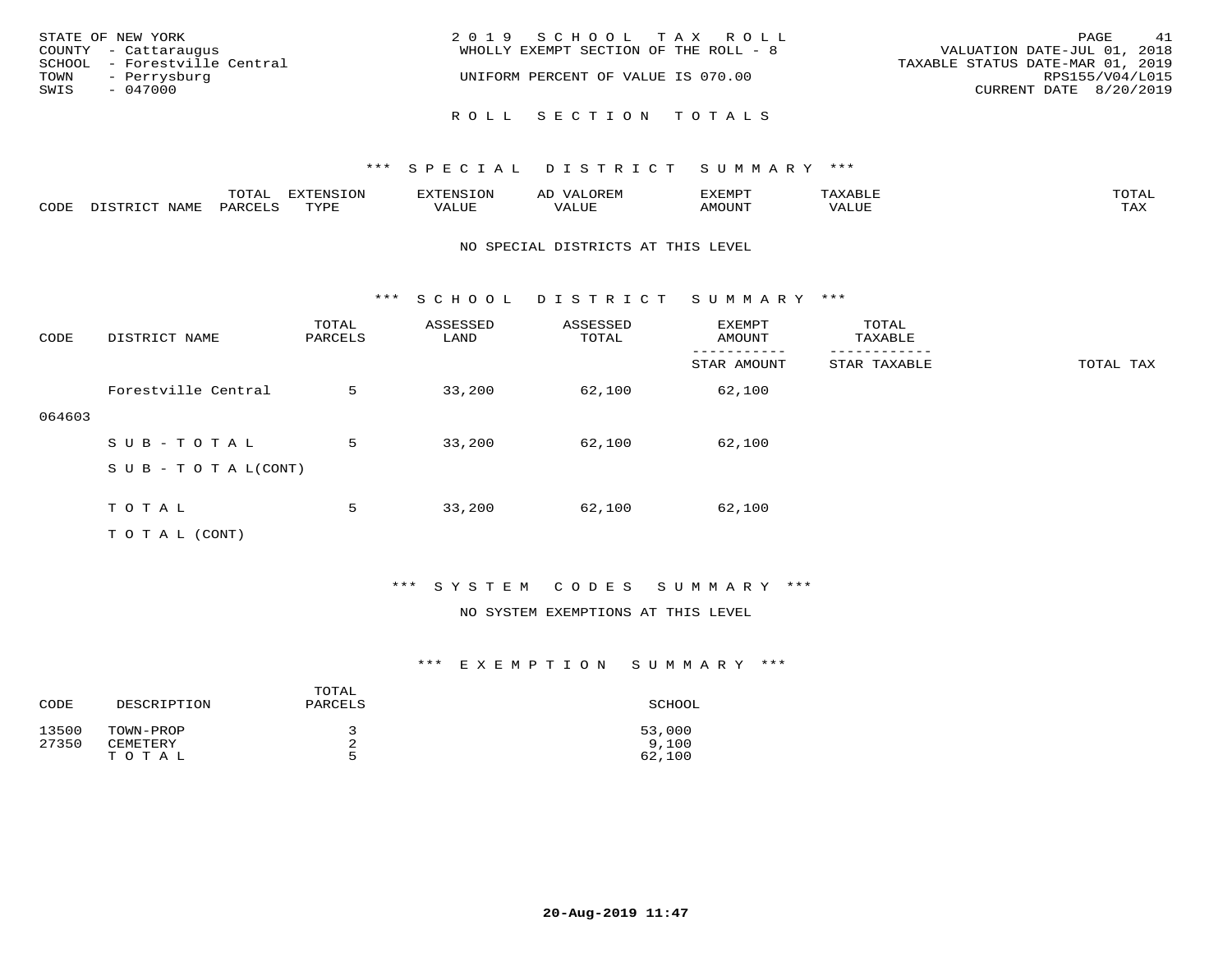| STATE OF NEW YORK<br>COUNTY - Cattaraugus<br>SCHOOL - Forestville Central<br>TOWN<br>- Perrysburg<br>SWIS<br>$-047000$ | 2019 SCHOOL TAX ROLL<br>WHOLLY EXEMPT SECTION OF THE ROLL - 8<br>UNIFORM PERCENT OF VALUE IS 070.00 | 42<br>PAGE<br>VALUATION DATE-JUL 01, 2018<br>TAXABLE STATUS DATE-MAR 01, 2019<br>RPS155/V04/L015<br>CURRENT DATE 8/20/2019 |
|------------------------------------------------------------------------------------------------------------------------|-----------------------------------------------------------------------------------------------------|----------------------------------------------------------------------------------------------------------------------------|
|                                                                                                                        | ROLL SECTION TOTALS                                                                                 |                                                                                                                            |

# \*\*\* G R A N D T O T A L S \*\*\*

| <b>ROLL</b><br>SEC | DESCRIPTION                                    | TOTAL<br>PARCELS | ASSESSED<br>LAND | ASSESSED<br>TOTAL | EXEMPT<br>AMOUNT | TOTAL<br>TAXABLE | TOTAL<br>TAX |
|--------------------|------------------------------------------------|------------------|------------------|-------------------|------------------|------------------|--------------|
|                    |                                                |                  |                  |                   | STAR AMOUNT      | STAR TAXABLE     |              |
| $\sim$             | RS 8 TOTAL<br>SPEC DIST TAXES<br>$\frac{1}{2}$ |                  | 33,200           | 62,100            | 62,100           |                  |              |

8 WHOLLY EXEMPT 5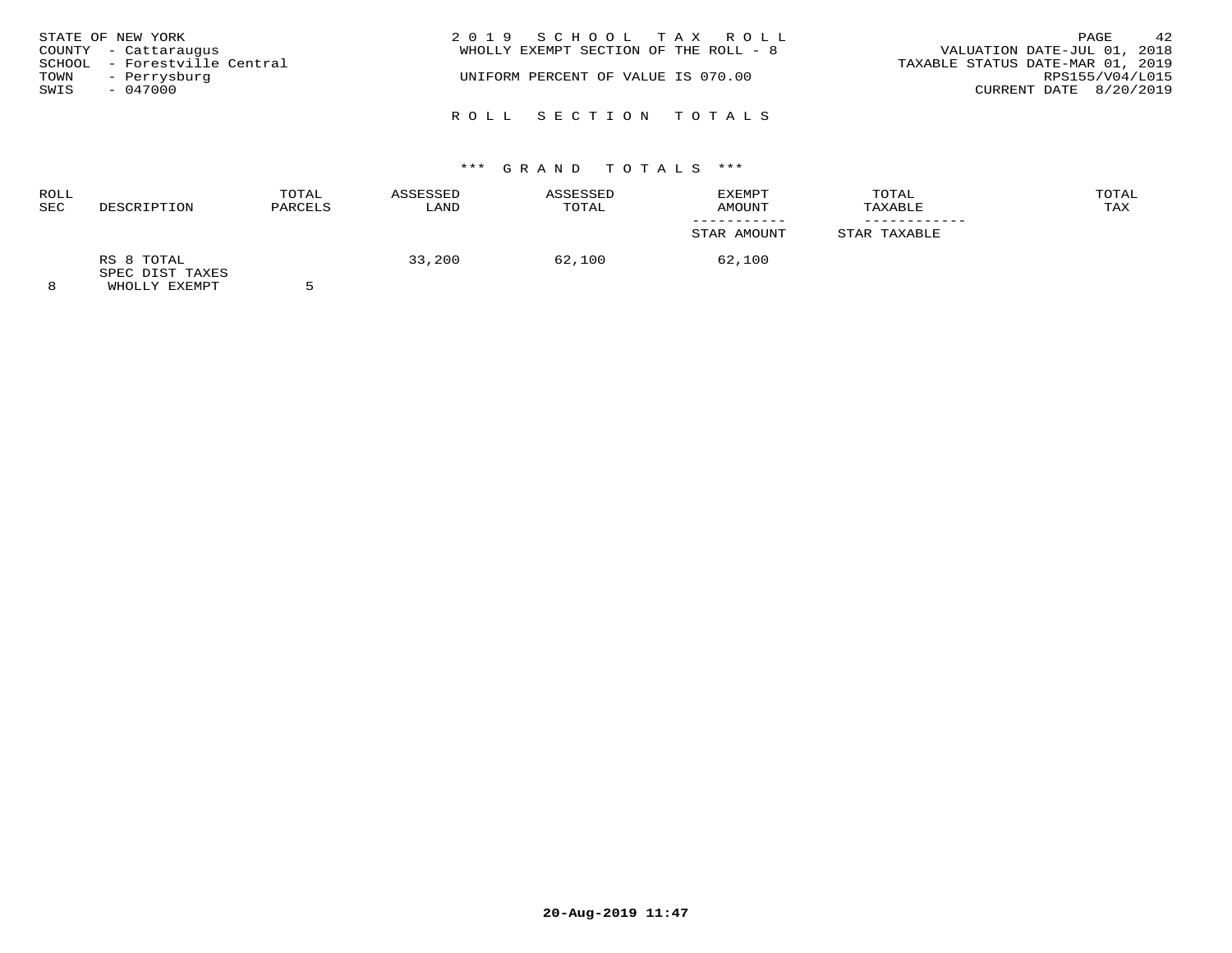| STATE OF NEW YORK            | 2019 SCHOOL TAX ROLL | 43<br>PAGE                       |
|------------------------------|----------------------|----------------------------------|
| COUNTY - Cattaraugus         |                      | VALUATION DATE-JUL 01, 2018      |
| SCHOOL - Forestville Central | SWIS TOTALS          | TAXABLE STATUS DATE-MAR 01, 2019 |
| TOWN<br>- Perrysburg         |                      | RPS155/V04/L015                  |
| SWIS<br>- 047000             |                      | CURRENT DATE 8/20/2019           |

|      |                       | UIAL     | <b>EXTENSION</b> |               | A <sub>1</sub> | 'XEMP'        |                          | ⊥AA   | TOTAL |
|------|-----------------------|----------|------------------|---------------|----------------|---------------|--------------------------|-------|-------|
| CODE | <b>NLAME</b><br>comp: | DAPCFT.C | TVDF             | <i>J</i> ALUE |                | <b>AMOUNT</b> | , 7 7 T T T T T<br>VALUE | יחת ה | TAX   |

NO SPECIAL DISTRICTS AT THIS LEVEL

\*\*\* S C H O O L D I S T R I C T S U M M A R Y \*\*\*

| CODE   | DISTRICT NAME              | TOTAL<br>PARCELS | ASSESSED<br>LAND | ASSESSED<br>TOTAL | EXEMPT<br>AMOUNT | TOTAL<br>TAXABLE          |           |            |
|--------|----------------------------|------------------|------------------|-------------------|------------------|---------------------------|-----------|------------|
|        |                            |                  |                  |                   | STAR AMOUNT      | ---------<br>STAR TAXABLE | TAX RATE  | TOTAL TAX  |
|        | Forestville Central        | 98               | 1721,620         | 7112,751          | 216,222          | 6,896,529                 |           |            |
| 064603 |                            |                  |                  |                   | 1097,460         | 5,799,069                 | 24.773989 | 143,666.10 |
|        | SUB-TOTAL                  | 98               | 1721,620         | 7112,751          | 216,222          | 6,896,529                 |           |            |
|        | S U B - T O T A $L$ (CONT) |                  |                  |                   | 1097,460         | 5,799,069                 |           | 143,666.10 |
|        | TOTAL                      | 98               | 1721,620         | 7112,751          | 216,222          | 6,896,529                 |           |            |
|        |                            |                  |                  |                   |                  |                           |           |            |
|        | T O T A L (CONT)           |                  |                  |                   | 1097,460         | 5,799,069                 |           | 143,666.10 |

\*\*\* S Y S T E M C O D E S S U M M A R Y \*\*\*

#### NO SYSTEM EXEMPTIONS AT THIS LEVEL

| CODE  | DESCRIPTION | TOTAL<br>PARCELS | SCHOOL  |
|-------|-------------|------------------|---------|
| 13500 | TOWN-PROP   |                  | 53,000  |
| 27350 | CEMETERY    | 2                | 9.100   |
| 41130 | VETCOM CTS  | ᅩ                |         |
| 41720 | AG DIST     | 5                | 101,742 |
| 41730 | AG DISTOUT  | 2                | 19,180  |
|       |             |                  |         |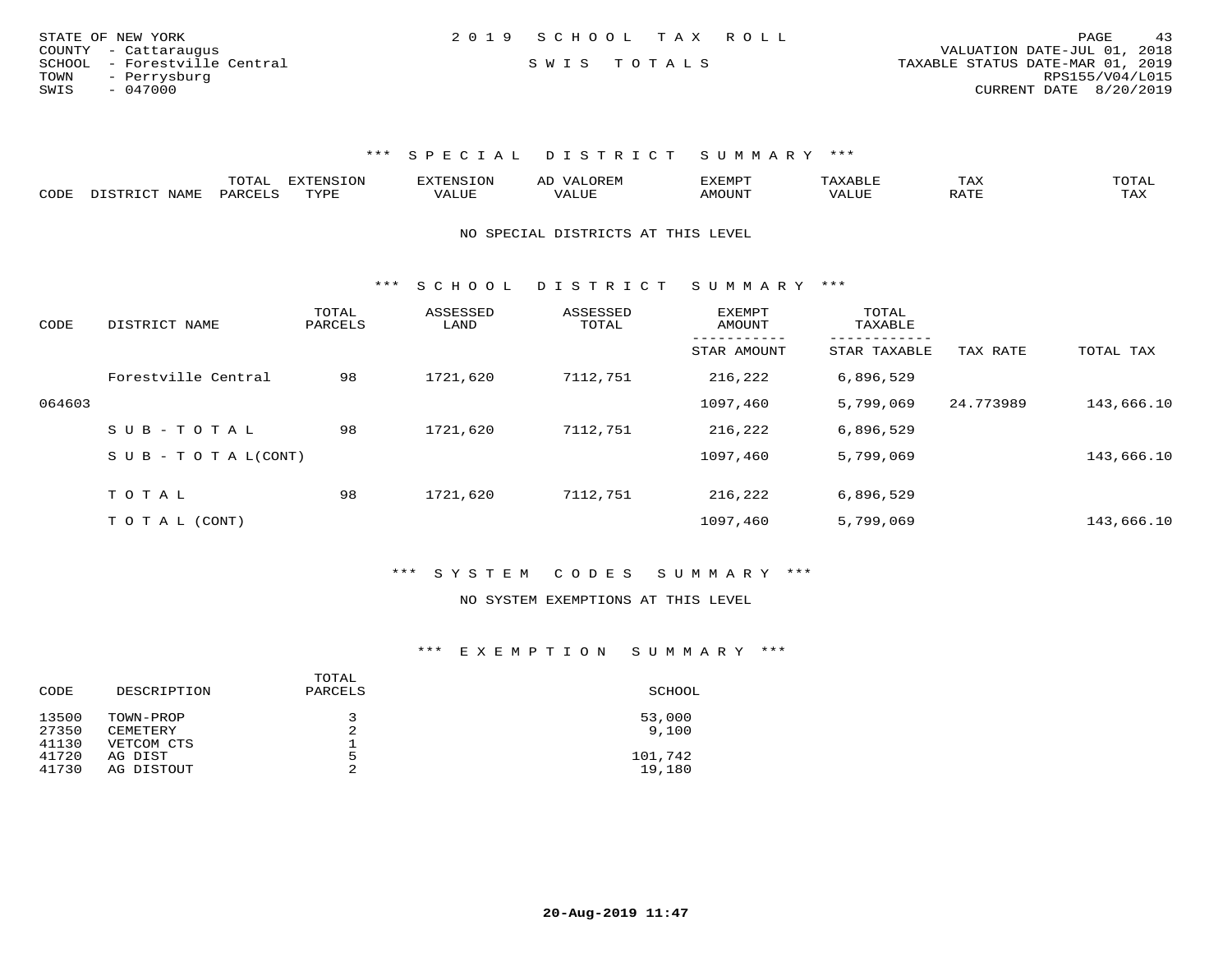| STATE OF NEW YORK            | 2019 SCHOOL TAX ROLL | 44<br>PAGE                       |
|------------------------------|----------------------|----------------------------------|
| COUNTY - Cattaraugus         |                      | VALUATION DATE-JUL 01, 2018      |
| SCHOOL - Forestville Central | SWIS TOTALS          | TAXABLE STATUS DATE-MAR 01, 2019 |
| TOWN<br>- Perrysburg         |                      | RPS155/V04/L015                  |
| $-047000$<br>SWIS            |                      | CURRENT DATE 8/20/2019           |
|                              |                      |                                  |

### \*\*\* E X E M P T I O N S U M M A R Y \*\*\*

|       |             | TOTAL   |          |
|-------|-------------|---------|----------|
| CODE  | DESCRIPTION | PARCELS | SCHOOL   |
| 41800 | AGED C/T/S  |         | 26,800   |
| 41834 | ENH STAR    | 12      | 503,460  |
| 41854 | BAS STAR    | 30      | 594,000  |
| 42100 | SILO T/C/S  |         | 6.400    |
|       | TOTAL       | 57      | 1313,682 |

| ROLL<br>SEC  | DESCRIPTION                          | TOTAL<br>PARCELS | ASSESSED<br>LAND | ASSESSED<br>TOTAL | EXEMPT<br>AMOUNT    | TOTAL<br>TAXABLE       |             |                        |
|--------------|--------------------------------------|------------------|------------------|-------------------|---------------------|------------------------|-------------|------------------------|
|              |                                      |                  |                  |                   | STAR AMOUNT         | STAR TAXABLE           | TAX<br>RATE |                        |
|              | 2019-20 School Tax                   |                  | 1688,420         | 4924,990          | 154,122<br>1097,460 | 4,770,868<br>3,673,408 | 24.773989   | 91,004.99              |
| $\mathbf{1}$ | SPEC DIST TAXES<br>TAXABLE           | 77               |                  |                   |                     |                        |             | 91,004.99              |
|              | 2019-20 School Tax                   |                  |                  | 465,454           |                     | 465,454                |             |                        |
| 5            | SPEC DIST TAXES<br>SPECIAL FRANCHISE | 9                |                  |                   |                     | 465,454                | 24.773989   | 11,531.15<br>11,531.15 |
|              | 2019-20 School Tax                   |                  |                  | 1660,207          |                     | 1,660,207              |             |                        |
|              | SPEC DIST TAXES                      |                  |                  |                   |                     | 1,660,207              | 24.773989   | 41,129.96              |
| 6            | UTILITIES & N.C.                     | 7                |                  |                   |                     |                        |             | 41,129.96              |
|              | SPEC DIST TAXES                      |                  |                  |                   | 62,100              |                        |             |                        |
| 8            | WHOLLY EXEMPT                        | 5                |                  |                   |                     |                        |             |                        |
|              | 2019-20 School Tax                   |                  | 1721,620         | 7112,751          | 216,222<br>1097,460 | 6,896,529<br>5,799,069 | 24.773989   | 143,666.10             |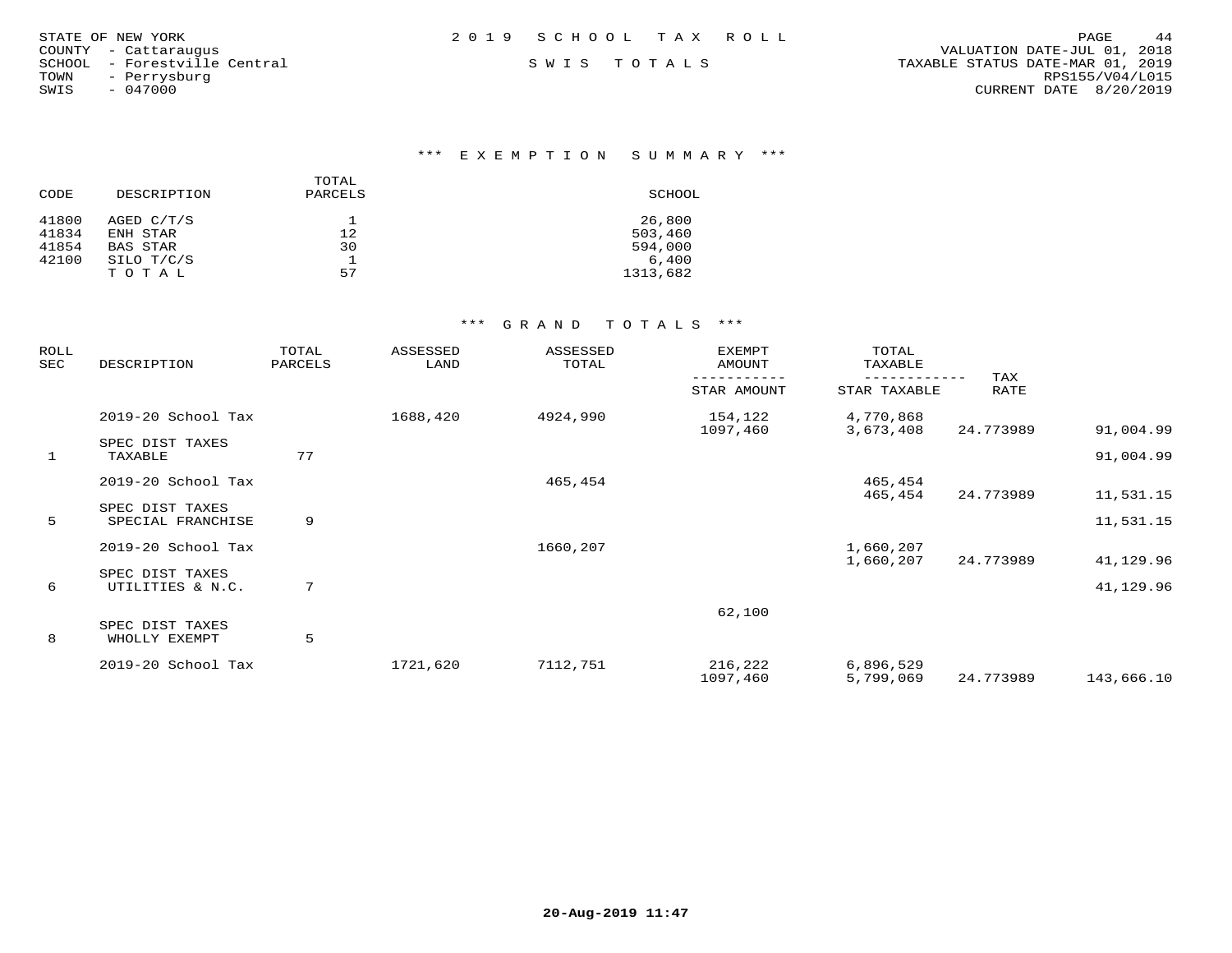| STATE OF NEW YORK |                              | 2019 SCHOOL TAX ROLL |  |                                  | PAGE            | 45 |
|-------------------|------------------------------|----------------------|--|----------------------------------|-----------------|----|
|                   | COUNTY - Cattaraugus         |                      |  | VALUATION DATE-JUL 01, 2018      |                 |    |
|                   | SCHOOL - Forestville Central | SWIS TOTALS          |  | TAXABLE STATUS DATE-MAR 01, 2019 |                 |    |
| TOWN              | - Perrysburg                 |                      |  |                                  | RPS155/V04/L015 |    |
| SWIS              | - 047000                     |                      |  | CURRENT DATE 8/20/2019           |                 |    |

| ROLL<br>SEC | DESCRIPTION        | TOTAL<br>PARCELS | ASSESSED<br>LAND | ASSESSED<br>TOTAL | <b>EXEMPT</b><br>AMOUNT | TOTAL<br>TAXABLE             |             |            |
|-------------|--------------------|------------------|------------------|-------------------|-------------------------|------------------------------|-------------|------------|
|             |                    |                  |                  |                   | --------<br>STAR AMOUNT | ------------<br>STAR TAXABLE | TAX<br>RATE |            |
|             | SPEC DIST TAXES    |                  |                  |                   |                         |                              |             |            |
| $\star$     | TOTAL<br>SUB       | 98               |                  |                   |                         |                              |             | 143,666.10 |
|             | 2019-20 School Tax |                  | 1721,620         | 7112,751          | 216,222<br>1097,460     | 6,896,529<br>5,799,069       | 24.773989   | 143,666.10 |
|             | SPEC DIST TAXES    |                  |                  |                   |                         |                              |             |            |
| $* *$       | GRAND TOTAL        | 98               |                  |                   |                         |                              |             | 143,666.10 |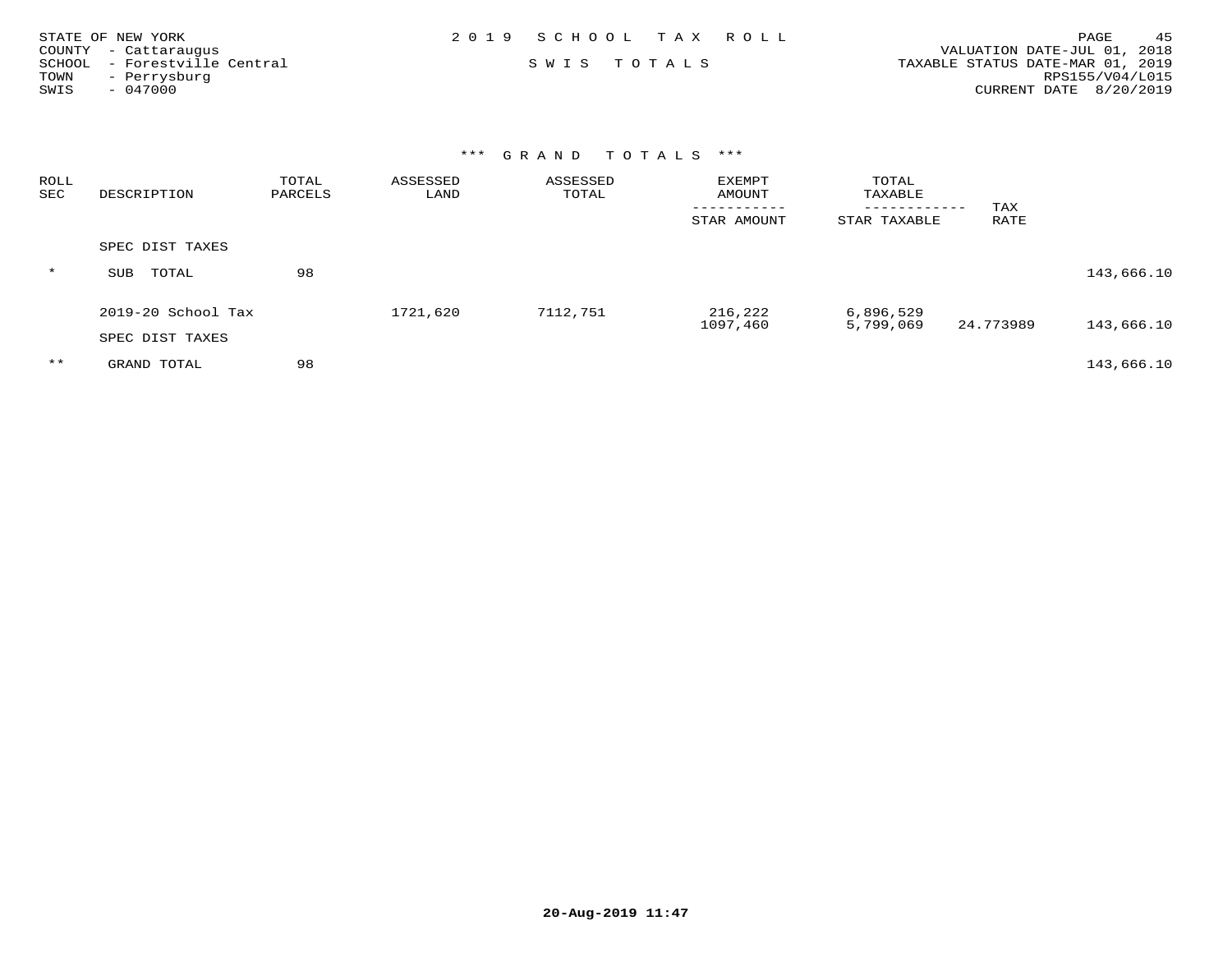|      |                      | $\overline{\phantom{a}}$<br>- 777 | m<br>.<br>$\left( \begin{array}{c} 1 \end{array} \right)$<br>. |             | A <sub>1</sub> | ים x איה x |             | TOTAI    |
|------|----------------------|-----------------------------------|----------------------------------------------------------------|-------------|----------------|------------|-------------|----------|
| CODE | √ТДМЪ<br>$\tau \sim$ | PARO                              | TVDF                                                           | <b>ALUE</b> | ال سلد.        | AMOUNT     | <b>ALUL</b> | .<br>LΑΔ |

#### NO SPECIAL DISTRICTS AT THIS LEVEL

\*\*\* S C H O O L D I S T R I C T S U M M A R Y \*\*\*

| CODE   | DISTRICT NAME                    | TOTAL<br>PARCELS | ASSESSED<br>LAND | ASSESSED<br>TOTAL | <b>EXEMPT</b><br>AMOUNT | TOTAL<br>TAXABLE |          |            |
|--------|----------------------------------|------------------|------------------|-------------------|-------------------------|------------------|----------|------------|
|        |                                  |                  |                  |                   | STAR AMOUNT             | STAR TAXABLE     | TAX RATE | TOTAL TAX  |
|        | Forestville Central              | 98               | 1721,620         | 7112,751          | 216,222                 | 6,896,529        |          |            |
| 064603 |                                  |                  |                  |                   | 1097,460                | 5,799,069        |          | 143,666.10 |
|        | SUB-TOTAL                        | 98               | 1721,620         | 7112,751          | 216,222                 | 6,896,529        |          |            |
|        | $S \cup B - T \cup T A L (CONT)$ |                  |                  |                   | 1097,460                | 5,799,069        |          | 143,666.10 |
|        | TOTAL                            | 98               | 1721,620         | 7112,751          | 216,222                 | 6,896,529        |          |            |
|        |                                  |                  |                  |                   |                         |                  |          |            |
|        | T O T A L (CONT)                 |                  |                  |                   | 1097,460                | 5,799,069        |          | 143,666.10 |

### \*\*\* S Y S T E M C O D E S S U M M A R Y \*\*\*

#### NO SYSTEM EXEMPTIONS AT THIS LEVEL

| SCHOOL  |
|---------|
| 53,000  |
| 9.100   |
|         |
| 101,742 |
| 19,180  |
|         |